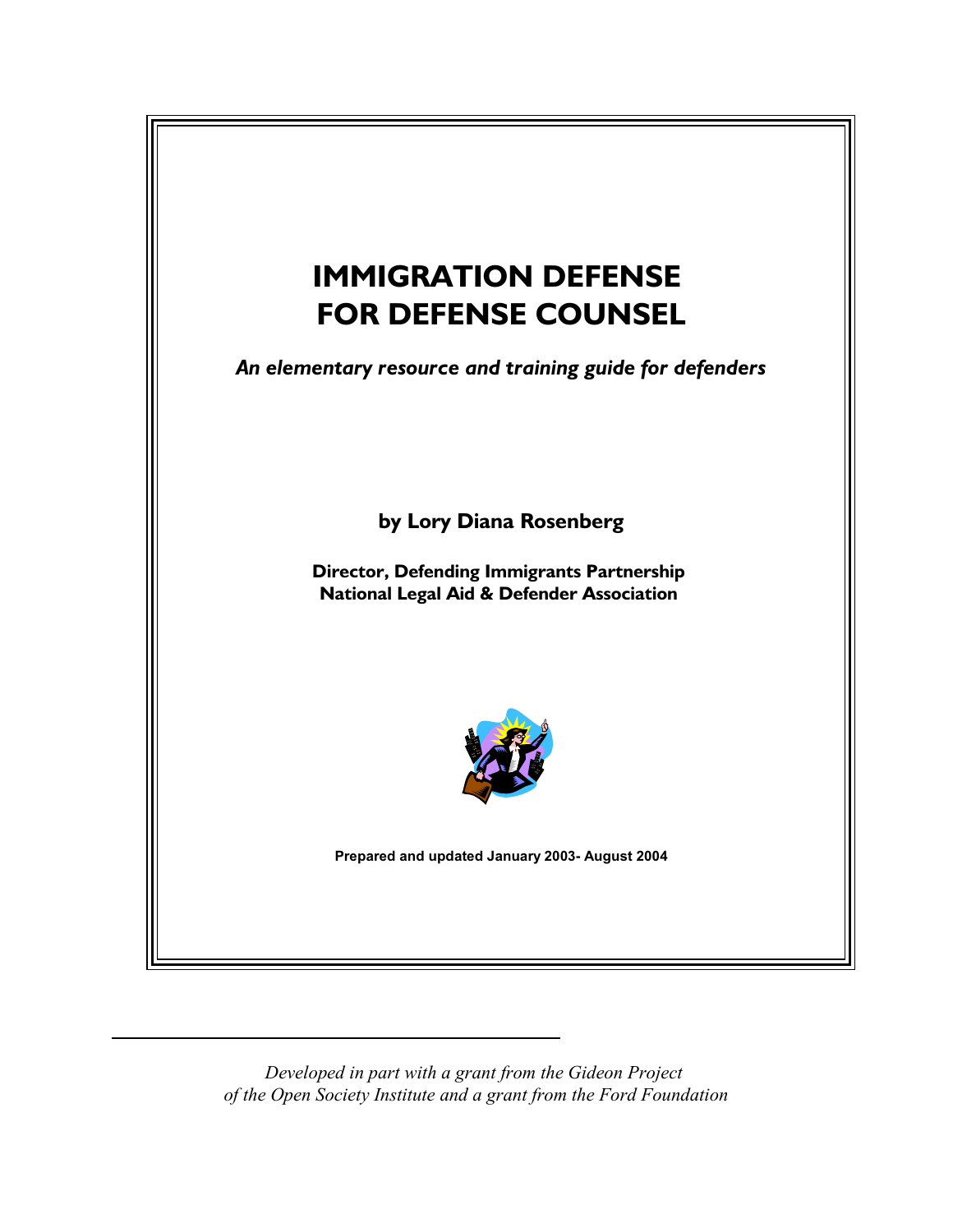# **IMMIGRATION DEFENSE FOR DEFENSE COUNSEL**

*An elementary resource and training guide for defenders* 

by Lory Diana Rosenberg Director, Defending Immigrants Partnership National Legal Aid & Defender Association

#### **I. INTRODUCTION**

Unlike United States citizens, most immigrants and refugees who are convicted of a crime face an additional penalty - removal from the United States. Over the past decade, the type and number of criminal offenses that trigger removal under the Immigration and Nationality Act ("INA") have increased exponentially. At the same time, administrative discretion to waive inadmissibility or deportability based on a conviction has been restricted dramatically. And, the INA and the United States Sentencing Guidelines ("USSG") provide stringent criminal penalties for convictions of illegal re-entry after removal.

A defendant's eligibility to come to or remain in the United States, as well as the possibility of avoiding either persecution or torture in his or her home country or permanent separation from his or her family, employment, and community in this country, may be at stake. Even with the recent escalation of immigration consequences, defense strategy pursued by state and federal defense counsel can make a critical difference. For that reason, it is imperative that criminal defense counsel understand the fundamental principles governing the immigration consequences of convictions. 1

Armed with the immigration basics, defense counsel can formulate the right questions and obtain needed information from his or her client.<sup>2</sup> By developing an understanding of the methodology used to assess specific criminal charges in relation to individual immigration violations, a defender may be able to devise alternate pleas and sentences that can resolve certain criminal charges without immigration consequences. An informed defender also will know when to contact and seek assistance from an immigration law expert in this area of law. To a noncitizen, effective defense representation can mean the difference between deportation or removal and the chance to obtain refugee protection, to immigrate, or to continue working and living with one's family in the United States.

*Developed in part with a grant from the Gideon Project of the Open Society Institute and a grant from the Ford Foundation*

<sup>&</sup>lt;sup>1</sup> Disclaimer: This guide is intended to provide state and federal defenders with an overview of the *fundamental terminology, legal concepts, and case law relating to the immigration consequences of convictions. It is not a comprehensive manual and does not purport to cover or cite to each and every relevant portion of United States immigration law relating to the consequences of criminal convictions. Although every effort has been made to ensure its accuracy, this guide is not meant to provide specific advice or a dispositive answer concerning the effect of any one particular offense, and it does not create a lawyer-client relationship.* 

*See, e.g.,* Glossary of Common Immigration Terms, Appendix A; Grounds of Inadmissibility and <sup>2</sup> Deportability, Appendix C.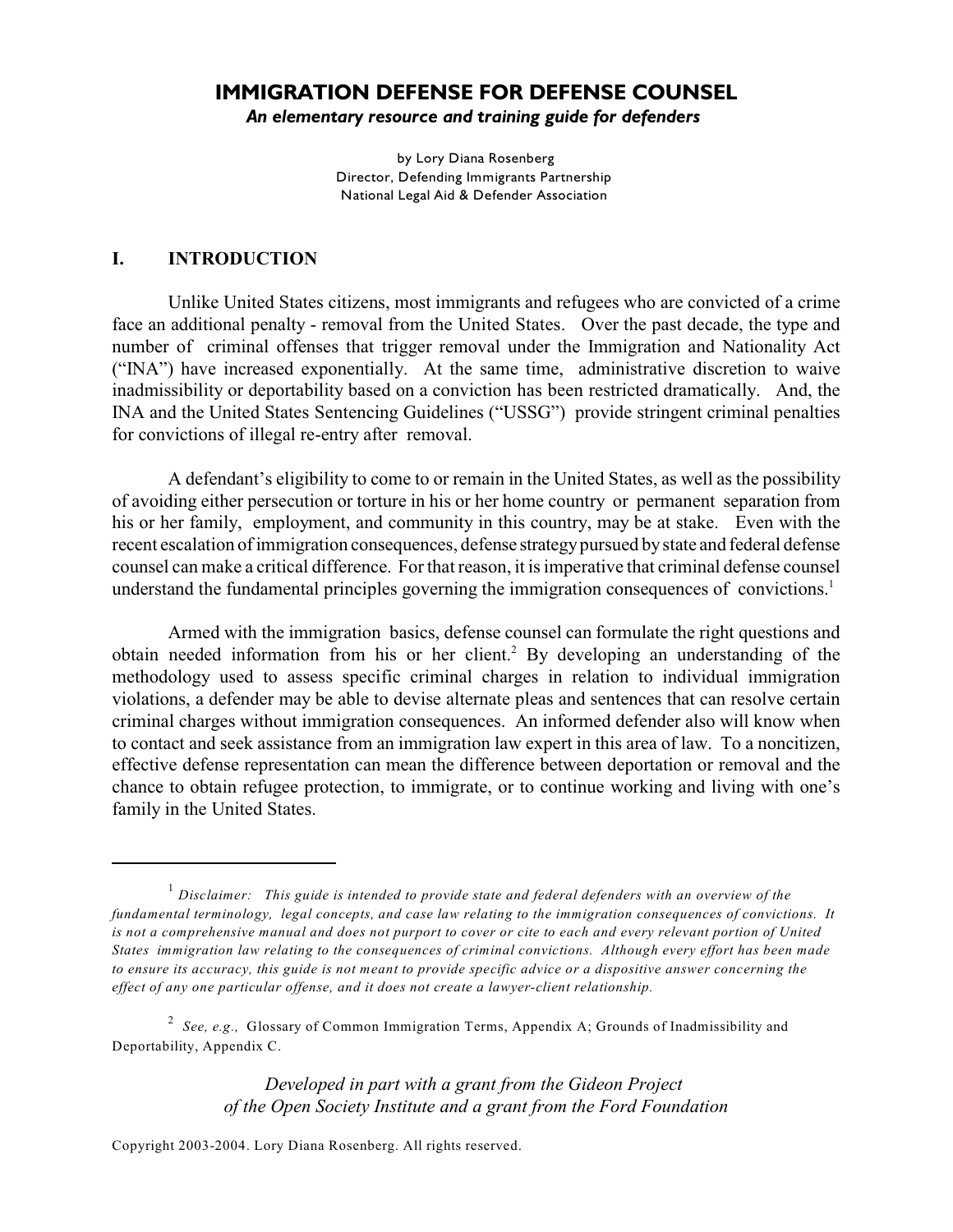## **II. COLLATERAL CONSEQUENCES AND THE DUTY OF EFFECTIVE COUNSEL**

#### **A. Duty of the trial court**

1. Collateral consequences. The trial court has no duty to warn a defendant of the potential immigration consequences of his guilty plea.<sup>3</sup> Brady v. United States, 397 U.S. 742, *755 (1970)* (ruling that the Due Process Clause requires the trial court to explain only the direct consequences of conviction).

- Although immigration consequences may follow by operation of law, immigration proceedings are civil in nature. *Harisiades v. Shaughnessy, 342 U.S. 580, 594 (1952)*.
- The consequence of deportation is not punishment imposed for the crime. *Galvan v. Press*, *347 U.S. 522, 530 (1954).*

2. State statutory advisements. Over twenty states require that trial judges advise defendants that immigration consequences may result from accepting a plea agreement. *INS v. St. Cyr, 121 S. Ct. 2271, 2291 n.48 (2001) (listing rules and statutes)*. These provisions vary, particularly in relation to the remedies that may exist for violation of their terms.<sup>4</sup>

#### **B. Duty of defense counsel**

In *INS v. St. Cyr, 121 S. Ct. 2271, 2291, n. 50 (2001),* the Supreme Court stated that "*competent defense counsel*, following the advice of numerous practice guides, would have advised [the defendant] concerning . . .[the importance of a prior provision of the immigration law waving many grounds of crime-related inadmissibility or deportability]" (emphasis added).

1. Standard 14-3.2(f) of the ABA Standards. The ABA standard requires that "to the extent possible, defense counsel should determine and advise the defendant, sufficiently in advance of the entry of any plea, as to the possible collateral consequences that might ensue

*Developed in part with a grant from the Gideon Project of the Open Society Institute and a grant from the Ford Foundation*

*\_\_\_\_\_\_\_\_\_\_\_\_\_\_\_\_\_\_\_\_\_\_\_\_\_\_\_\_\_\_\_\_\_\_\_\_\_\_\_\_\_\_\_\_\_\_\_\_\_\_\_\_\_\_\_\_\_\_\_\_\_\_\_\_\_\_\_\_\_\_\_\_\_\_\_\_\_*

*See generally*, Gabriel J. Chin & Richard W. Holmes, Jr., *87 Cornell L. Rev. 697* "Effective Assistance of <sup>3</sup> Counsel and the Consequences of Guilty Pleas" (2003).

*See* Appendix B. *See also* Arizona Rule 17.2 Study Committee, Report of the 17.2 Study (Oct. 8, 2003) <sup>4</sup> (reviewing the state statutes of 21 jurisdictions), available at www. nationalimmigrationproject.org/crimmats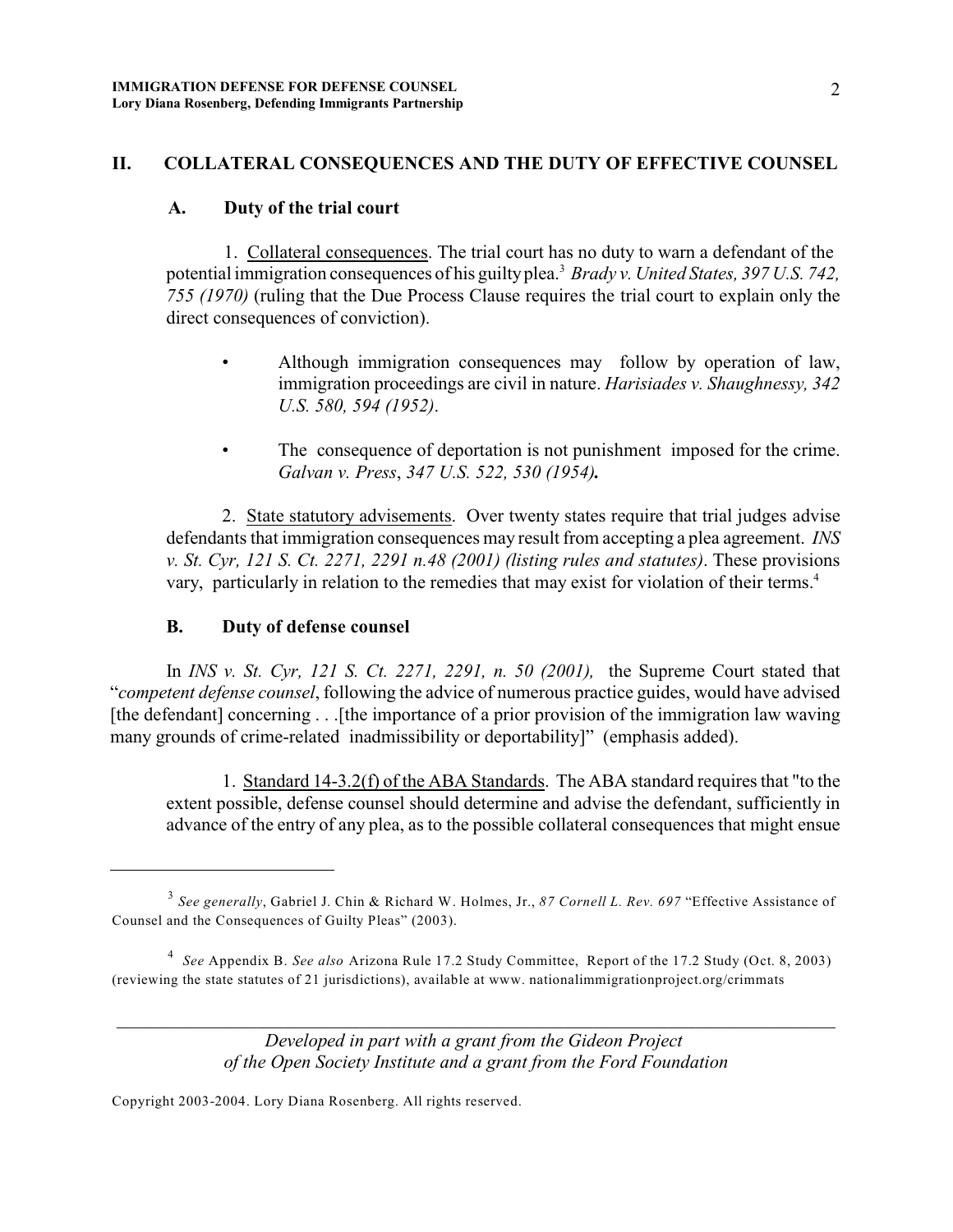from entry of the contemplated plea."<sup>5</sup> The standard has been relied upon as authority to find counsel ineffective for failing to advise of immigration consequences. *See, e.g., People v. Garcia, 799 P.2d 413, 415 (Colo. Ct. App. 1990),* aff'd, *815 P.2d 937 (Colo. 1991).*

2. NLADA Performance Guidelines for Criminal Defense Representation.<sup>6</sup> The NLADA guidelines provide that a defender's initial interview should cover "the client's ties to the community, including the length of time he or she has lived at the current and former addresses, family relationships, *immigration status* (if applicable), employment record and history."

- Guideline 6.2 states that plea negotiations require counsel to be aware of and inform the defendant of the impact of "consequences of conviction such as deportation, and civil disabilities."
- Guideline 6.3(a) requires that counsel "should inform the client of any tentative negotiated agreement reached with the prosecution, and explain to the client the full content of the agreement, and the advantages and disadvantages and the potential consequences of the agreement."
- Guideline 8.2 states that counsel should be familiar with the sentencing provisions and options applicable to the case, such as "direct and collateral consequences of the sentence and judgment, including. . . (8) deportation."

3. Affirmative advice. Some state courts have ruled that, under certain circumstances, a non-citizen defendant is entitled to advice about immigration consequences from defense counsel. *See, e.g.*,

• Segura *v. State, 749 N.E.2d 496, 500, 507 (Ind. 2001)* (holding counsel's failure to advise of immigration consequences can constitute deficient and prejudicial performance, depending on counsel's knowledge of defendant's status, familiarity with consequences, and other evidence establishing a reasonable probability that defendant would not have pled guilty)

*Developed in part with a grant from the Gideon Project of the Open Society Institute and a grant from the Ford Foundation*

*\_\_\_\_\_\_\_\_\_\_\_\_\_\_\_\_\_\_\_\_\_\_\_\_\_\_\_\_\_\_\_\_\_\_\_\_\_\_\_\_\_\_\_\_\_\_\_\_\_\_\_\_\_\_\_\_\_\_\_\_\_\_\_\_\_\_\_\_\_\_\_\_\_\_\_\_\_*

 $\frac{5}{10}$  Standards for Criminal Justice: Pleas of Guilty, Standard 14-3.2(f) (1999).

National Legal Aid & Defender Association, *Performance Guidelines for Criminal Defense* 6 *Representation* (1995).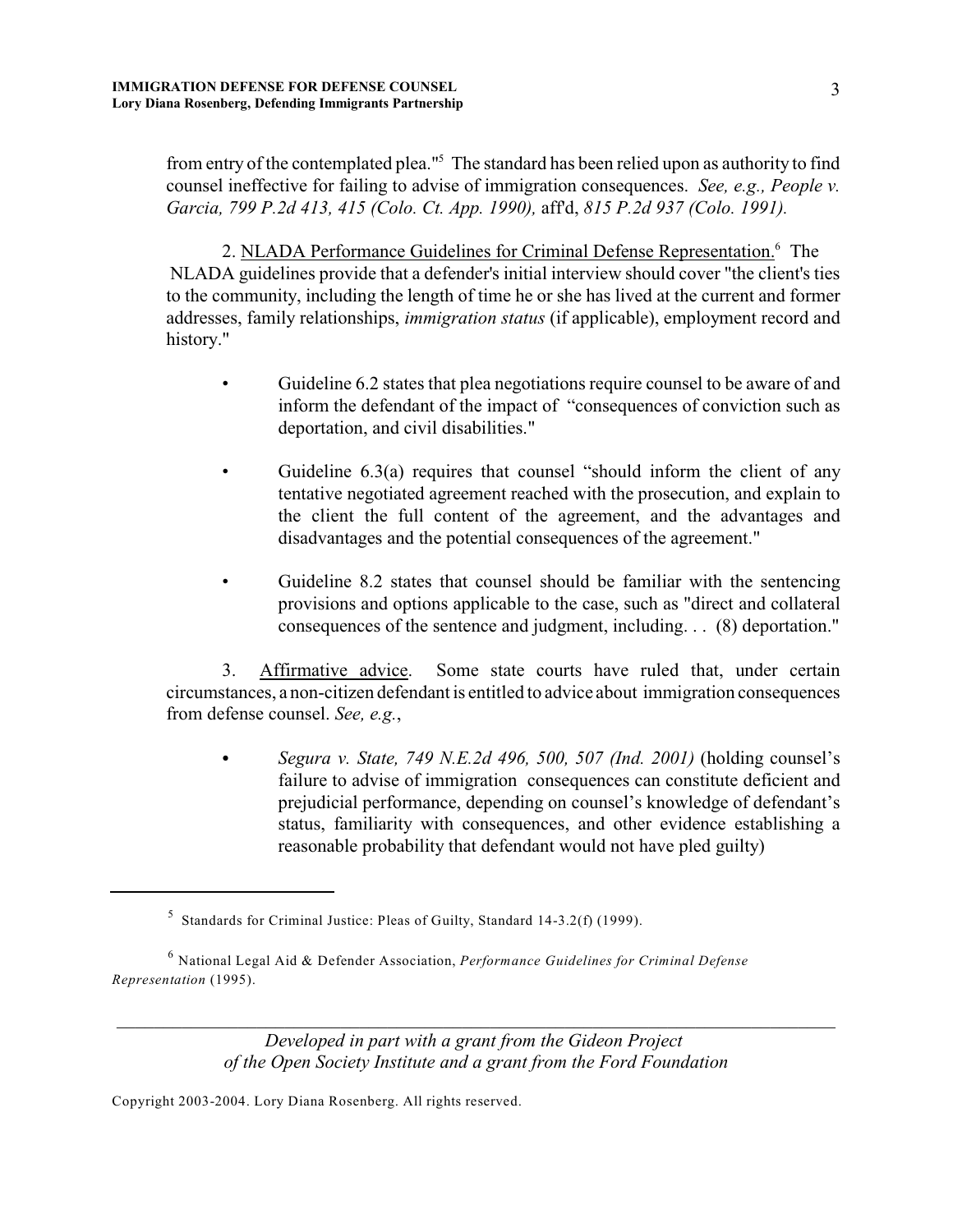- *Aldus v. State, 748 A.2d 463 (Me. 2000)*(holding counsel's failure to explain that noncitizen defendant wanted to defer proceedings or to inquire if defendant wished to obtain information as to why INS was interested in her before entering her plea was ineffective assistance)
- State v. Viera, 760 A.2d 840 (N.J. Super. Ct. Law Div. 2000) (finding that counsel ineffectively represented the interest of the defendant by circling "N/A" regarding deportation on the plea form without further inquiry, where she knew defendant had difficulty reading and writing English)
- C *Ledezma v. State, 626 N.W.2d 134, 152 (Iowa 2001)*(discussing consular rights and containing dicta that "when representing a foreign national criminal defendant, counsel has a duty to investigate the applicable national and foreign laws" and citing *Strickland v. Washington, 466 U.S. 668, 690* (1984))
- People v. Pozo, 746 P.2d 523, 527 (Colo. 1987) (en banc) (holding counsel must investigate relevant immigration law when counsel is aware defendant is a noncitizen)
- C *People v. Soriano, 194 Cal. App. 3d 1470, 240 Cal. Rptr. 328, 235-36 (Cal. Ct. App. 1987)* ( "What is uncontested is that counsel, knowing defendant was an alien . . . did not make it her business to discover what impact his negotiated sentence would have on his deportability.")

4. Affirmative misdadvice. In many jurisdictions, affirmative misadvice may form the basis for a finding that counsel was ineffective, including:

- C *Ghanavati v. State, 820 So. 2d 989 (Fla. 4 DCA 2002); State v. Sallato, 519 th So. 2d 605 (Fla. 1988)*
- *In re Resendiz, 19 P.3d 1171, 1183 (Cal. 2001)* ("We conclude that neither [the state statute requiring the court's warning] nor the collateral nature of immigration consequences constitutes a per se bar to an ineffective assistance of counsel claim based on counsel's misadvice about the adverse immigration consequences of a guilty plea.")
- C *State v. Garcia, 727 A.2d 97 (N.J. Super. Ct. App. Div. 1999)* (ordering a

*\_\_\_\_\_\_\_\_\_\_\_\_\_\_\_\_\_\_\_\_\_\_\_\_\_\_\_\_\_\_\_\_\_\_\_\_\_\_\_\_\_\_\_\_\_\_\_\_\_\_\_\_\_\_\_\_\_\_\_\_\_\_\_\_\_\_\_\_\_\_\_\_\_\_\_\_\_*

.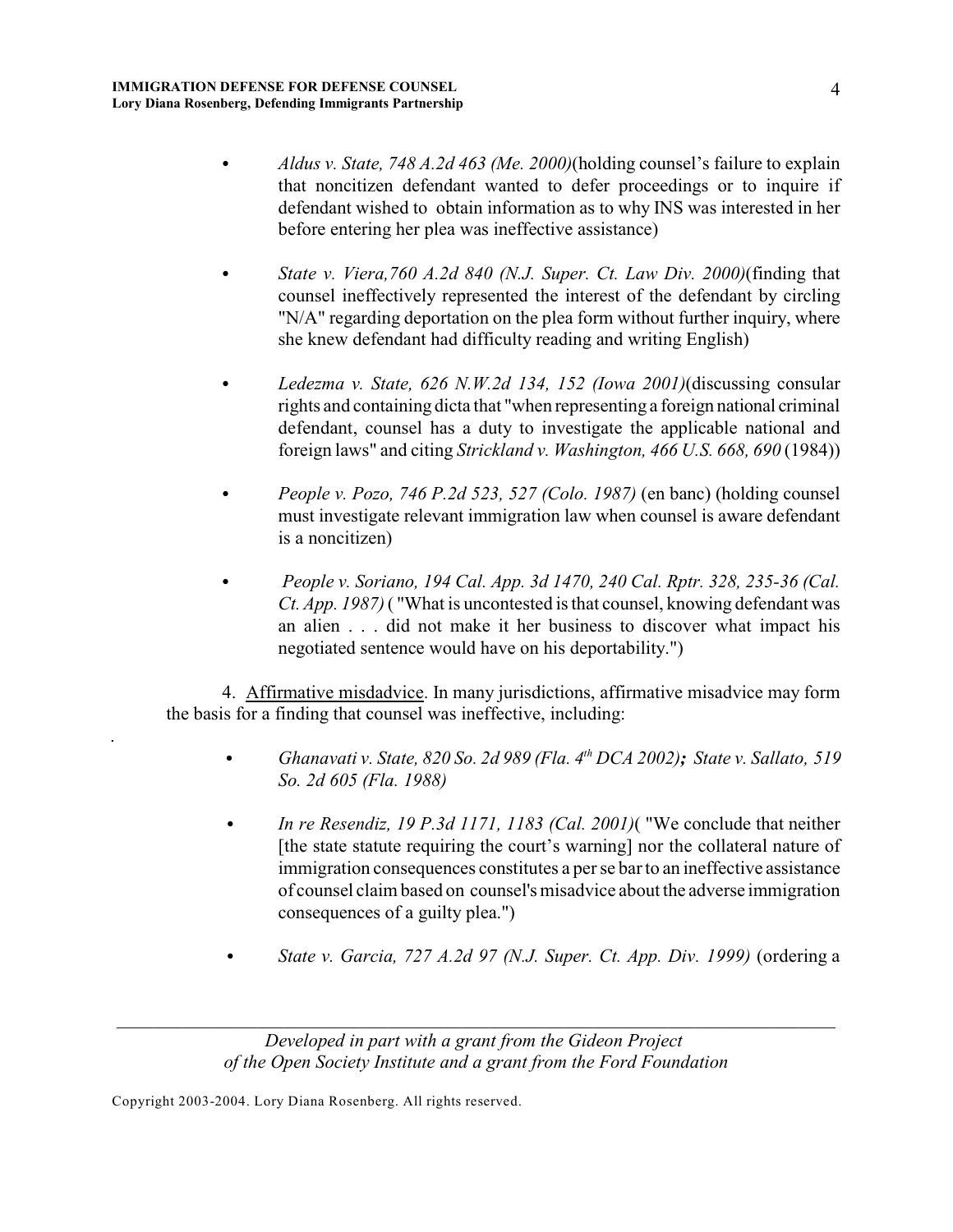hearing to determine whether counsel provided misinformation about deportation and if so whether counsel's conduct "was within the range of competence demanded of attorneys in criminal cases.")

- C *People v. Correa, 108 Ill. 2d 541, 485 N.E.2d 307, 309-12 (Ill. 1985)* (finding counsel ineffective for giving erroneous advice in response to the defendant's specific questions about deportation)
- C *United States v. Russell*, 222 U.S. App. D.C. 313, 686 F.2d 35, 41-42 (D.C. Cir. 1982) (allowing defendant to withdraw guilty plea pursuant to former F.R. Crim. P. 32(d) because the U.S. Attorney incorrectly informed defendant that conviction would not subject him to deportation).

## **III. FUNDAMENTAL PRINCIPLES**

#### **A. Who is subject to immigration consequences?**

The only defendant who is *not* potentially subject to immigration consequences is a defendant who is an undisputed citizen of the United States.

1. Citizenship. A defendant may be a citizen because of birth in the United States, or through naturalization, or he orshe may have derived or acquired citizenship by operation of law, according to the birthplace of his or her parents or grandparents, or the timing of a parent or parents naturalization. Citizenship and naturalization standards are extremely complex, and call for specific research and/or expert consultation before making a determination.<sup>7</sup>

In some cases, a defendant who actually is a citizen may not realize that he or she, in fact, derived citizenship as the result of one or both parents' naturalization occurring while he or she was under eighteen and residing with the parent or parents as a lawful permanent resident. It is equally likely that a defendant may believe that he or she is a citizen because other family members naturalized, when, in fact, the defendant never became a citizen. In

*Developed in part with a grant from the Gideon Project of the Open Society Institute and a grant from the Ford Foundation*

*\_\_\_\_\_\_\_\_\_\_\_\_\_\_\_\_\_\_\_\_\_\_\_\_\_\_\_\_\_\_\_\_\_\_\_\_\_\_\_\_\_\_\_\_\_\_\_\_\_\_\_\_\_\_\_\_\_\_\_\_\_\_\_\_\_\_\_\_\_\_\_\_\_\_\_\_\_*

 $<sup>7</sup>$  For an excellent discussion of the various forms of citizenship ad the effect f naturalization, accompanied</sup> by all of the relevant statutory charts, *see* Kurzban, *Immigation Law Sourcebook, Ninth Edition*, American Immigration Law Foundation (April 2004).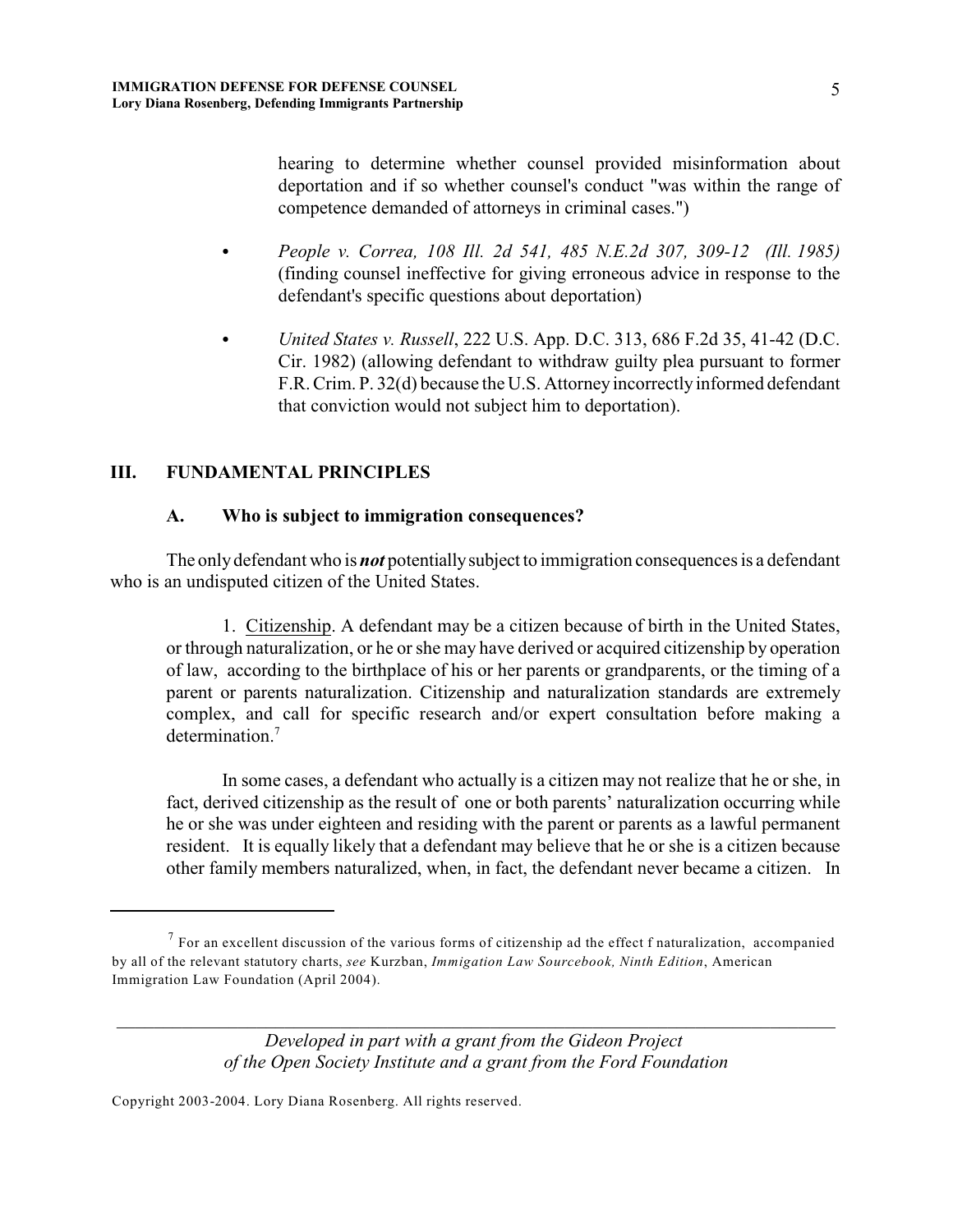some families, immigration status is not discussed and many young adults who came to the United States at a very early age simply presume that they are citizens.

2. Non-citizens. A defendant may be subject to removal and other immigration consequences in connection with a conviction or criminal conduct. The non-inclusive list of those affected can include someone who

- is living in the United States as a lawful permanent resident ("LPR")
- is a refugee, or is seeking or has been granted asylum
- is in the United States lawfully in a designated non-immigrant status
- has a naturalization application, or immigration status application, pending
- has been granted "temporary protected status"
- was previously adopted by U.S. citizen parents
- has U.S. citizen or lawful resident parents, children or spouses
- has "employment authorization,"
- has "ABC" class membership or "family unity" status
- has lived in the United States since infancy or childhood
- has medical needs that cannot be met in his or her country of nationality
- knows no one, cannot speak the language of his or her country of nationality

The question of citizenship must be determined as soon as possible. Discussion with your client concerning his or her immigration status - in the criminal defense context - is protected by the attorney-client relationship. If you or your intake staff discover any immigration status-related information during an initial or subsequent interview, it is critical to assess your client's actual citizenship or immigration status before providing any advice or taking any action in court. This determination is essential to effective representation.

*Developed in part with a grant from the Gideon Project of the Open Society Institute and a grant from the Ford Foundation*

*\_\_\_\_\_\_\_\_\_\_\_\_\_\_\_\_\_\_\_\_\_\_\_\_\_\_\_\_\_\_\_\_\_\_\_\_\_\_\_\_\_\_\_\_\_\_\_\_\_\_\_\_\_\_\_\_\_\_\_\_\_\_\_\_\_\_\_\_\_\_\_\_\_\_\_\_\_*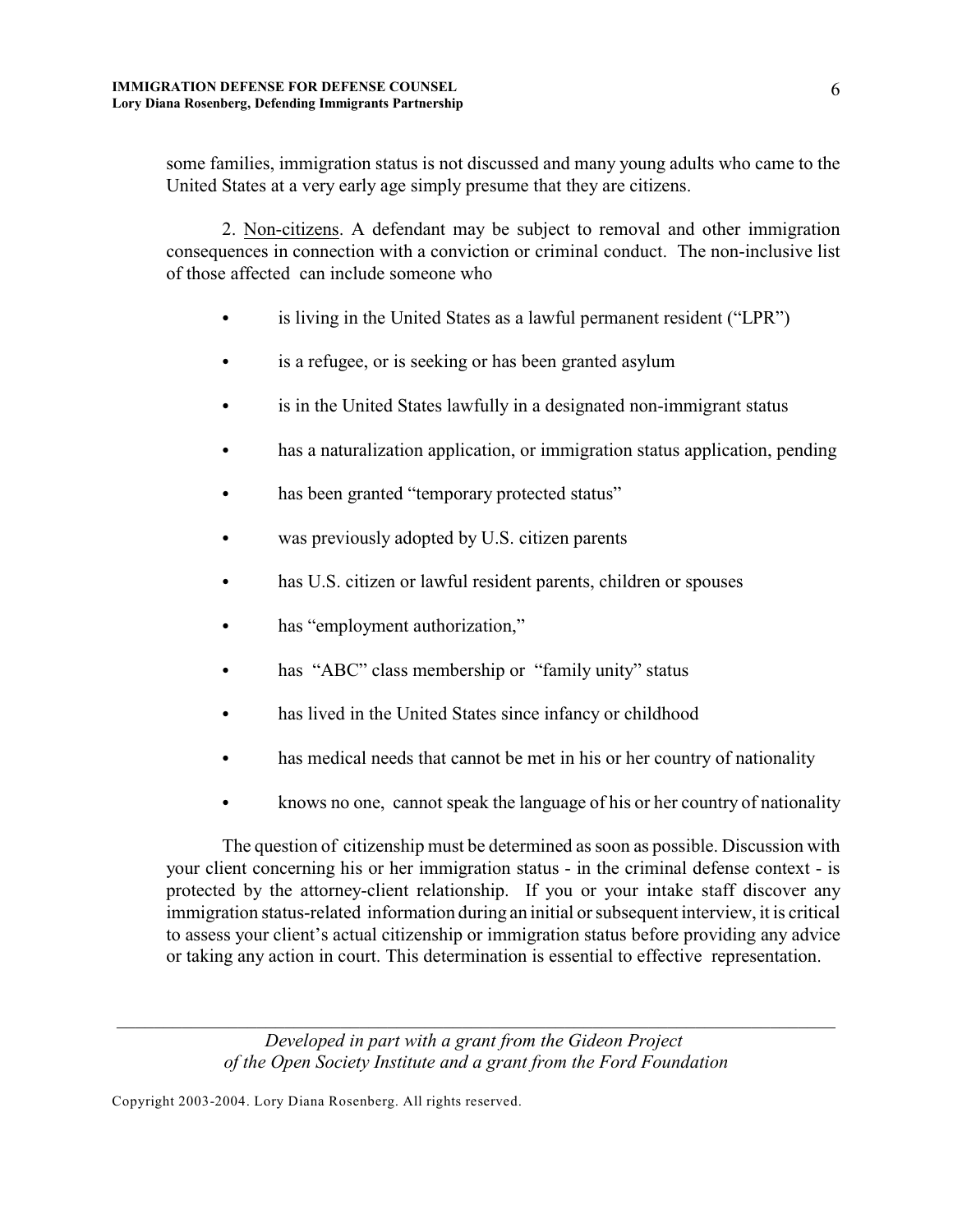## **B. What are the immigration consequences of criminal offenses?**

1. Removal. Any non-citizen convicted of an offense that constitutes a violation of the immigration law, *ie,* that constitutes a ground of inadmissibility or deportability under 8 U.S.C. §§ 1182 or 1227, INA §§ 212 or 237 may be either refused admission, or removed from the United States, *i.e.*, deported. 8

2. Ineligibility for relief from removal. Certain convictions also may require or result in the denial of an application for various statutoryexceptions, waivers, or benefits, including

- asylum or withholding of removal
- adjustment of status to that of a lawful permanent resident
- an immigrant or non-immigrant visa to come to the United States
- various waivers of inadmissibility
- cancellation of removal (two forms)
- naturalization

3. Illegal reentry after removal. Any non-citizen who re-enters or is found in the United States without the Attorney General's prior consent, after being deported, removed, or having departed under a removal order relating to certain convictions, is subject to criminal prosecution and, where applicable, to enhanced penalties. 8 U.S.C. § 1326, INA § 276. A conviction for this offense is an aggravated felony if the offender previously was removed for an aggravated felony. 8 U.S.C. § 1101(a)(43)(O), INA § 101(a)(43)(O).

# **C. When and where are these consequences likely to arise?**

1. **Arrest and custody**. A defendant ( referred to as a "respondent" in removal proceedings), may be arrested by an ICE agent with or without a warrant depending on the circumstances. ICE has 48 hours after making an arrest without a warrant in which to determine whether to charge the respondent, but he or she may be held for 72 hours or an

*\_\_\_\_\_\_\_\_\_\_\_\_\_\_\_\_\_\_\_\_\_\_\_\_\_\_\_\_\_\_\_\_\_\_\_\_\_\_\_\_\_\_\_\_\_\_\_\_\_\_\_\_\_\_\_\_\_\_\_\_\_\_\_\_\_\_\_\_\_\_\_\_\_\_\_\_\_*

*See* Grounds of Inadmissibility and Deportability, Appendix C. 8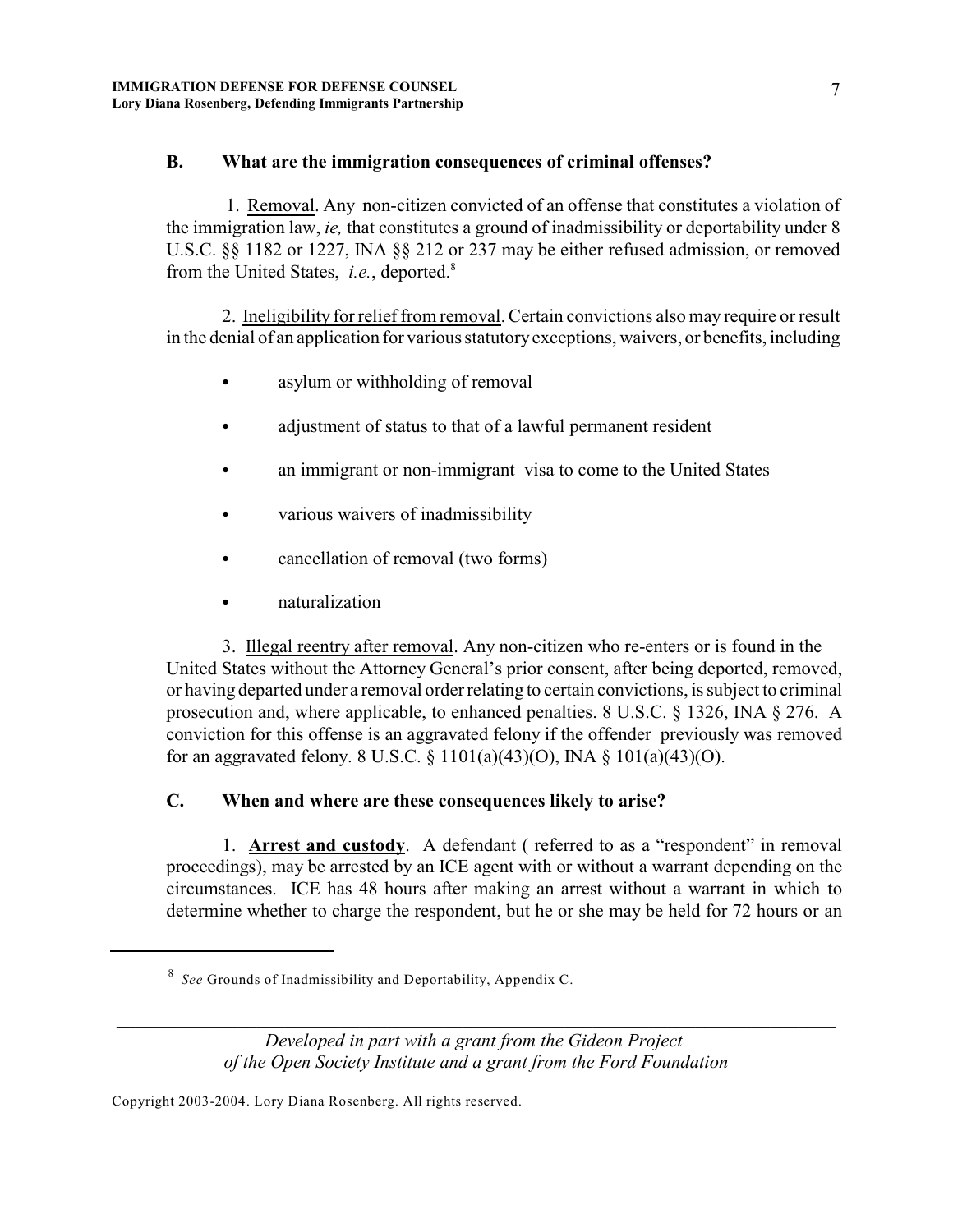additional reasonable period of time in emergency circumstances. *See* 8 C.F.R. § 287.3(d).<sup>9</sup>

Ordinarily, a respondent who has been convicted of a criminal offense is served with a charging document called a notice to appear - NTA (formerly known as an order to show cause-OSC), which also contains an executed warrant for the arrest. If the respondent is serving a term of imprisonment, a detainer generally is issued together with the NTA. Issuance of a detainer may affect the level of penal facility in which the offender is incarcerated and compromise the defendant's eligibility to participate in various rehabilitative programs

If he or she is not imprisoned, ICE may take the individual directly into DHS custody.<sup>10</sup> This may occur at anytime and is happening with increasing frequency at the time a defendant appears for a meeting with his or her probation officer. In some cases these arrests are pre-arranged with probation officers.

- Bond, if any is authorized, is set by the DHS-ICE field director. The defendant may apply for release from custody in the location where he is being held in detention subsequent to his or her arrest. In the majority of cases, custody is *mandatory* under the statute based on conviction of a covered offense and there is no opportunity for a bond redetermination before an immigration judge. 8 U.S.C. § 1226©), INA § 236©). Mandatory custody rules *do not* apply to any individual who was released from criminal custody before October 9, 1998.
- In other cases, an immigration judge may review and re-determine the amount of bond that has been set. Conviction of a single crime involving moral turpitude is the only criminal offense that is not included in the statute authorizing mandatory custody. Likewise, the terms of custody of an individual released from criminal custody before October 9, 1998 may be reviewed by an IJ. Appeals from such re-determinations are directed to the Board of Immigration Appeals. Federal habeas corpus is available to

*Developed in part with a grant from the Gideon Project of the Open Society Institute and a grant from the Ford Foundation*

*\_\_\_\_\_\_\_\_\_\_\_\_\_\_\_\_\_\_\_\_\_\_\_\_\_\_\_\_\_\_\_\_\_\_\_\_\_\_\_\_\_\_\_\_\_\_\_\_\_\_\_\_\_\_\_\_\_\_\_\_\_\_\_\_\_\_\_\_\_\_\_\_\_\_\_\_\_*

<sup>&</sup>lt;sup>9</sup> See also Kurzban, *supra* at 234 (citing Asa Hutchinson Memorandum (Mar. 30, 2004) and USA Patriot Act of 2001, 8 U.S.C.§ 1226A, INA§ 236A (allowing 7 days to detain an individual who is to be charged as a terrorist)). Discussion of the full range of arrest and enforcement issues is beyond the scope of this guide.

 $10$  Discussion of the full range of custody and bond issues is beyond the scope of this guide.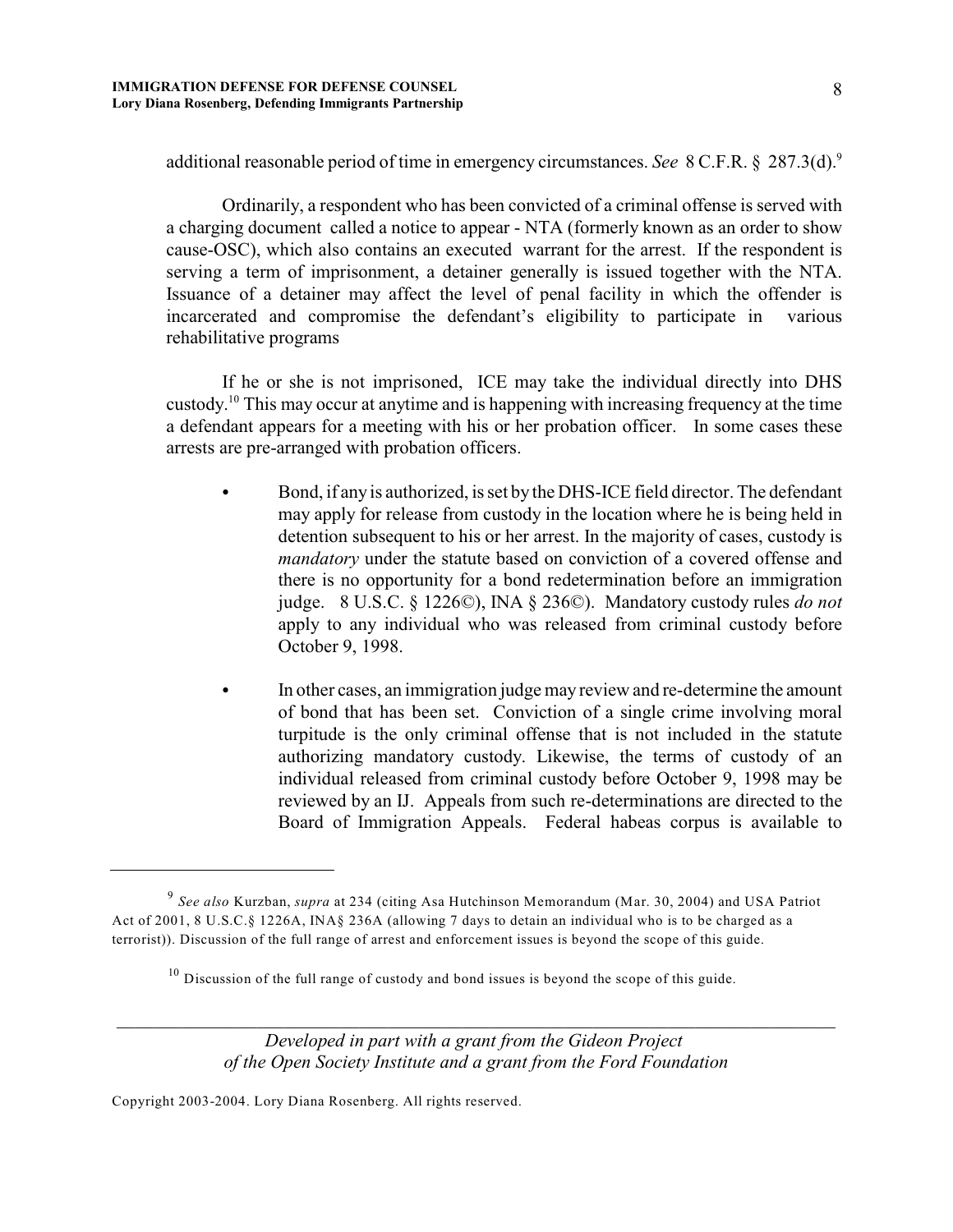challenge unlawful detentions.

ICE may move the detainee out of the jurisdiction in which he or she was apprehended or arrested. Once the NTA is filed with an immigration court, venue is established in that district and the law of that circuit, or of the BIA, if no circuit law exists controls.

2. Removal hearing. Immigration consequences generally will arise in the context of an administrative removal hearing conducted before an immigration judge.

- Although it is a civil proceeding, this hearing is an adversarial one, in which the defendant may be represented by counsel *only* at his or her own expense and by his or her own arrangement.
- In a hearing in which the respondent was lawfully admitted, the burden is on ICE to prove the charges by clear and convincing evidence. 8 U.S.C. § 1229a(c)(3)(A), INA § 240(c)(3)(A).
- The respondent may apply for any form of relief from removal for which he or she is eligible, and is given the opportunity for an administrative appeal and some form of federal court review of an adverse decision. 8 U.S.C. § 1229a(b)(4), INA § 240(b)(4); *INS v. St. Cyr, supra.*

2. Expedited removal. Depending on the defendant's immigration status and the type of offense involved, removal may be ordered by an immigration enforcement officer without a hearing and based on only limited review of the decision. 8 U.S.C. § 1228, INA § 238. No waiver or benefit that might be considered in a hearing before an immigration judge is available. Expedited removal also may be ordered at the border or port of entry if a noncitizen does not have the proper documents. 8 U.S.C. $\S$ § 1182 (a)(6)(7), INA  $\S$ §  $212(a)(6)(7)$ .

3. Time and location. Removal proceedings based on a conviction that constitutes an immigration violation may be initiated at any time, including

- during service of a sentence of incarceration in a jail or prison
- after service of sentence, following a violation of probation or parole

*Developed in part with a grant from the Gideon Project of the Open Society Institute and a grant from the Ford Foundation*

*\_\_\_\_\_\_\_\_\_\_\_\_\_\_\_\_\_\_\_\_\_\_\_\_\_\_\_\_\_\_\_\_\_\_\_\_\_\_\_\_\_\_\_\_\_\_\_\_\_\_\_\_\_\_\_\_\_\_\_\_\_\_\_\_\_\_\_\_\_\_\_\_\_\_\_\_\_*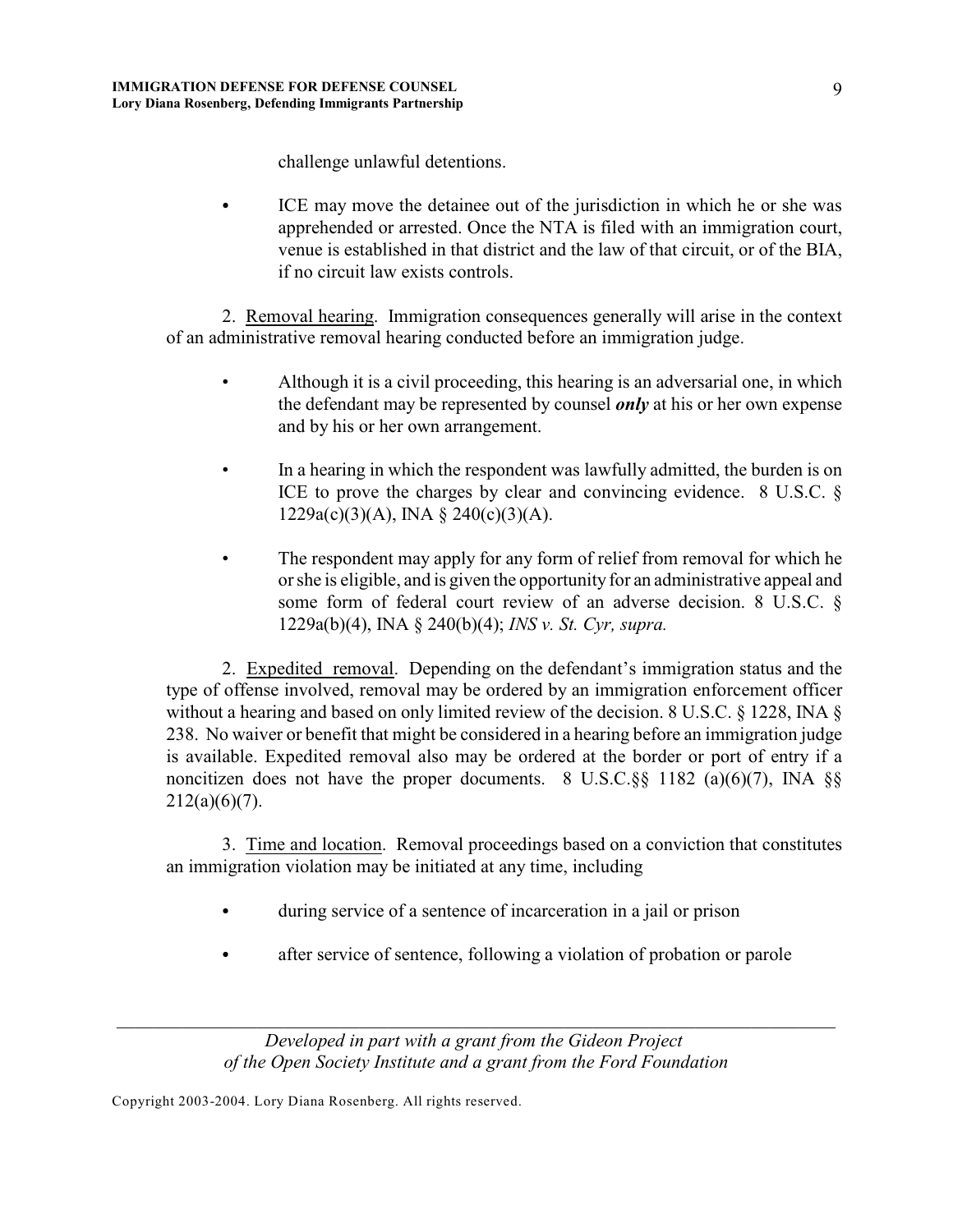- at the time of reporting to or registering with the INS, or reporting for probation
- when making an application for an immigration status governed by the INA
- when applying for naturalization
- upon return to the United States from travel abroad

# **IV. DEFINITION OF A CONVICTION UNDER THE INA**

## **A. What constitutes a conviction for immigration purposes?**

A "conviction" under immigration law is strictly defined under 8 U.S.C. § 1101(a)(48)(A), INA  $\S$  101(a)(48)(A). What constitutes a "conviction" is the subject of interpretation in decisions of the Board of Immigration Appeals ("BIA") and the various circuit courts of appeal. *See e.g., Matter of Roldan, 22 I&N Dec. 512 (BIA 1999).*<sup>11</sup> The definition contains two prongs.

1. Judgement or plea/admission. The first prong of the INA definition of conviction is satisfied, either, by a formal judgment of guilt entered by the court, or, if adjudication has been withheld,

- where the judge or jury found the defendant guilty or
- the defendant entered a plea of guilty or nolo contendre, or
- the defendant admitted sufficient facts to support a conviction. Caution: A defendant's stipulation to the accuracy or sufficiency of facts in a police report or probation report that is admitted in the preplea diversion context, may later be used to support a finding that there has been an admission to sufficient facts.
- 3. Punishment/restraint. The second prong of the definition of what constitutes a

*Developed in part with a grant from the Gideon Project of the Open Society Institute and a grant from the Ford Foundation*

*\_\_\_\_\_\_\_\_\_\_\_\_\_\_\_\_\_\_\_\_\_\_\_\_\_\_\_\_\_\_\_\_\_\_\_\_\_\_\_\_\_\_\_\_\_\_\_\_\_\_\_\_\_\_\_\_\_\_\_\_\_\_\_\_\_\_\_\_\_\_\_\_\_\_\_\_\_*

<sup>&</sup>lt;sup>11</sup> Board of Immigration Appeals decisions, collected in volumes designated "Immigration and Nationality Decisions," (*Matter of \_\_\_\_, I&N Dec*.) can be located at www.usdoj.gov/eoir.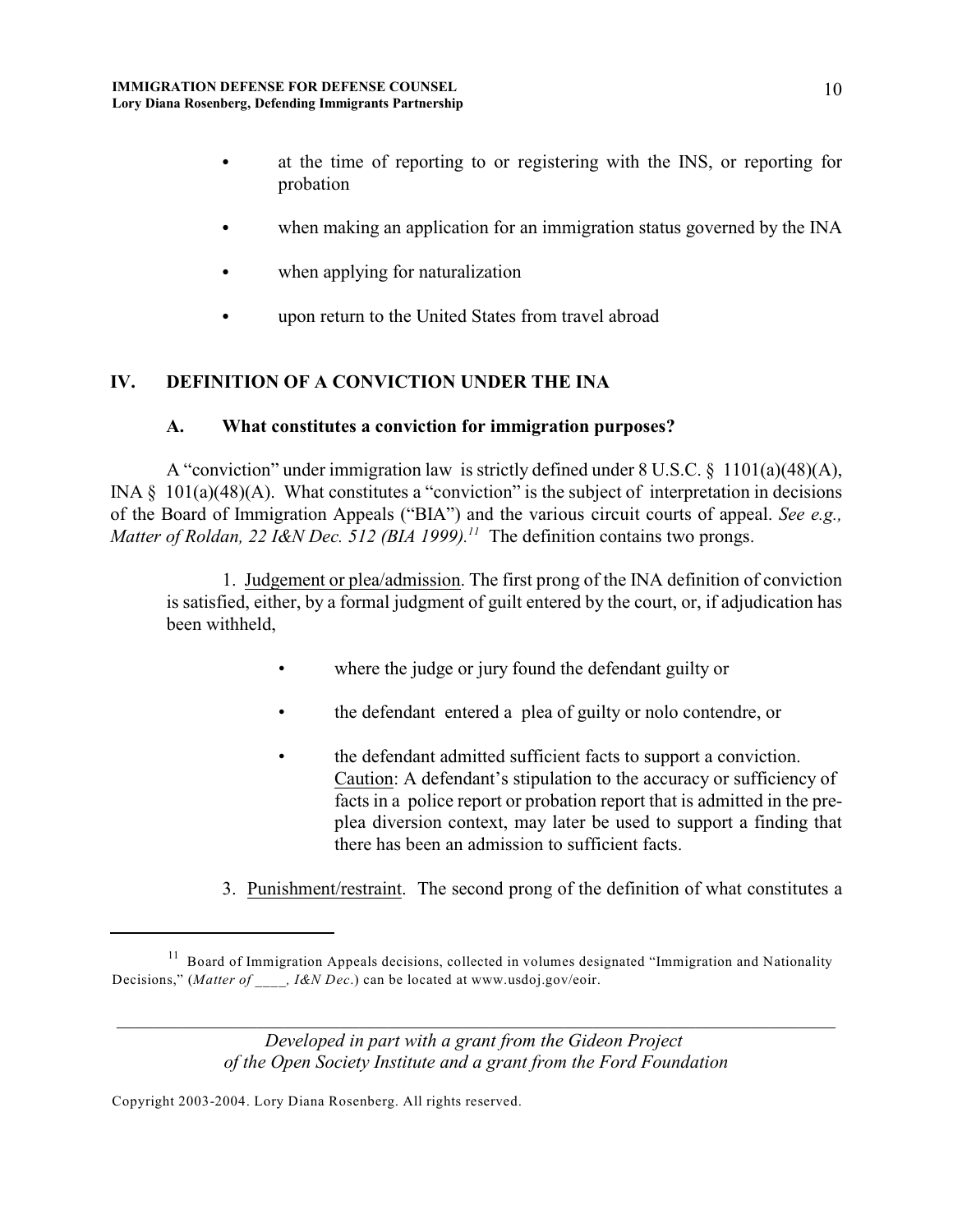conviction for immigration purposes requires that "*the judge* has ordered some form of punishment, penalty, or restraint on the alien's liberty to be imposed." *(emphasis added)*. Punishment, penalty, or restraint on liberty may include

- Imposed jail time (whether or not suspended)
- Probation
- Participation in rehabilitative programs
- Community service
- **Restitution**
- Payment of fines

Payment of court costs may not constitute a punishment, penalty or restraint on liberty. However, this will only later be determined in a removal or other immigration proceeding.

4. Finality. Prior to the amendments made in 1996, a conviction on direct appeal was not considered a final conviction for immigration purposes. This principle has been called into question by the  $5<sup>th</sup>$  circuit. *See Moosa v. INS, 171 F.3d 994, 1002 (5th Cir. 1999)*. The issue of whether "finality" of conviction is required to support a charge of deportability or inadmissibility based on a conviction as defined under the current statute has not been definitively ruled upon by the Board of Immigration Appeals.

# **B. Which law controls in immigration proceedings?**

In general, any adjudication and disposition that satisfies the two prongs in the statutory defnition of "conviction" is a conviction. Accordingly, a disposition in a state prosecution that is not considered a "conviction" under state law may very well constitute a "conviction" under the INA for immigration purposes. *Matter of Salazar, 23 I&N Dec. 223, 231 (BIA 2002).* The only exceptions occur under federal law. For example, a federal disposition that is deemed not to constitute a conviction, such as an adjudication in a federal prosecution under the Federal First Offender Act ("FFOA") or the Federal Juvenile Delinquency Act ("FJDA"), may be honored. *Id. at 231 and n. 4*.

> *Developed in part with a grant from the Gideon Project of the Open Society Institute and a grant from the Ford Foundation*

*\_\_\_\_\_\_\_\_\_\_\_\_\_\_\_\_\_\_\_\_\_\_\_\_\_\_\_\_\_\_\_\_\_\_\_\_\_\_\_\_\_\_\_\_\_\_\_\_\_\_\_\_\_\_\_\_\_\_\_\_\_\_\_\_\_\_\_\_\_\_\_\_\_\_\_\_\_*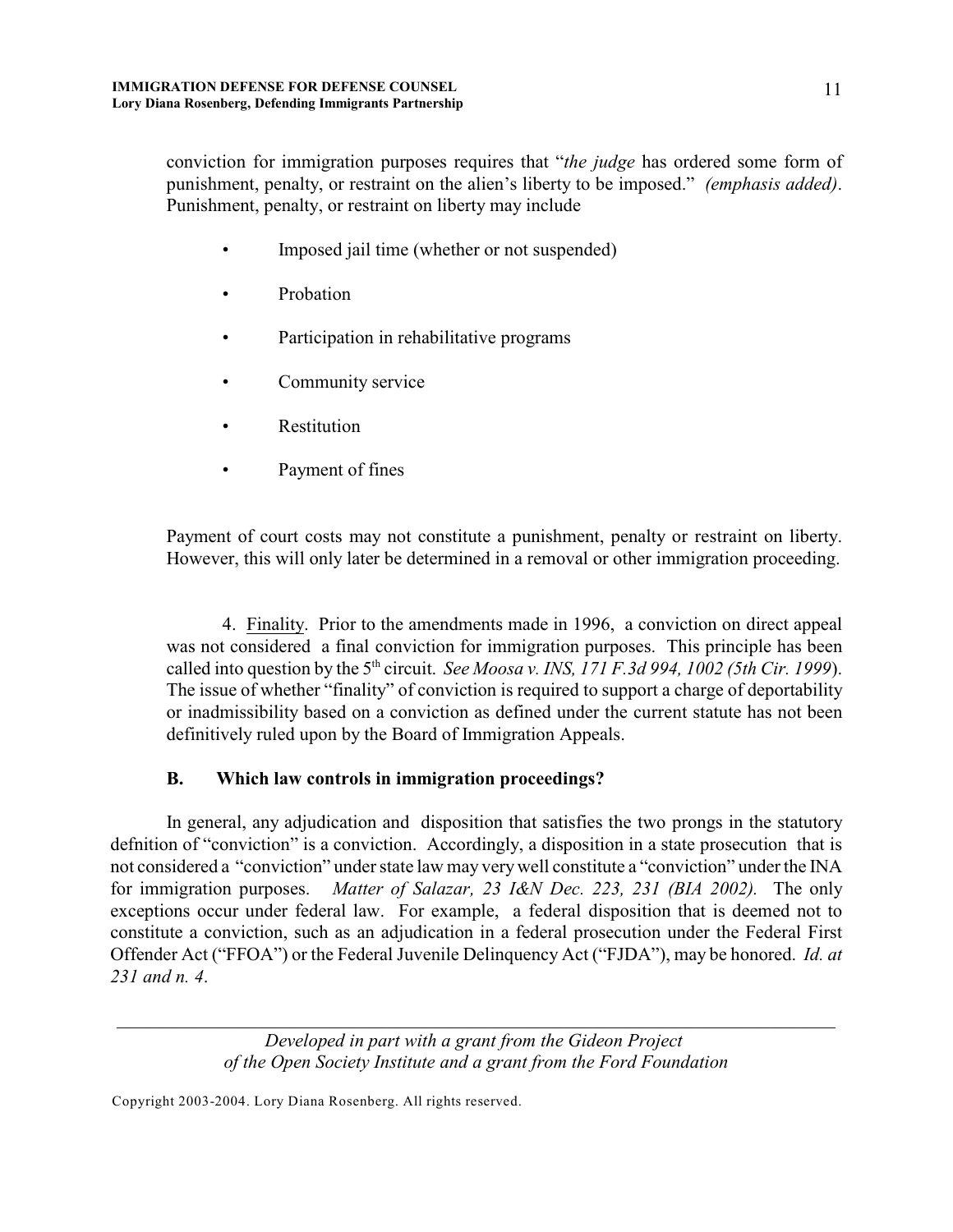#### **C. Which dispositions may not constitute convictions?**

 1. Diversion provisions. A disposition under a pre-plea diversion statute does not constitute a conviction*. Matter of Grullon*, *20 I&N Dec. 12 (BIA 1989).* Unlike an adjudication that is withheld after a plea or admission, no plea is taken.

2. Penalty not imposed by judge. In *Griffiths v INS, 243 F.3d 45 (1st Cir. 2001),* a Massachusetts guilty-filed disposition that was re-entered after the original disposition had been vacated was insufficient to establish a conviction where the record contained no evidence that probation or other restraint on liberty had been imposed.

 3. Juvenile or youth offender dispositions. A juvenile court disposition of delinquency or a disposition comparable to it is not a conviction for immigration purposes. *Matter of Ramirez-Rivero, 18 I&N Dec. 135 (BIA 1981).* Similarly, a youthful offender disposition under a state statute deemed comparable to the FJDA is not a conviction. *Matter of Devison, 22 I&N Dec. 1362 (BIA 2000).* 

4. Vacation of judgment. A conviction that a trial or appeals court vacates because it is legally defective will not constitute a conviction for immigration purposes. *Matter of Pickering,* 23 I&N Dec. 621 (BIA 2003); *Matter of Rodriguez-Ruiz,* 22 I&N Dec. 1378 (BIA 2000); *Matter of Sirhan*, 13 I&N Dec. 592 (BIA 1970). Possible legal defects include,

- Fifth and Sixth Amendment violations relating to admonitions
- The trial court's failure to follow a required state advisement regarding immigration consequences
- Affirmative misadvice from counsel, prosecutor or trial court about collateral consequences constituting ineffective counsel or violation of due process

The trial court's decision vacating a conviction on such grounds, is to be respected as a matter of comity. *Matter of Rodriguez-Ruiz, supra; Matter of Sirhan*, supra. at 600 ("On the contrary, when a court acts within its jurisdiction and vacates an original judgment of conviction, its action must be respected."). *See also Sandoval v. INS, 240 F.3d 577 (7th Cir. 2001)* (citing *Matter of Kaneda, 16 I. & N. Dec. 677, 680 (BIA 1979)*)*.* Likewise, a guilty plea dismissed nolle prosequi after a motion for a new trial is not a conviction for immigration purposes. *Matter of O'Sullivan, 10 I&N Dec. 320 (BIA 1963).*

*Developed in part with a grant from the Gideon Project of the Open Society Institute and a grant from the Ford Foundation*

*\_\_\_\_\_\_\_\_\_\_\_\_\_\_\_\_\_\_\_\_\_\_\_\_\_\_\_\_\_\_\_\_\_\_\_\_\_\_\_\_\_\_\_\_\_\_\_\_\_\_\_\_\_\_\_\_\_\_\_\_\_\_\_\_\_\_\_\_\_\_\_\_\_\_\_\_\_*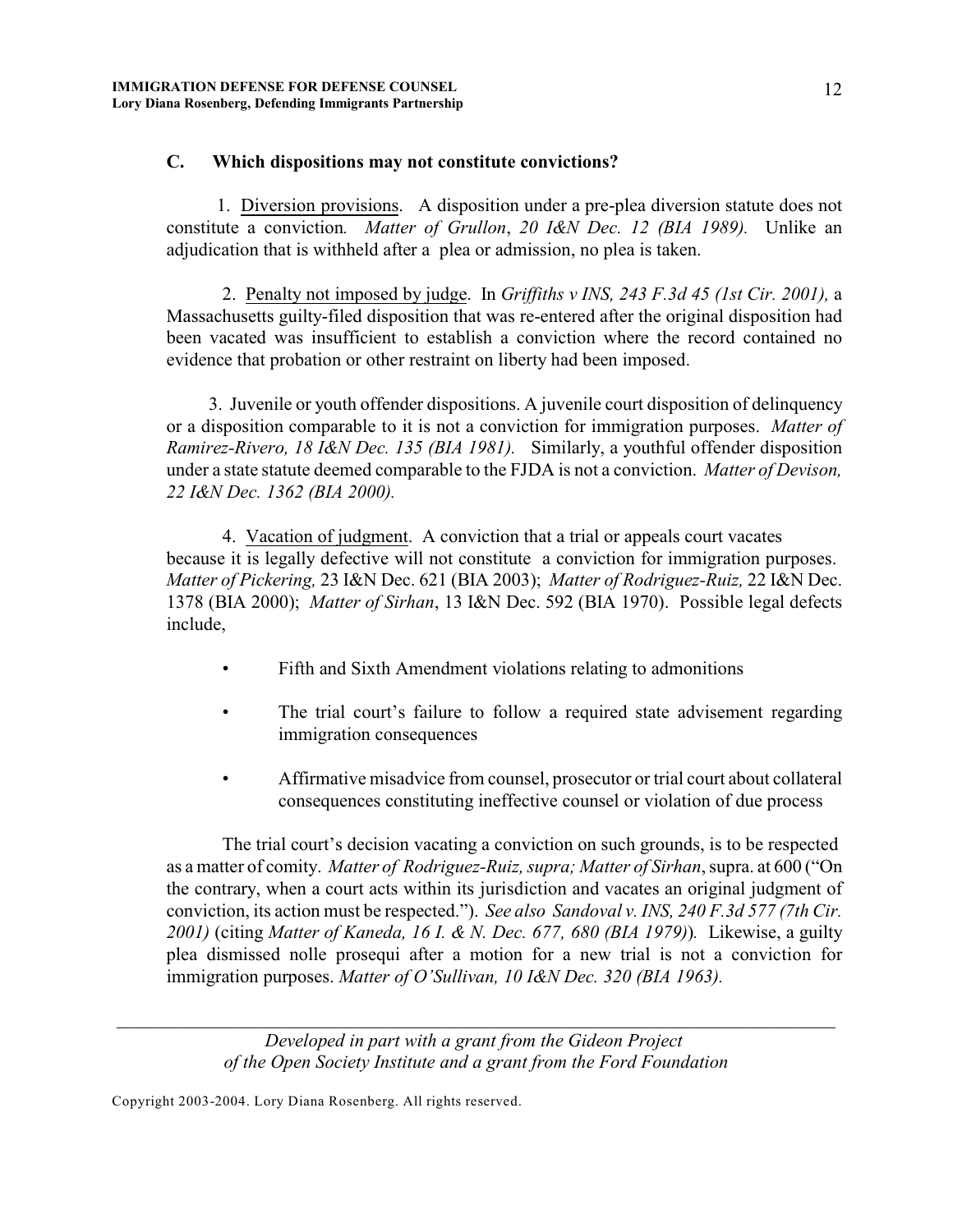In contrast, a conviction that a trial court vacates for equitable reasons remains a conviction for immigration purposes. A state court writ of audita querela will be honored only if there is "a legal defect in the conviction, or in the sentence which taints the conviction. Equities or gross injustice, in themselves, will not satisfy the legal objection requirement and will not provide a basis for relief." *Doe v. INS, 120 F.3d 200, 203 (9th Cir. 1997* (quoting *United States v. Johnson, 962 F.2d 579, 582 (7th Cir. 1992)*)*. See also Beltran-Leon v. INS, 134 F.3d 1379 (9th Cir. 1998).* 

Similarly, a valid vacation of conviction under the All Writs Act has been held to continue to constitute a conviction for immigration purposes. *Renteria v. INS, 310 F.3d 825* (5<sup>th</sup> Cir. 2002), vacated by, in part, substituted opinion in part at Renteria-Gonzalez v. INS, *322 F.3d 804 (5<sup>th</sup> Cir. 2003).* 

5. Rehabilitative dismissals and expungements. Most rehabilitative expungements do not nullify a conviction for immigration purposes. Nevertheless, a dismissal or expungement under the Federal First Offender Act, 18 U.S.C. § 3607, or a state counterpart, may not constitute a conviction for immigration purposes. In cases arising within the jurisdiction of the Ninth Circuit, an offender who is accorded rehabilitative treatment under a state statute and *would have been eligible* for federal first offender treatment under the provisions of the FFOA, had he been prosecuted under federal law, is not considered to have a conviction for immigration purposes. *Lujan-Armendariz v. INS, 222 F.3d 728 (9th Cir. 2000).* 

All other cases are subject to the decision of the BIA in *Matter of Roldan*, 22 I&N Dec. 512 (BIA 1999)( holding that dispositions under state counterparts to the Federal First Offender Act are convictions for immigration purposes). *See also Matter of Salazar, 23 I&N Dec. 223, 231 (BIA 2002).*

Several courts have rejected challenges to *Matter of Roldan's* holding by pointing to facts that distinguish the period of probation imposed under state law from that authorized under the FFOA. The Eighth Circuit found it rational to treat a petitioner who was sentenced to ten years of probation and served two years differently from a noncitizen sentenced to one year of probation, who would have been eligible for FFOA relief. *Vasquez-Velezmoro v. INS*, 281 F.3d 693, 698 ( $8<sup>th</sup>$  Cir. 2002). The Eleventh Circuit likewise found that a noncitizen sentenced to two years of state probation could not succeed on an equal-protection claim comparing his treatment under the immigration laws to the treatment of those who would be eligible under the FFOA for one year of probation. *Fernandez-Bernal v. Attorney General of*

*Developed in part with a grant from the Gideon Project of the Open Society Institute and a grant from the Ford Foundation*

*\_\_\_\_\_\_\_\_\_\_\_\_\_\_\_\_\_\_\_\_\_\_\_\_\_\_\_\_\_\_\_\_\_\_\_\_\_\_\_\_\_\_\_\_\_\_\_\_\_\_\_\_\_\_\_\_\_\_\_\_\_\_\_\_\_\_\_\_\_\_\_\_\_\_\_\_\_*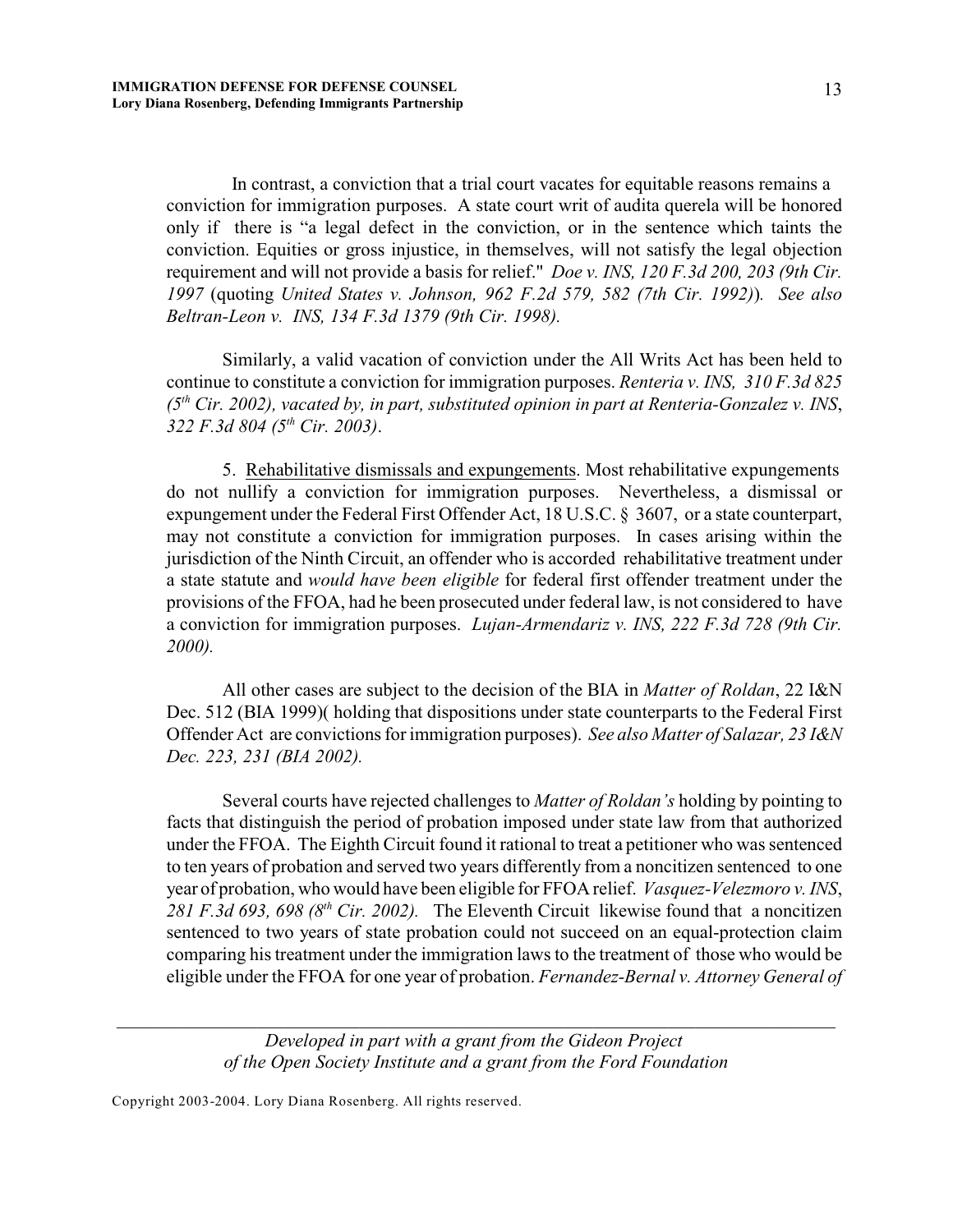14

*the United States, 257 F.3d 1304, 1316-17 (11<sup>th</sup> Cir. 2001).* 

In addition, a conviction that has been expunged under state law continues to qualify as a conviction for immigration purposes. *Murillo-Espinoza v. INS, 261 F.3d 771, 774 (9th Cir. 2001*) (holding that theft conviction resulting in an 18 month sentence following a probation violation that was expunged under Arizona law supported removal based on an aggravated felony conviction). *See also Ramirez-Castro v. INS, 287 F.3d 1172 (9<sup>th</sup> Cir. 2002)* (holding that a misdemeanor firearms conviction expunged under California law remains a conviction for purposes of federal law).

In *Herrera-Inirio v. INS, 208 F.3d 299, 305 (1st Cir. 2000)* , the First Circuit ruled that "[s]tate rehabilitative programs that have the effect of vacating a conviction other than on the merits or on a basis tied to the violation of a statutory or constitutional right in the underlying criminal case have no bearing in determining whether an alien is to be considered 'convicted' under section 1101(a)(48)(A)." Similarly, the Second Circuit has held that a Certificate of Relief under New York law "does not eradicate or expunge the underlying conviction [citation omitted]. . . .[and] does not immunize [the petitioner] from the deportation consequences of that conviction. *Mugalli v. Ashcroft*, 258 F.3d 52 (2d Cir. 2001).

## **V. DEFINITION OF A SENTENCE UNDER THE INA**

#### **A. Statutory definition**

A "sentence" is specifically defined at  $8 \text{ U.S.C.} \$  $1101(a)(48)(B)$ , INA  $\S 101(a)(48)(B)$ . Both the applicability of many crime-related grounds of inadmissibility or deportability that depend on a conviction, and, a defendant's eligibility for some form of relief from removal, may turn on the particular language in the statute relating to the length of a sentence that is actually imposed, that could be imposed, or that was or will be served.

1. Suspended sentence. It is the actual sentence to incarceration or confinement imposed by the court – *regardless of the time suspended* – that counts for immigration purposes when the statute refers to a sentence that is imposed.

2. Probation. Probation does not constitute a period of incarceration or confinement. However, any jail time imposed as a condition of probation does constitute a sentence.

### **B. Effect on various criminal violations**

*Developed in part with a grant from the Gideon Project of the Open Society Institute and a grant from the Ford Foundation*

*\_\_\_\_\_\_\_\_\_\_\_\_\_\_\_\_\_\_\_\_\_\_\_\_\_\_\_\_\_\_\_\_\_\_\_\_\_\_\_\_\_\_\_\_\_\_\_\_\_\_\_\_\_\_\_\_\_\_\_\_\_\_\_\_\_\_\_\_\_\_\_\_\_\_\_\_\_*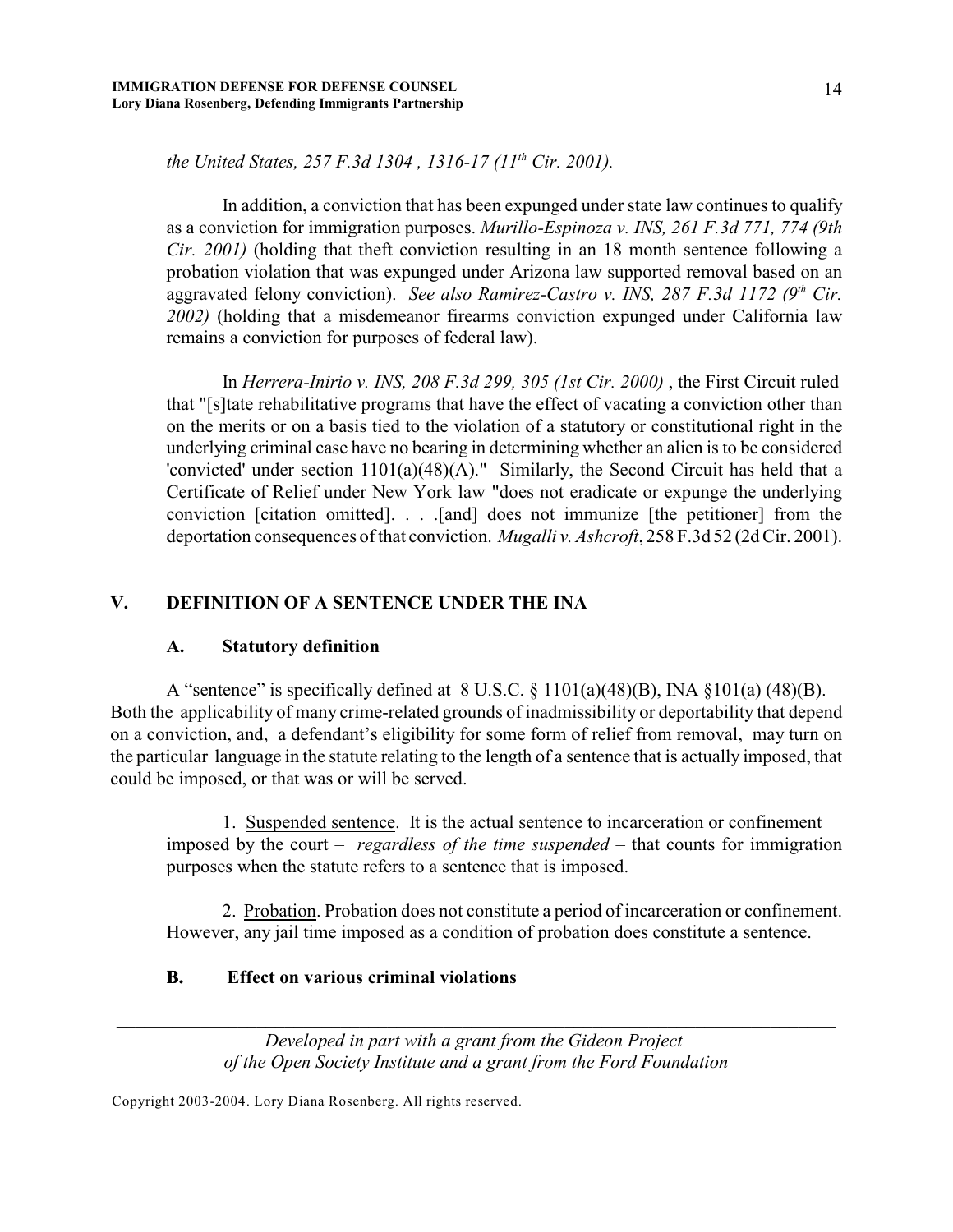A sentence to less than one year will prevent certain convictions, such as burglary, crimes of violence, obstruction of justice, from being classified as aggravated felony offenses for immigration purposes. *See e.g.*, 8 U.S.C.§§ 1101(a)(43)(F), (G), (S), INA §§ 101(a)(43)(F),(G), (S).

Certain convictions, including a crime of moral turpitude committed within 5 years of admission for which a sentence of more than one year may be imposed, a crime of moral turpitude subject to the petty offense exception, and certain espionage, sabotage, treason and sedition offenses under federal law, rely on a determination of the maximum period of imprisonment to which a convicted defendant could be sentenced. *See e.g.,* 8 U.S.C.§§ 1227(a)(2)(A)(i), (D)(i),  $1182(a)(2)(A)(ii)(II)$ , INA  $237(a)(2)(A)(i)$ ,  $(D)(i)$ ,  $212(a)(2)(A)(ii)(II)$ . In addition, the crimes of failure to appear to answer charges or to serve a sentence, which are aggravated felony offenses, also depend on the sentence that *could be* imposed. 8 U.S.C. 1101(a)(43)(Q), (T), INA §§  $101(a)(43)(Q)$ ,  $(T)$ . Adjudications under these provisions are likely to be affected, at least prospectively, by the 2004 decision of the Supreme Court in *Blakely v. Washington, 02-1632 (S.Ct. 2004)*.

### **C. Modification**

The vacation or modification of a sentence, even after the sentence has been served, may avoid immigration consequences. *Matter of Song, 23 I&N Dec. 173 (BIA 2001).*

# **VI. CONVICTIONS THAT CONSTITUTE IMMIGRATION VIOLATIONS**

# **A. What types of crimes trigger immigration consequences?**

The INA covers broad categories of criminal offenses, most of which require a conviction to constitute a ground of inadmissibility or deportability. Some immigration consequences relating to inadmissibility are satisfied by a proper admission to the commission of the offense. Both defense counsel and his or her non-citizen client need to understand the potential immigration consequences that are likely to attach to a particular plea to an offense or a particular disposition that may constitute an immigration violation.

The types of offenses triggering immigration consequences include crimes involving moral turpitude (such as forms of assault, theft, fraud, abuse), relating to controlled substances, and firearms; aggravated felonies (such as murder, rape, drug trafficking, robbery, arson, shoplifting, burglary, deceit, money laundering, failure to appear, illegal reentry); crimes of domestic violence, stalking, child abuse, money laundering, fraudulent document use, and other specific offenses.

> *Developed in part with a grant from the Gideon Project of the Open Society Institute and a grant from the Ford Foundation*

*\_\_\_\_\_\_\_\_\_\_\_\_\_\_\_\_\_\_\_\_\_\_\_\_\_\_\_\_\_\_\_\_\_\_\_\_\_\_\_\_\_\_\_\_\_\_\_\_\_\_\_\_\_\_\_\_\_\_\_\_\_\_\_\_\_\_\_\_\_\_\_\_\_\_\_\_\_*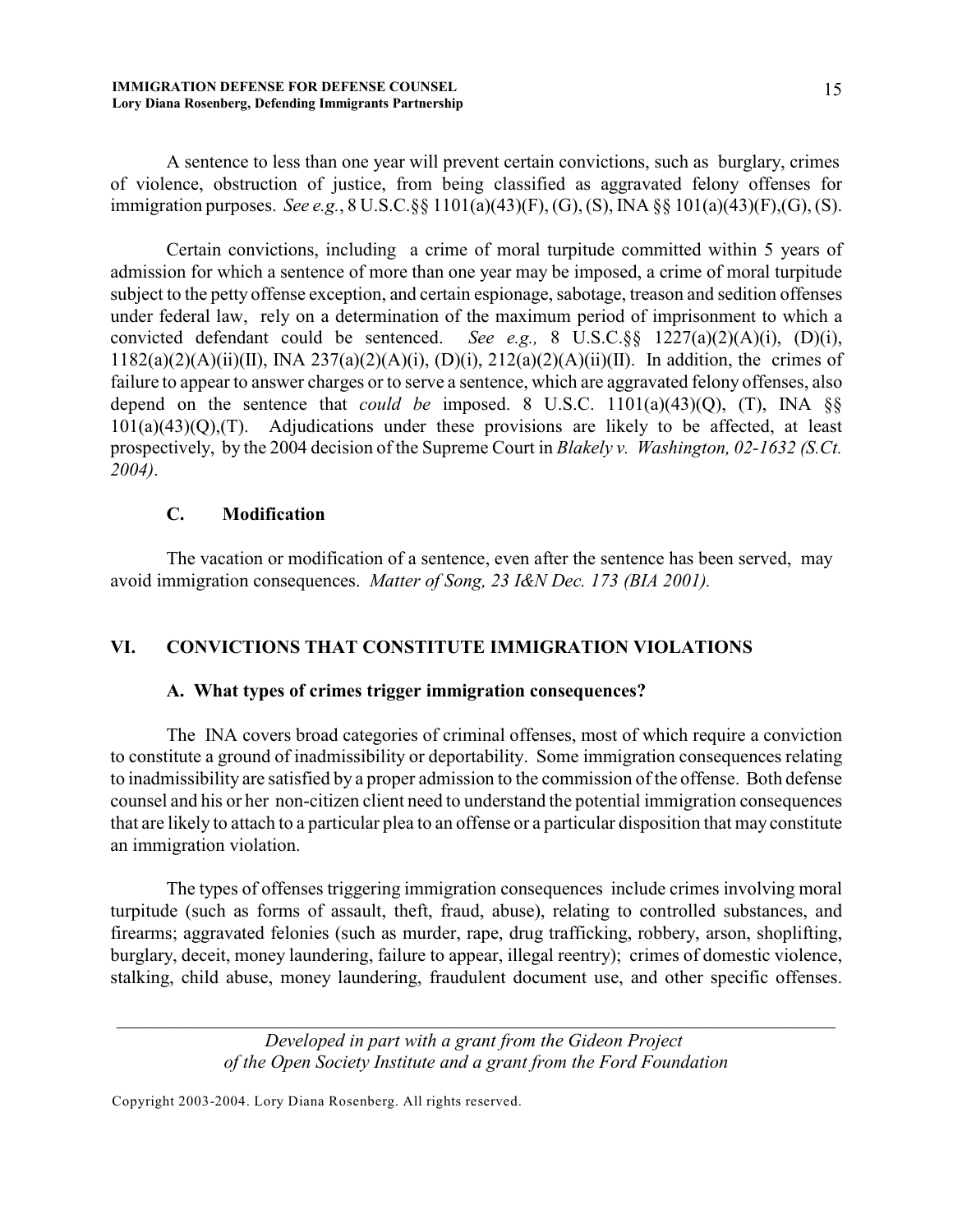Offenses that reference crimes "relating to" the named offense are interpreted more broadly than those that reference crimes "described in" or "defined in" another section of a statute.

1. Common predicate offenses. The most prominent crime-related grounds of both inadmissibility *and* deportability are those involving moral turpitude and relating to a controlled substance. As interpreted by the Board of Immigration Appeals and the federal courts, some offenses falling in these categories include, $12$ 

Crime involving moral turpitude ("CIMT"),  $8 \text{ U.S.C.} \$  $1182(a)(2)(\text{A})(i)(\text{I})$ , INA  $\S 212$  $1182(a)(2)(A)(i)(I)$ , and  $8$  U.S.C.  $\S 1227(a)(2)(A)(i)$ , INA  $\S 237(a)(2)(A)(i)$ .

a. The term ''moral turpitude'' lacks a precise definition. *Jordan v. De George, 341 U.S. 223, 229 (1951)* (fraud).

- The term "CIMT" refers to an act which is per se morally reprehensible and intrinsically wrong or malum in se, so that it is the nature of the act itself and not the statutory prohibition of it that renders a crime one of moral turpitude. *See Matter of Ajami, 22 I. & N. Dec. 949 (BIA 1999)* (stalking).
- It includes "conduct that is inherently base, vile, or depraved, and contrary to the accepted rules of morality and the duties owed between persons or to society in general.'' *Matter of Torres-Varela, 23 I. & N. Dec. 78, 83-84 (BIA 2001)*(DUI not a CIMT) *; Matter of Tran, 21 I. & N. Dec. 291 (BIA 1996)* (cohabitant abuse is a CIMT)*; Matter of Danesh, 19 I. & N. Dec. 669 (BIA 1988)* (assault on peace officer is a CIMT).
- A specific intent is not an absolute prerequisite to finding that a crime involves moral turpitude. *Matter of Torres-Varela, supra* (DUI not a CIMT).

b. The statute under which the conviction occurred controls the determination whether the crime is one of moral turpitude. *Matter of Short, 20 I. & N. Dec. 136, 137 (BIA 1989)*; *Matter of B*-, *6 I. & N. Dec. 98, 106 (BIA 1954)* (''It is well settled that the presence or absence of moral turpitude must be determined, in the first

*Developed in part with a grant from the Gideon Project of the Open Society Institute and a grant from the Ford Foundation*

*\_\_\_\_\_\_\_\_\_\_\_\_\_\_\_\_\_\_\_\_\_\_\_\_\_\_\_\_\_\_\_\_\_\_\_\_\_\_\_\_\_\_\_\_\_\_\_\_\_\_\_\_\_\_\_\_\_\_\_\_\_\_\_\_\_\_\_\_\_\_\_\_\_\_\_\_\_*

<sup>&</sup>lt;sup>12</sup> See Grounds of Inadmissibility and Deportability, Appendix C. Discussion of some of these selected grounds is adapted, in part, from earlier compilations. Brady and Kesselbrenner, "Grounds of Deportability and Inadmissibility Related to Crimes," www.nationalimmigration project.org.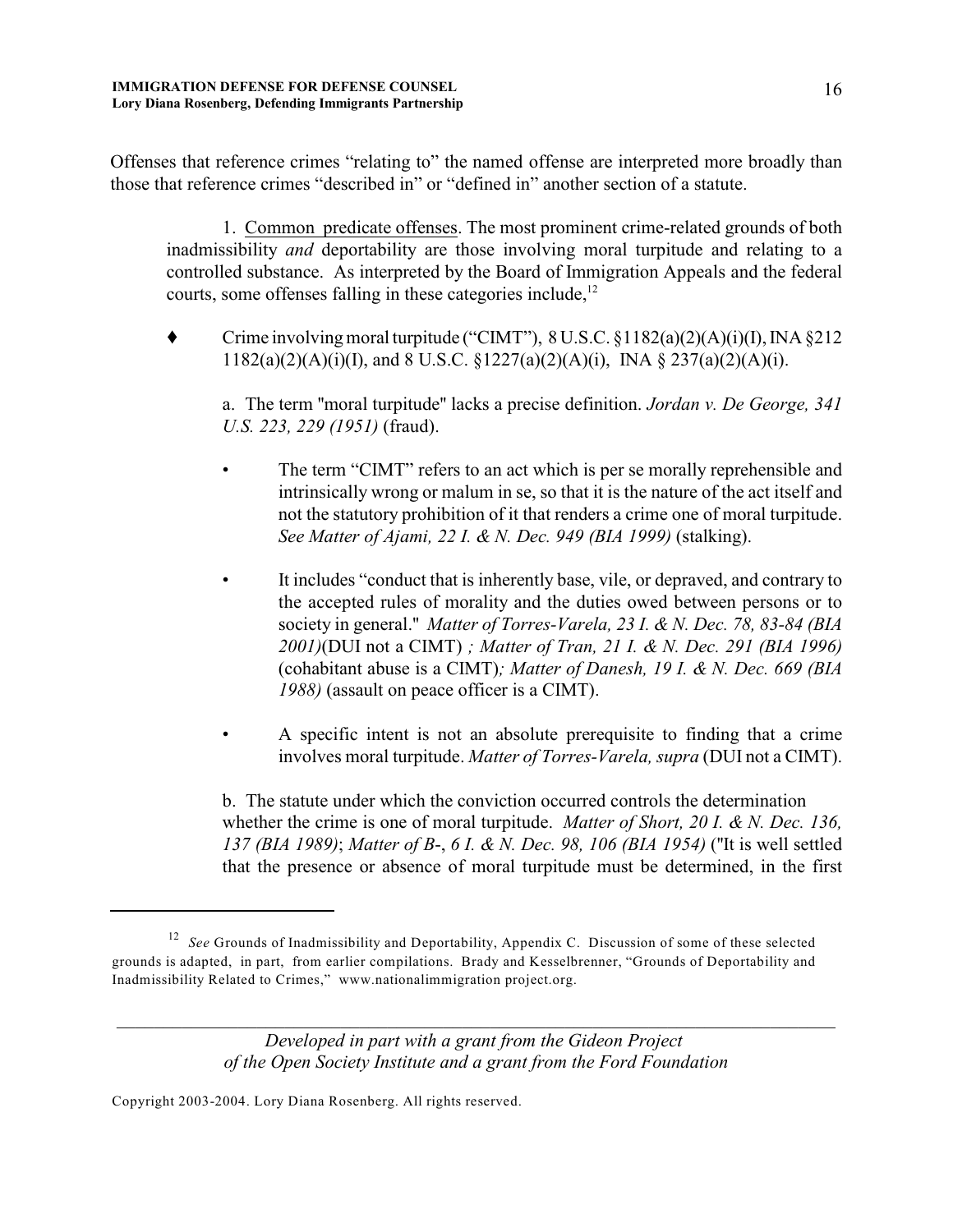instance, from a consideration of the crime as defined by the statute; that we cannot go behind the judgment of conviction to determine the precise circumstances surrounding the commission of the crime'').

Thus, under a categorical approach, where a statute is "divisible," *ie,* where it describes some offenses that do constitute moral turpitude and some offenses that do not, it may not be possible to establish that the conviction is for a crime that qualifies as an immigration violation. *See e.g., Hamdan v. INS, 98 F.3d 183 (5th Cir. 1996)* (according to the terms of the statute, a conviction under Louisiana law for kidnaping may not involve moral turpitude)*; Goldesthtein v. INS, 8 F.3d 645 (9th Cir. 1993)* (same, relating to financial offense).

- Bad checks. Moral turpitude depends on whether fraud is an element of the offense. *Compare Matter of Balao, 20 I&N Dec. 440 (BIA1992)* (holding that offense of passing bad checks involves moral turpitude because fraud was an element of offense) *with Matter of Bart, 20 I&N Dec. 436 (BIA 1992)* (holding that offense of passing bad checks does not involve moral turpitude because fraud was not an element of the offense).
- Assault.
	- T Simple assault does not involve moral turpitude. *Matter of Short,* 20 I&N Dec.136 (BIA 1989); *Matter of S,* I&N 688 (BIA 1962).
	- $\checkmark$  An assault offense that requires a mental state of criminal recklessness does not involve moral turpitude unless the statute also requires that the assault result in serious bodily injury. *Matter of Fualaau*, 21 I&N Dec. 475 (BIA 1996).
	- $\checkmark$  An assault offense where injury to a spouse or child is an element of the offense involves moral turpitude. *INS v. Grageda, 12 F.3d 919 (9th Cir. 1993); Matter of Tran, 21 I&N Dec. 291 (BIA 1996).*
	- $\checkmark$  An assault with a deadly weapon is a conviction for a crime involving moral turpitude. *Matter of Logan, 17 I&N Dec.367 (BIA 1980).*
- Fraud. A conviction for an offense in which fraud is an essential element of the crime always involves moral turpitude. *Jordan v. DeGeorge*, 341 U.S.

*\_\_\_\_\_\_\_\_\_\_\_\_\_\_\_\_\_\_\_\_\_\_\_\_\_\_\_\_\_\_\_\_\_\_\_\_\_\_\_\_\_\_\_\_\_\_\_\_\_\_\_\_\_\_\_\_\_\_\_\_\_\_\_\_\_\_\_\_\_\_\_\_\_\_\_\_\_*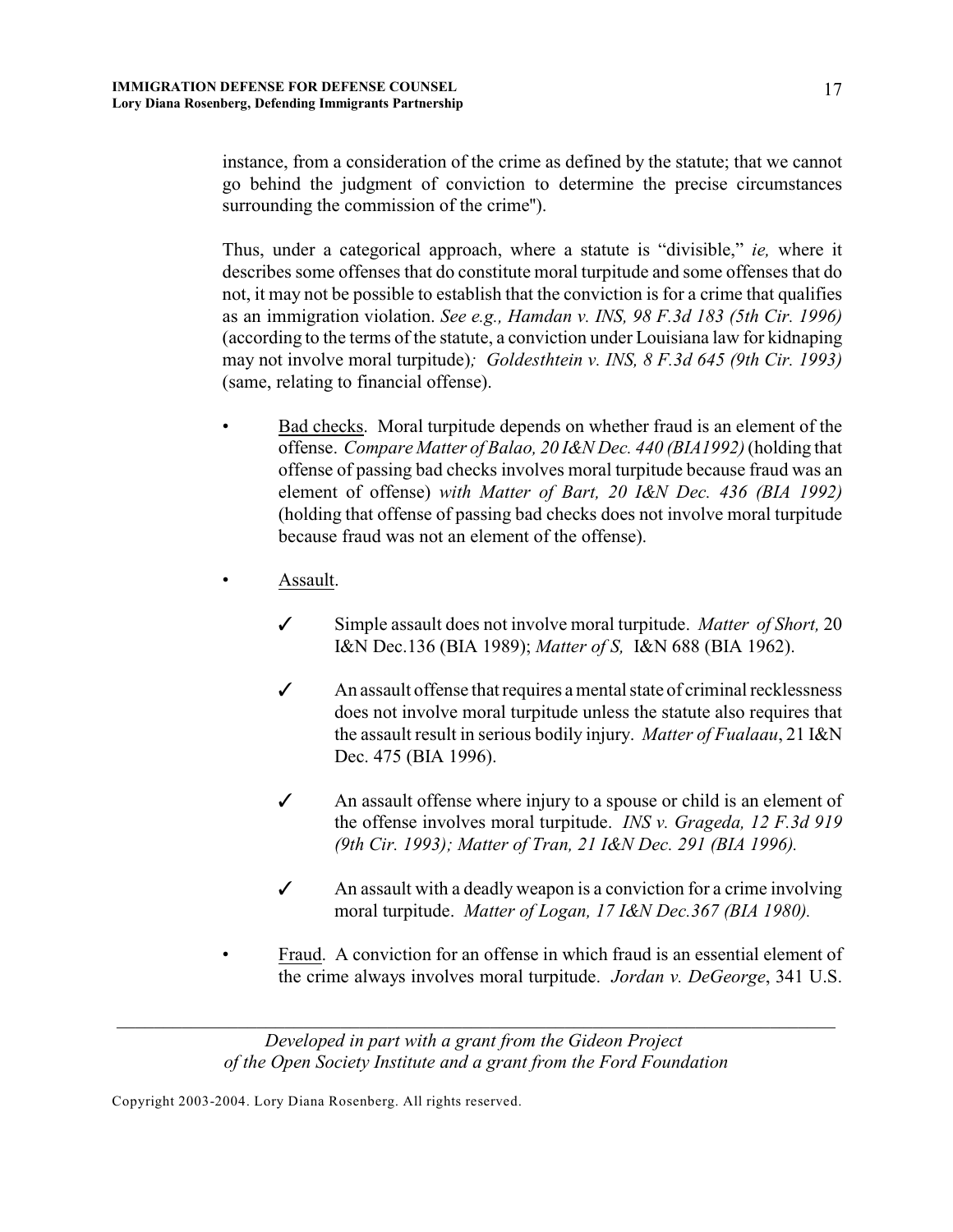223 (1951).

- Structuring Transactions. Structuring transactions to avoid a reporting requirement in violation of 31 U.S.C. § 5324 does not involve moral turpitude. *Matter of L-V-C*, 22 I&N Dec. 594 (BIA 1999).
- Theft. An offense that includes as an element the intent to deprive the rightful owner *permanently* of his or her property involves moral turpitude. *See Matter of Grazley, 14 I. & N. Dec. 330 (BIA 1973)* (recognizing that "theft" requires an intent to deprive another of his property permanently); *Matter of D, 1 I&N Dec. 143 (BIA 1941).*
	- *T* Theft constitutes a conviction for a crime involving moral turpitude*. Matter of De La Nues, 18 I&N Dec.140 (BIA 1981)*.
	- *T* Joyriding does not involve moral turpitude because statute included temporary taking of a motor vehicle. *Matter of M, 2 I&N Dec. 686 (BIA 1946)*. *See also Matter of P, 2 I. & N. Dec. 887 (BIA 1947)*(holding neither breaking and entering nor joyriding under Canadian statute constitute theft or a crime of moral turpitude);
	- $\checkmark$  Possession of stolen property involves moral turpitude without regard to the triviality of the offense. *Michel v. INS*, 206 F.3d 253 (2d Cir. 2000).
	- Driving Under the Influence. Driving under the influence (DUI) in which knowledge or intent is not an element is not a crime involving moral turpitude.
		- $\angle$  A second or third conviction for such a DUI offense does not change the character of the offense – it does not involve moral turpitude. *Matter of Torres-Varela*, 23 I&N Dec. 78 (BIA 2001).
		- T A noncitizen's conviction for *aggravated* driving under the influence after license revocation *does* involve moral turpitude when an element of the offense was that the defendant knew or should have known that the authorities had revoked his license. *Matter of Lopez-Meza*, 22 I&N Dec. 1188 (BIA 1999).

*Developed in part with a grant from the Gideon Project of the Open Society Institute and a grant from the Ford Foundation*

*\_\_\_\_\_\_\_\_\_\_\_\_\_\_\_\_\_\_\_\_\_\_\_\_\_\_\_\_\_\_\_\_\_\_\_\_\_\_\_\_\_\_\_\_\_\_\_\_\_\_\_\_\_\_\_\_\_\_\_\_\_\_\_\_\_\_\_\_\_\_\_\_\_\_\_\_\_*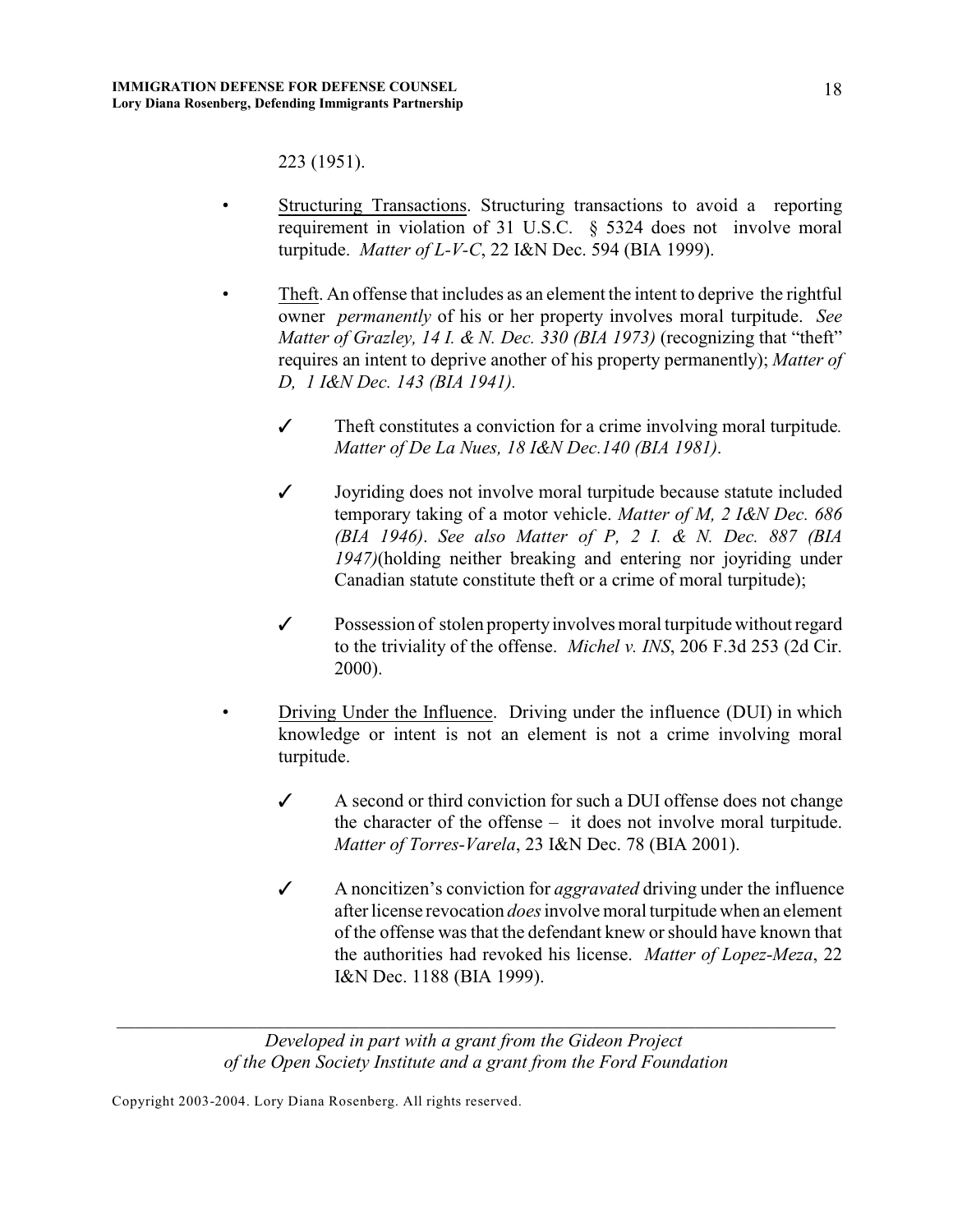Controlled substance offenses, 8 U.S.C. §1182(a)(2)(A)(i)(II), INA §212  $1182(a)(2)(A)(i)(II)$ , and 8 U.S.C.  $\S 1227(a)(2)(B)(i)$ , INA  $\S 237(a)(2)(B)(i)$ 

a. The controlled substance must be one listed within the Controlled Substances Act and its appendices. A record of conviction that does not identify the particular drug cannot support an order of deportability. *Matter of Paulus, 11 I&N Dec. 274 (BIA 1965).*

b. The " relating to" language in  $\S 1227(a)(2) (B)(i)$  is construed broadly, but has its limits. *Luu-Le v. INS, 224 F.3d 911, 915-16 (9th Cir. 2000).* 

- A conviction for solicitation to possess a controlled substance is not "related to" controlled substance, and therefore, not a deportable offense under the controlled substance ground of deportability. *Coronado-Durazo v. INS, 123 F.3d 1322 (9th Cir. 1997)* (drawing a negative implication from the statutory language that specifically includes "attempts or conspiracies" but not solicitation). *See also Leyva-Licea v. INS, 187 F.3d 1147 (9th Cir. 1999).*
- *•* A conviction for misprision of a felony is not a crime "relating to " a controlled substance. *Castenada de Esper v. INS, 557 F.2d 79, 83-84 (6th Cir. 1977).*
- The offense of accessory after the fact to a drug-trafficking crime, pursuant to 18 U.S.C. § 3, is not considered an inchoate crime and is not sufficiently *related to* a controlled substance violation to support a finding of deportability pursuant to 8 U.S.C.§ 1251(a)(2)(B)(i), INA § 241(a)(2)(B)(i). *Matter of Batista, 21 I&N Dec. 955 (BIA 1997).*

2. Other grounds of inadmissibility or deportability, cited in full in Appendix C, Grounds of Inadmissibility and Deportability, include,

- multiple offenses with an aggregate sentence of 5 years or more
- 2 crimes involving moral turpitude not arising from a single scheme of misconduct

*Developed in part with a grant from the Gideon Project of the Open Society Institute and a grant from the Ford Foundation*

*\_\_\_\_\_\_\_\_\_\_\_\_\_\_\_\_\_\_\_\_\_\_\_\_\_\_\_\_\_\_\_\_\_\_\_\_\_\_\_\_\_\_\_\_\_\_\_\_\_\_\_\_\_\_\_\_\_\_\_\_\_\_\_\_\_\_\_\_\_\_\_\_\_\_\_\_\_*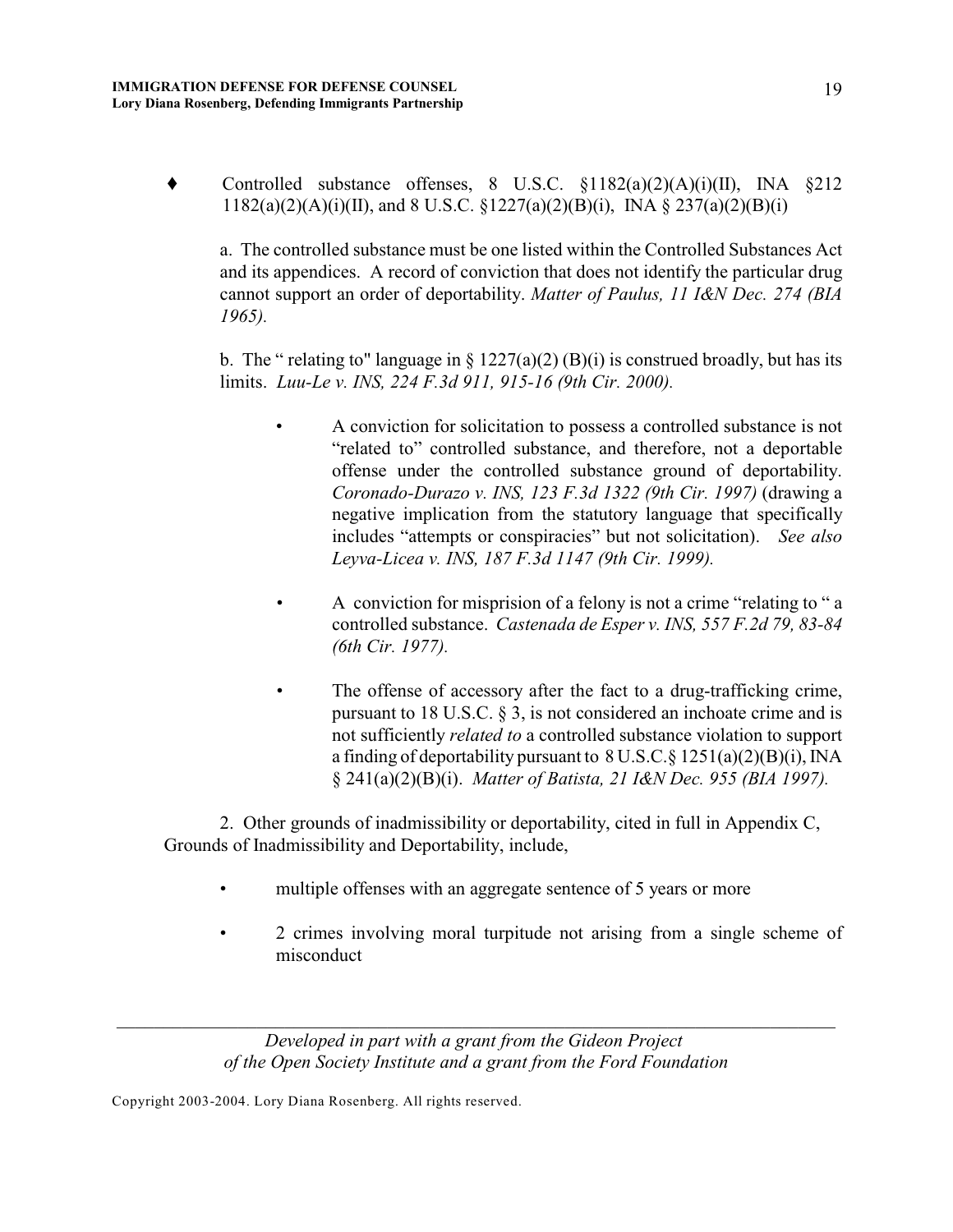- firearms offenses (other than enhancements)
- crimes of domestic violence, stalking, child abuse or neglect
- violation of a protective order
- crimes relating to fraud, misuse of visas or registration requirements
- smuggling offenses

3. A conviction for an aggravated felony occurring at any time after admission is a ground of deportability. The statutory definition of "aggravated felony," applies to a broad range of offenses, and as interpreted by the Board of Immigration Appeals or the federal courts, includes,

- Aggravated felony, 8 U.S.C.§ 1101(a)(43)(A)-U, INA §101(a)(43)(A)-U
	- Murder, rape, sexual abuse of a minor 8 U.S.C.§ 1101(a)(43)(A), INA  $§101(a)(43)(A).$

a. Murder includes murder in the third degree. *Matter of Lettman*, 22 I&N Dec. 365 (BIA 1998). A manslaughter conviction may be a crime of violence, but it is not murder. *Matter of Jean*, 23 I&N Dec. 373 (A.G. 2002).

b. Statutory rape is included in rape. If the elements of the offense satisfy the definition in 8 U.S.C. $\S$  1101(a)(43)(F), INA $\S$ 101(a)(43)(F), it also may constitute a crime of violence. *Matter of B*, (21 I&N Dec. 287 (BIA 1996). *See also Mugalli v. Ashcroft*, 258 F.3d 32 (2d Cir. 2001). *Cf. United States v. Martinez-Carillo*, 250 F.3d 1101 (7th Cir. 2001)(distinguishing earlier decisions holding that statutory rape was not necessarily a crime of violence).

c. Sexual abuse of a minor has been interpreted using 18 U.S.C.  $\S$  3509(a)(8) as a reference against which to evaluate the elements of state offenses.

 $\checkmark$  A conviction for indecency with a child is a conviction that constitutes sexual abuse of a minor even if it is possible to commit the offense without touching the minor victim. *Matter of Rodriguez-Rodriguez, 22 I&N Dec. 911 (BIA 2000).*

*Developed in part with a grant from the Gideon Project of the Open Society Institute and a grant from the Ford Foundation*

*\_\_\_\_\_\_\_\_\_\_\_\_\_\_\_\_\_\_\_\_\_\_\_\_\_\_\_\_\_\_\_\_\_\_\_\_\_\_\_\_\_\_\_\_\_\_\_\_\_\_\_\_\_\_\_\_\_\_\_\_\_\_\_\_\_\_\_\_\_\_\_\_\_\_\_\_\_*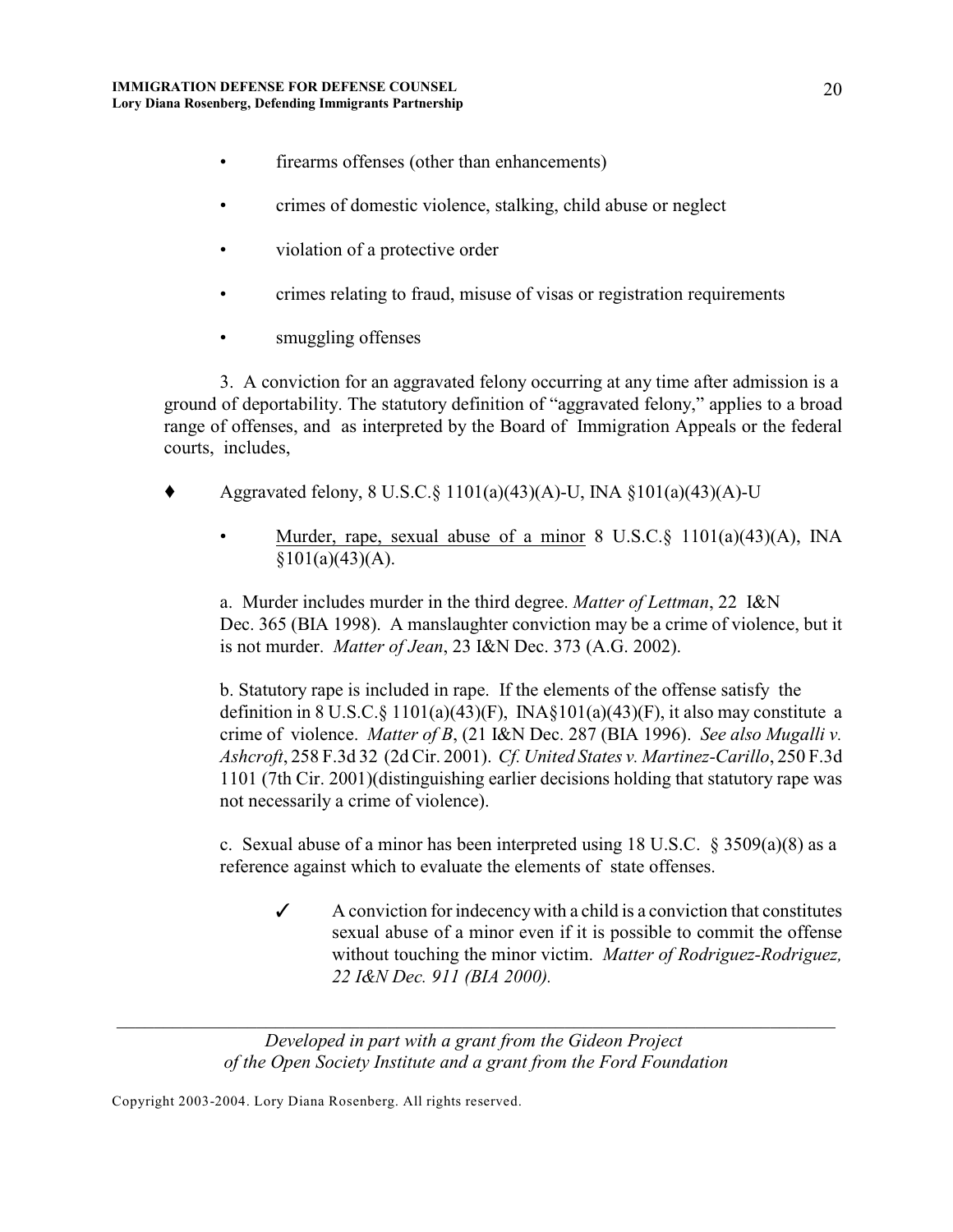- $\checkmark$  A conviction for criminal sexual assault under Illinois law constitutes sexual abuse of a minor. *United States v. Martinez-Carillo*, *250 F.3d 1101 (7th Cir. 2001); Guerrero-Perez v. INS, 242 F.3d 727, 730 (7th Cir. 2001)*.
- $\checkmark$  A misdemeanor conviction for sexual abuse of a minor violates 8 U.S.C. § 1101(a)(43)(A). *Matter of Small, 23 I&N Dec. 448 (BIA 2002).*
- llicit trafficking and drug trafficking, 8 U.S.C.  $\S$  1101(a)(43)(B), INA  $\S$ 101(a)(43)(B)

a. Illicit trafficking is defined as "illicit trafficking in a controlled substance (as defined in section 802 of title 21), including a drug trafficking crime (as defined in section 924(c) of title 18)." The agency has interpreted the definition as having two parts, separated by a comma. *Matter of Yanez*, 23 I&N Dec. 390 (BIA 2002) (discussing history of administrative and judicial interpretation of the definition).

- $\checkmark$  The phrase "illicit trafficking" covers the main clause
- $\checkmark$  The phrase "drug trafficking crime" covers the subsidiary clause

b. Illicit trafficking is any offense involving trading or dealing according to the common meaning of "illicit trafficking," and is punishable by more than one year. *Matter of Davis, 20 I&N Dec. 536 (BIA1992).*

c. A "drug trafficking crime" turns on the wording of 18 U. S.C. § 924(c), an enhancement provision which defines a drug trafficking crime as any "*felony punishable under* the Controlled Substances Act (21 U.S.C. § 801 *et seq*.), the Controlled Substances Import and Export Act (21 U.S.C. § 951 et seq.), or the Maritime Drug Law Enforcement Act (46 U.S.C. App. § 1901 *et seq*.)." In turn, the Controlled Substances Act covers "*any state* or federal *felony*."

 $\checkmark$  If the state designates a conviction for simple possession of a controlled substance as a felony, the offense is an aggravated felony, despite the fact that the same offense is punishable only as a

*Developed in part with a grant from the Gideon Project of the Open Society Institute and a grant from the Ford Foundation*

*\_\_\_\_\_\_\_\_\_\_\_\_\_\_\_\_\_\_\_\_\_\_\_\_\_\_\_\_\_\_\_\_\_\_\_\_\_\_\_\_\_\_\_\_\_\_\_\_\_\_\_\_\_\_\_\_\_\_\_\_\_\_\_\_\_\_\_\_\_\_\_\_\_\_\_\_\_*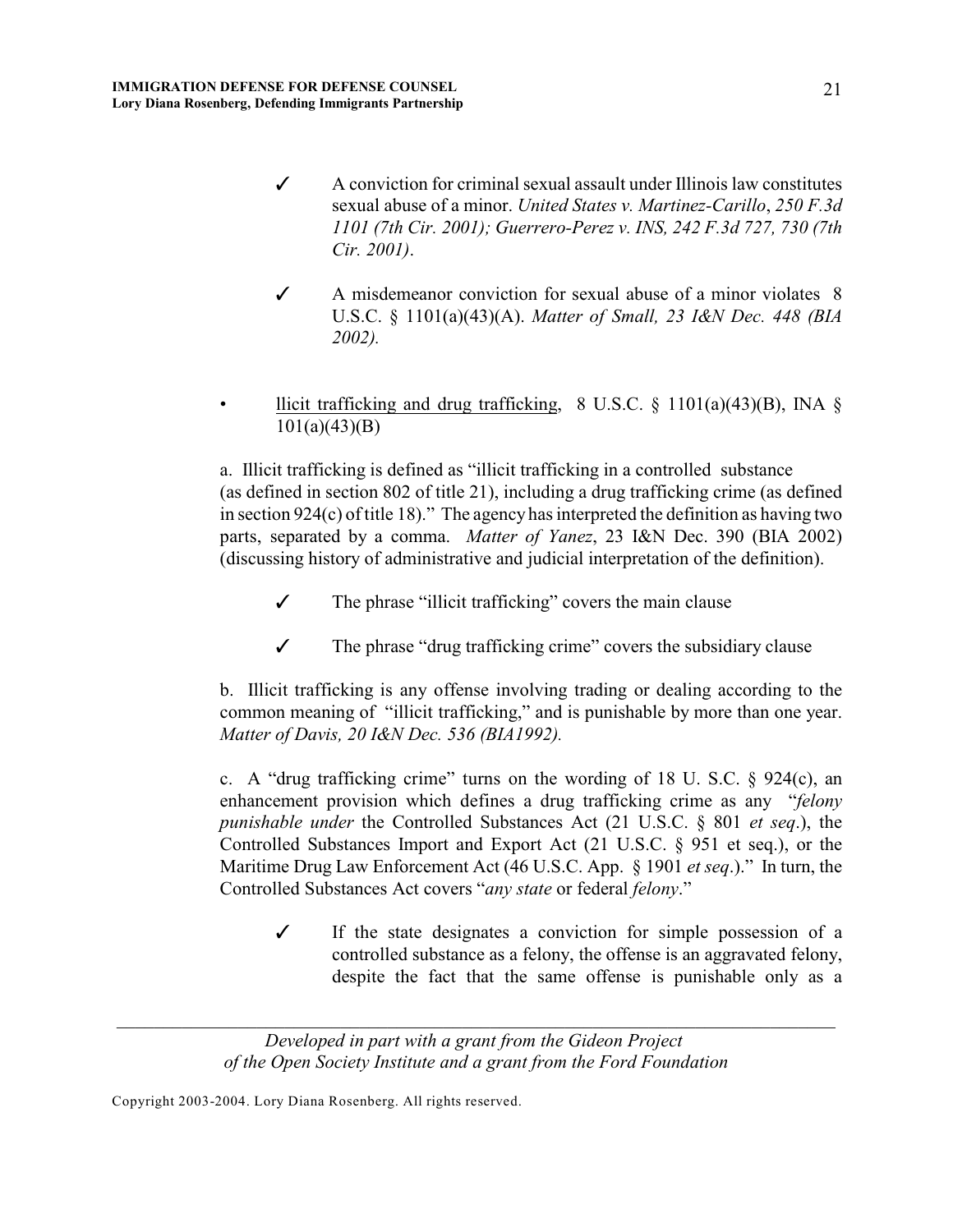misdemeanor under federal law *. See Matter of Yanez, 23 I&N Dec. 390 (BIA 2002), overruling Matter of K-V-D, 22 I&N Dec. 1163* (BIA 1999) and *Matter of L-G, 20 I&N Dec.905 (1995).*

- $\checkmark$  If the state designates a simple possession conviction as a misdemeanor, neither a first nor a second conviction will constitute an aggravated felony. *Matter of Santos-Lopez, 23 I&N Dec. 419 (BIA 2002); See also Matter of Elgendi, 23 I&N 515 Dec. (BIA 2002).*
- $\checkmark$  A state offense that does not correspond to a crime that is punishable under the Controlled Substance Act or the other federal acts cited in 18 U.S.C. **§** 924(c)(2) cannot constitute a conviction for an aggravated felony whether designated a misdemeanor or a felony. Therefore, a state conviction for a crime such as being under the influence of a controlled substance, or, possession of paraphernalia will not be designated an aggravated felony. However, the offense may be a crime "relating to" a controlled substance included in the Controlled Substances Act.
- **•** Firearms and explosives offenses, 8 U.S.C. 8 U.S.C. §§ 1101(a)(43) (C), (E), INA §§ 101(a)(43) (C), (E)

a. Under 8 U.S.C. § 1101(a)(43) (C), INA § 101(a)(43) (C), firearms "trafficking" may include crimes that have a mercantile nature even if distribution is not an element of the offense. *Kuhali v. INS, 266 F.3d 93 (2d Cir. 2001).*

b. Possession of a firearm by a felon in violation of section  $12021(a)(1)$  of the California Penal Code is an aggravated felony under section  $101(a)(43)(E)(ii)$  of the Act because it is "described in" 18 U.S.C. § 922(g)(1) (1994). *Matter of Vasquez-Muniz, 23 I&N Dec. 207 (BIA 2002).* 

• Crime of violence (for which at least 1 year imprisonment is imposed), 8 U.S.C.§ 1101(a)(43)(F), INA § 101(a)(43)(F).

a. A crime of violence includes an offense in which either, the actual, attempted or threatened use of force is an element, 18 U.S.C.  $\S$  16(a), or, is any felony that by its

*Developed in part with a grant from the Gideon Project of the Open Society Institute and a grant from the Ford Foundation*

*\_\_\_\_\_\_\_\_\_\_\_\_\_\_\_\_\_\_\_\_\_\_\_\_\_\_\_\_\_\_\_\_\_\_\_\_\_\_\_\_\_\_\_\_\_\_\_\_\_\_\_\_\_\_\_\_\_\_\_\_\_\_\_\_\_\_\_\_\_\_\_\_\_\_\_\_\_*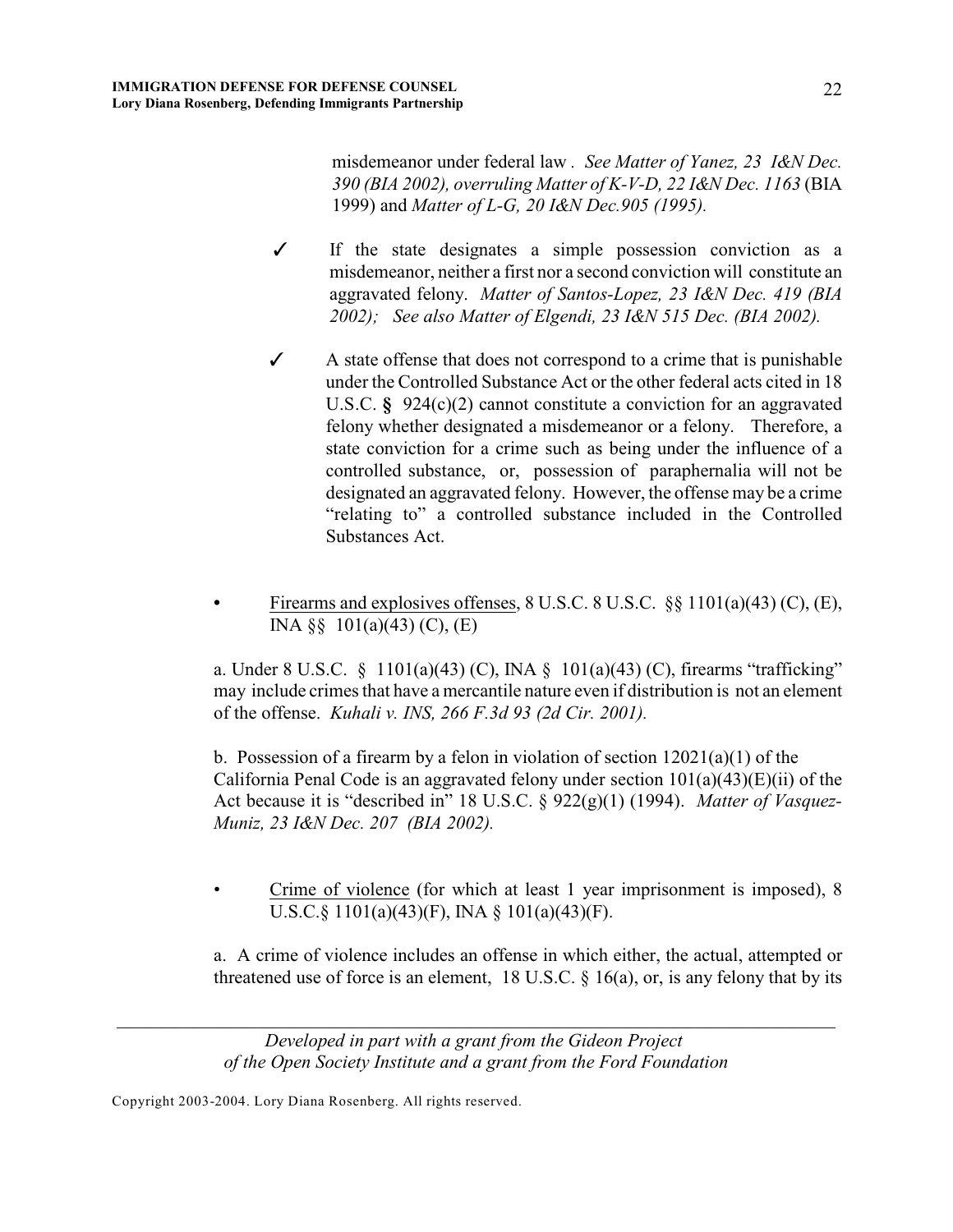nature presents a substantial risk that force will be used against person or property in the course of commission of the offense, 18 U.S.C.§ 16(b).

- $\checkmark$  The terms of 18 U.S.C. § 16(a) generally rely on force being an articulated element of the offense. *United States v. Wilson*, 951 F.2d 586 (4th Cir. 1991); *see also United States v. Innie, 7 F.3d 840, 850 (9th Cir. 1993)* (ruling that an element is "a 'constituent part' of the offense which must be proved . . .to sustain a conviction under a given statute") (quoting *United States v. Sherbondy, 865 F.2d 996, 1010 (9th Cir.1988)*).
- Some courts, including the BIA have found that 18 U.S.C.  $\S$  16(a) may encompass a misdemeanor offense in which the use of force is not specifically articulated as an element*. Matter of Martin 23 I&N 491 (BIA 2002)* (construing Connecticut misdemeanor assault as a crime of violence). *Cf. Chrzanoski v. Ashcroft*, *327 F.3d 188, 191 (2d Cir. 2003).*
- $\checkmark$  The terms of 18 U.S.C. § 16(b) may or may not include involuntary manslaughter. *Matter of Alcantar, 20 I&N Dec. 801 (BIA 1994).*
- $\checkmark$  Where the statute under which the respondent is convicted is divisible, covering reckless as well as negligent conduct that may or may not involve the "use of force" or the risk that "force may be used," the record of conviction and any other admissible documents is reviewed to determine if the specific offense of which the alien was convicted satisfies the aggravated felony definition. *See Matter of Sweetser, 22 I&N Dec. 709, 714 (BIA 1999).* See also Flores v. Ashcroft, 350 F.3d 666 ( $7<sup>th</sup>$  Cir. 2003) ("[i]t is possible to focus on 'the elements' of [battery]... as  $§$  16(a) requires, without encountering any ambiguity, and thus without looking outside the statutory definition").

b. An offense in which there is no intentional, or at least reckless, mens rea requirement is unlikely to involve the "use of force" or a substantial risk that "force may be used."

 $\checkmark$  Driving under the influence is not a crime of violence as defined under 18 U.S.C. § 16(a) or (b). *Matter of Ramos, 23 I&N Dec. 336 (BIA*

*Developed in part with a grant from the Gideon Project of the Open Society Institute and a grant from the Ford Foundation*

*\_\_\_\_\_\_\_\_\_\_\_\_\_\_\_\_\_\_\_\_\_\_\_\_\_\_\_\_\_\_\_\_\_\_\_\_\_\_\_\_\_\_\_\_\_\_\_\_\_\_\_\_\_\_\_\_\_\_\_\_\_\_\_\_\_\_\_\_\_\_\_\_\_\_\_\_\_*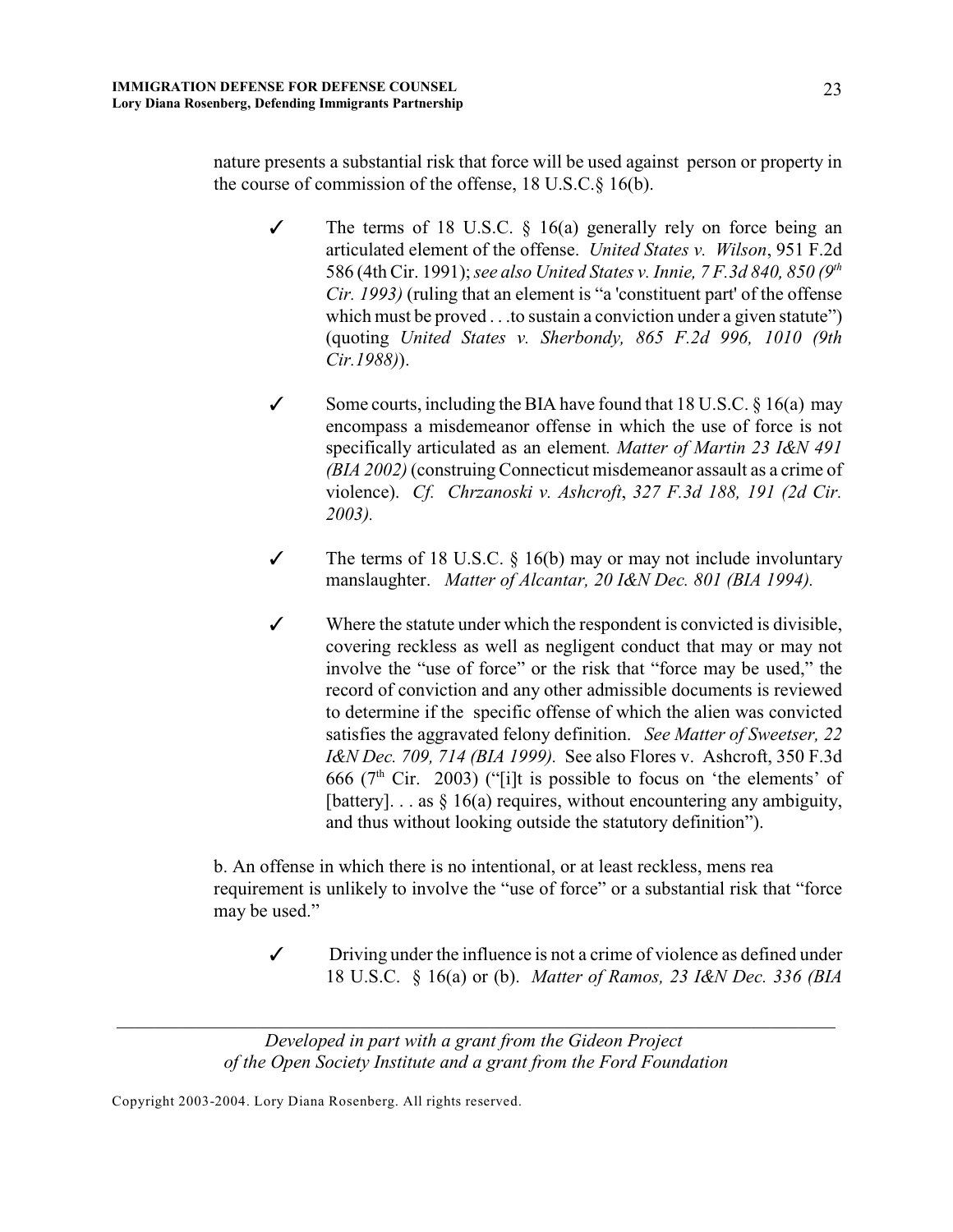*2002)*; *see also Dalton v. Ashcroft, 257 F.3d 200, 207-08 (2d Cir. 2001)* (distinguishing the risk of injury and the ''use of physical force'' under 18 U.S.C. § 16(b)); *Bazan-Reyes v. INS, 256 F.3d 600 (7th Cir. 2001).*

- $\checkmark$  An offense that requires only proof of criminal negligence, is not an offense that, by its nature, involves a substantial risk that physical force may be used in its commission. *See e.g., States v. Gracia-Cantu, 302 F.3d 308, 311-12 (5th Cir. 2002)*; *Francis v. Reno, 269 F.3d 162, 172- 73 (3d Cir. 2001); Matter of Sweetser, supra.; United States v. Parson, 955 F.2d 858, 866 (3d Cir. 1992)* (indicating that "use of physical force" refers to an intentional act, and that although a drunk driver may risk causing injury, in most cases he does not intend to "use" force to cause this harm).
- burglary or theft (including receipt of stolen property (for which at least 1 year imprisonment is imposed), 8 U.S.C. § 1101(a)(43)(G), INA § 101(a)(43)(G)

a. A taking of property constitutes a theft offense regardless of whether a permanent taking of the property is an element of the offense. *Matter of V-Z-S, 22 I&N Dec. 1338 (BIA 2000). See also Hernandez-Mancilla v. INS, 246 F.3d 1002, 1009 (7th Cir. 2001).* 

b. Attempted possession of stolen property constitutes an aggravated felony. *Matter of Bahta*, 22 I&N Dec. 1381(BIA 2000) (equating possession of stolen property and "receipt of stolen property")

c. A conviction for a "burglary" offense is not necessarily a conviction for an aggravated felony unless it comports with the federal definition of burglary established in *Taylor v. United States, 495 U.S. 575, 602 (1990)* (holding that "an offense constitutes 'burglary' for purposes of a  $\S$  924(e) sentence enhancement if either its statutory definition substantially corresponds to 'generic' burglary, or the charging document and jury instructions actually required the jury to find all the elements of generic burglary in order to convict the defendant")*.**See Matter of Perez, 22 I. & N. Dec. 1325, 1326 (BIA 1999)*.

T A "burglary" under *Taylor*requires an unlawful entry *into a dwelling or*

*Developed in part with a grant from the Gideon Project of the Open Society Institute and a grant from the Ford Foundation*

*\_\_\_\_\_\_\_\_\_\_\_\_\_\_\_\_\_\_\_\_\_\_\_\_\_\_\_\_\_\_\_\_\_\_\_\_\_\_\_\_\_\_\_\_\_\_\_\_\_\_\_\_\_\_\_\_\_\_\_\_\_\_\_\_\_\_\_\_\_\_\_\_\_\_\_\_\_*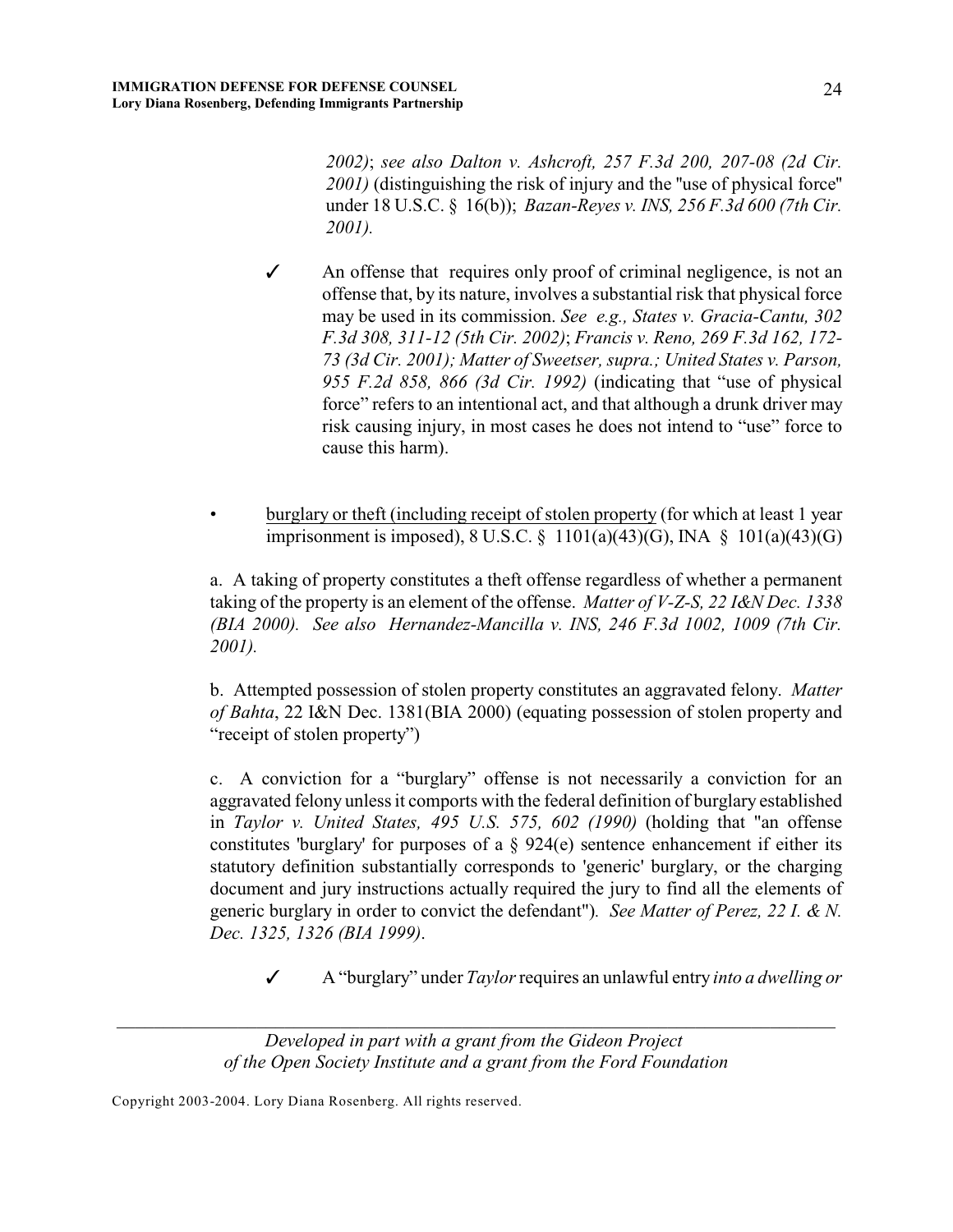*structure* with the intent to commit a felony. Accordingly, a conviction for burglary of an automobile is not a "burglary offense." *Solorzano-Patlan v. INS, 207 F.3d 869 (7th Cir. 2000).*

- *T* A "burglary" under *Taylor* requires *an unlawful entry* into a dwelling or structure with the intent to commit a felony. Therefore, commission of a felony following a lawful entry into a building or structure such as a hospital or other public space, or into a home upon the owner's invitation, cannot meet the *Taylor* definition. *See e.g., U.S. v. Bonat, 106 F.3d 1472, 1475 (9th Cir. 1997)*(finding that state court interpretation impermissibly expanded the definition beyond the generic burglary definition endorsed by *Taylor*, because it supported a conviction even if the intent to commit the crime was formed after entering the structure and/or the entry was privileged).
- fraud or deceit, in which the loss to the victim exceeds  $$10,000$ ,  $8$  U.S.C.  $§$ 1101(a)(43)(M), INA § 101(a)(43)(M)

a. Conviction of possession of counterfeit securities with an intent to deceive was not an aggravated felony conviction because the offense did not necessarily mean that the defendant *caused* a loss that exceeded \$10,000. *Sui v. INS, 250 F.3d 105 (2d Cir. 2001)* (taking a categorical approach to the offense even where indictment alleged that defendant possessed checks totaling more than \$22,000).

b. The victim does not need to suffer an actual loss where the amount can be determined from the fraud or deceit that was attempted. *Matter of Onyido, 22 I&N Dec. 552 (BIA 1999)* (holding that a failed insurance fraud in which the claim exceeded \$10,000 was an aggravated felony because the offense qualified under the broad attempt provision in the aggravated felony definition. *See* 8 U.S.C. § 1101(a)(43)(U), INA §  $101(a)(43)$  (U).

• Offense "relating to" alien smuggling,  $8 \text{ U.S.C. } \S 1101(a)(43)(\text{N})$ , INA  $\S$ 101(a)(43) (N)

a. Harboring or transporting offenses are considered to be "relating to alien smuggling." *Matter of Ruiz-Romero*, 22 I&N Dec. 486 (BIA 1999), *aff'd Ruiz-Romero*

*Developed in part with a grant from the Gideon Project of the Open Society Institute and a grant from the Ford Foundation*

*\_\_\_\_\_\_\_\_\_\_\_\_\_\_\_\_\_\_\_\_\_\_\_\_\_\_\_\_\_\_\_\_\_\_\_\_\_\_\_\_\_\_\_\_\_\_\_\_\_\_\_\_\_\_\_\_\_\_\_\_\_\_\_\_\_\_\_\_\_\_\_\_\_\_\_\_\_*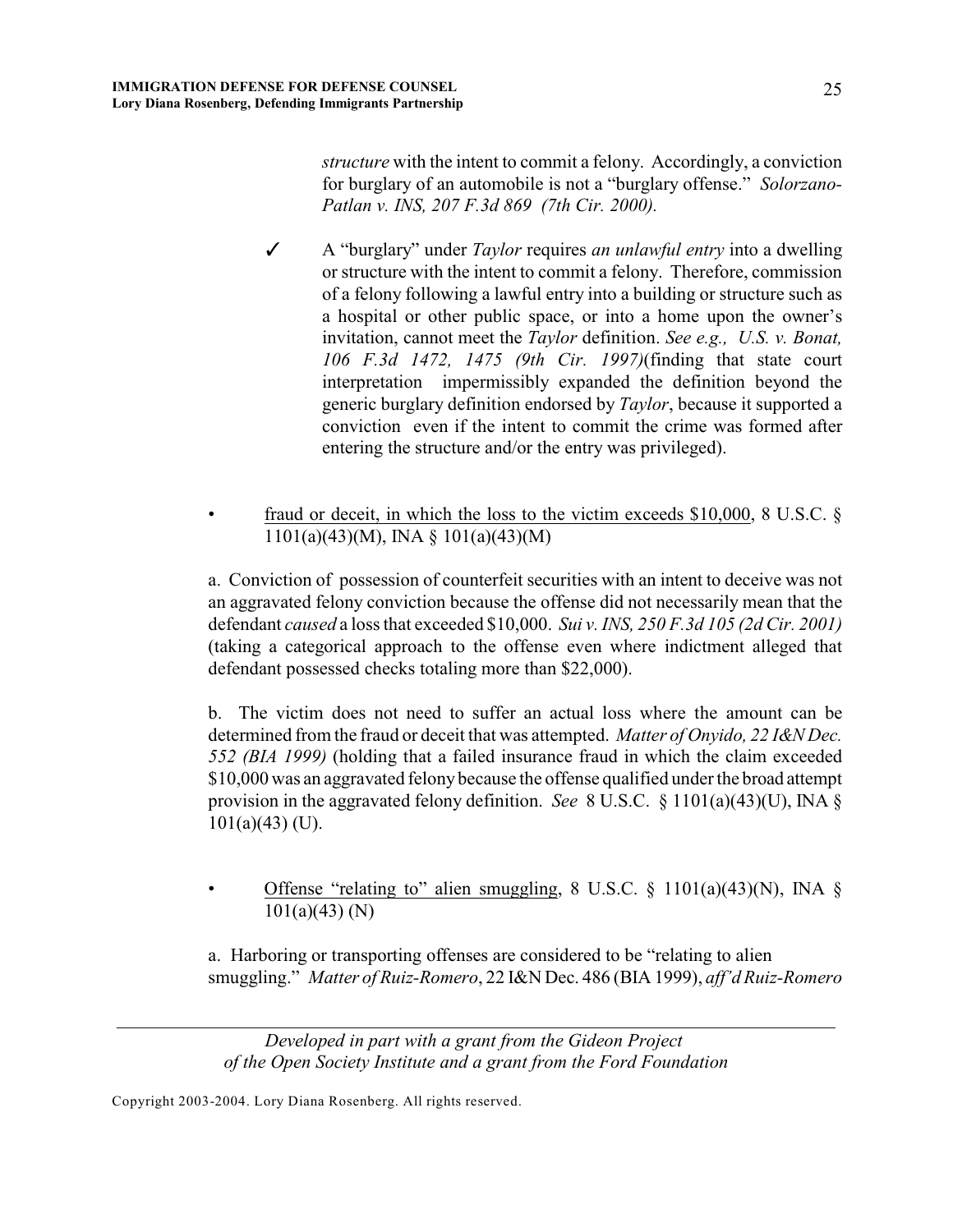*v. Reno*, 205 F.3d 837 (5th Cir. 2000).

b. A first offense in which the smuggler has shown affirmatively that the offense was committed for the purpose of assisting, abetting or aiding only the smuggler's parent, spouse, or child to violation a provision of the INA is not an aggravated felony offense. *See* 8 U.S.C. § 1101(a)(43)(N), INA § 101(a)(43)(N).

• obstruction of justice (for which at least 1 year imprisonment is imposed), 8 U.S.C. § 1101(a)(43)(S), INA § 101(a)(43)(S)

a. A federal conviction for "accessory after the fact" comes within the aggravated felony definition for obstruction of justice. *Matter of Batista-Hernandez, 21 I&N Dec. (BIA 1997). Cf. Matter of Espinosa, 22 I&N Dec. 889 (BIA 1999).* 

b.A federal conviction for misprision of felony is not obstruction of justice*. Matter of Espinoza, 22 I. & N. Dec. 889, 891 (BIA 1999)* (ruling that misprision of a felony is not a crime relating to obstruction of justice under INA  $\S$  101(a)(43)(S) because the elements of misprision ''do not constitute the crime of obstruction of justice as that term is defined in the United States Code'').

- illegal re-entry after conviction of an aggravated felony followed by deportation, 8 U.S.C. § 1101(a)(43)(O), INA § 101(a)(43) (O).
- Other aggravated felony offenses include,<sup>13</sup>
	- $\checkmark$  money laundering, where the amount of funds exceeded \$10,000
	- $\checkmark$  child pornography offenses
	- $\checkmark$  RICO offenses, with a one-year sentence of one year imprisonment
	- $\checkmark$  national defense/security offenses

<sup>13</sup> See Appendix D.

*Developed in part with a grant from the Gideon Project of the Open Society Institute and a grant from the Ford Foundation*

*\_\_\_\_\_\_\_\_\_\_\_\_\_\_\_\_\_\_\_\_\_\_\_\_\_\_\_\_\_\_\_\_\_\_\_\_\_\_\_\_\_\_\_\_\_\_\_\_\_\_\_\_\_\_\_\_\_\_\_\_\_\_\_\_\_\_\_\_\_\_\_\_\_\_\_\_\_*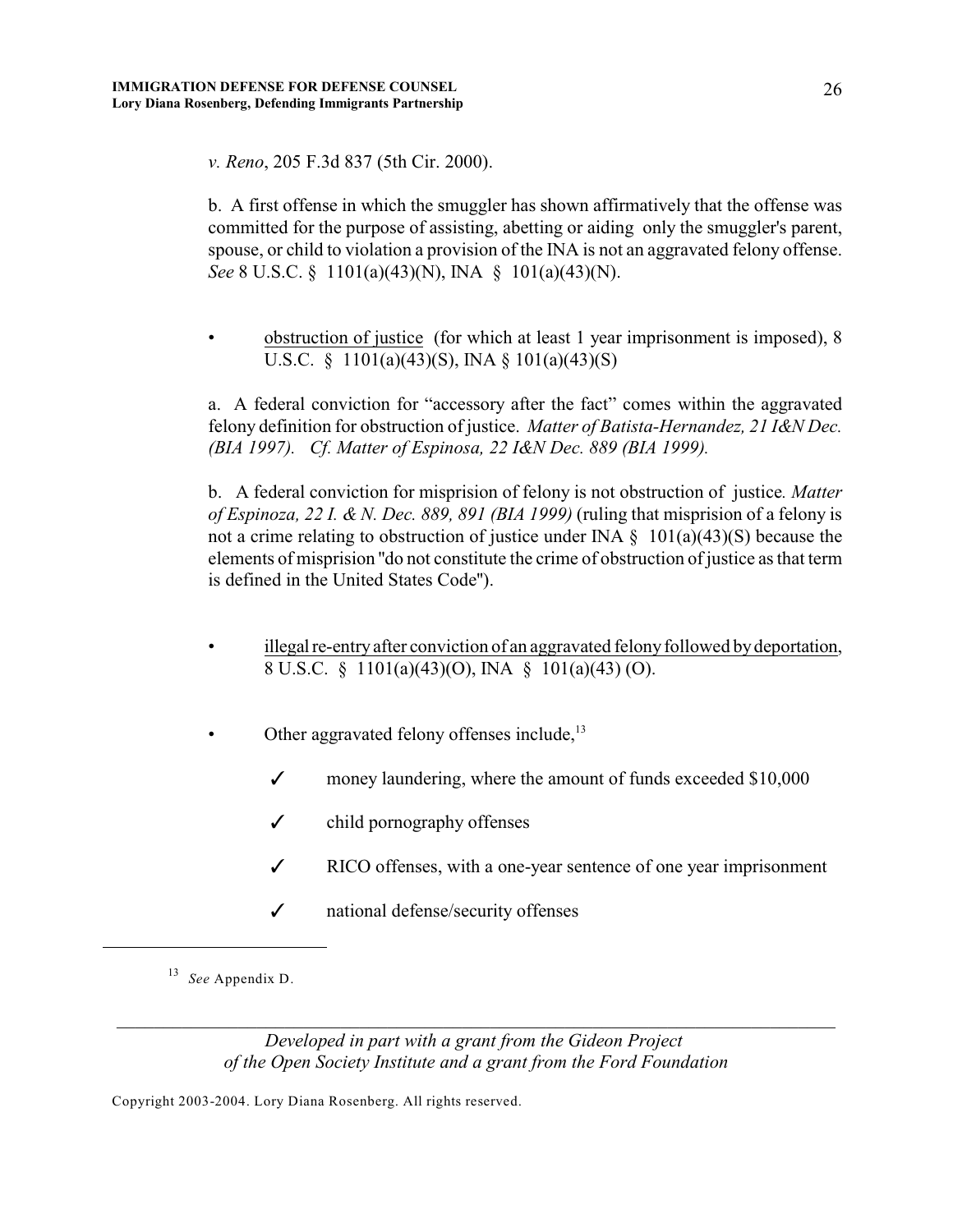- $\checkmark$  forging or falsifying a passport
- $\checkmark$  commercial bribery, counterfeiting or forgery, with a one-year sentence
- $\checkmark$  any attempts or conspiracies to commit an aggravated felony offense

## **B. What exceptions exist?**

1. Statutory exceptions. Some limited exceptions to crime-related grounds of inadmissibility and deportability may be applicable.

- Statutory exceptions to one crime involving moral turpitude that constitutes a ground of inadmissibility are the juvenile (under 18) exception, and the minor (petty offense) offense exception. *See* 8 U.S.C.  $\S$ [182 (a)(2)(A)(ii)(I), (II), INA  $\S$ [212(a)(2)(A)(ii)(I),(II).
- There is an exception to the controlled substances ground of deportability in cases that involve only a single conviction of possession of less than thirty grams of marijuana. 8 U.S.C. § 1227(a)(2)(B), INA § 237(a)(2)(B).
- There is an exception for a first smuggling offense that involves a single family member, which prevents a conviction relating to smuggling from constituting an aggravated felony offense. 8 U.S.C.  $§ 1101(a)(43)(N)$ , INA  $§ 101(a)(43)(N)$ .

2. VAWA exceptions. The Violence Against Women Act incorporates several exceptions to crime-related immigration violations, which may be waived as a matter of discretion in the case of a qualifying applicant for an immigrant visa or cancellation of removal under the VAWA provisions. *See e.g.,* 8 U.S.C. §§ 1154(a)(iii), (b)(ii); 1229a(b); 1229a(b)(2), INA §§ 204(a)(iii), (b)(ii); 240A(b); 240A(b)(2). A conviction of a crime of domestic violence may be waived by a defendant who has been battered and is not the principal perpetrator. 8 U.S.C. §§ 1227 (A)(2)(E), (a)(7), INA §§ 237(A)(2)(E), (a)(7).

3. Pardons. Under 8 U.S.C. § 1227(a)(v), presidential and gubernatorial pardons,

*\_\_\_\_\_\_\_\_\_\_\_\_\_\_\_\_\_\_\_\_\_\_\_\_\_\_\_\_\_\_\_\_\_\_\_\_\_\_\_\_\_\_\_\_\_\_\_\_\_\_\_\_\_\_\_\_\_\_\_\_\_\_\_\_\_\_\_\_\_\_\_\_\_\_\_\_\_*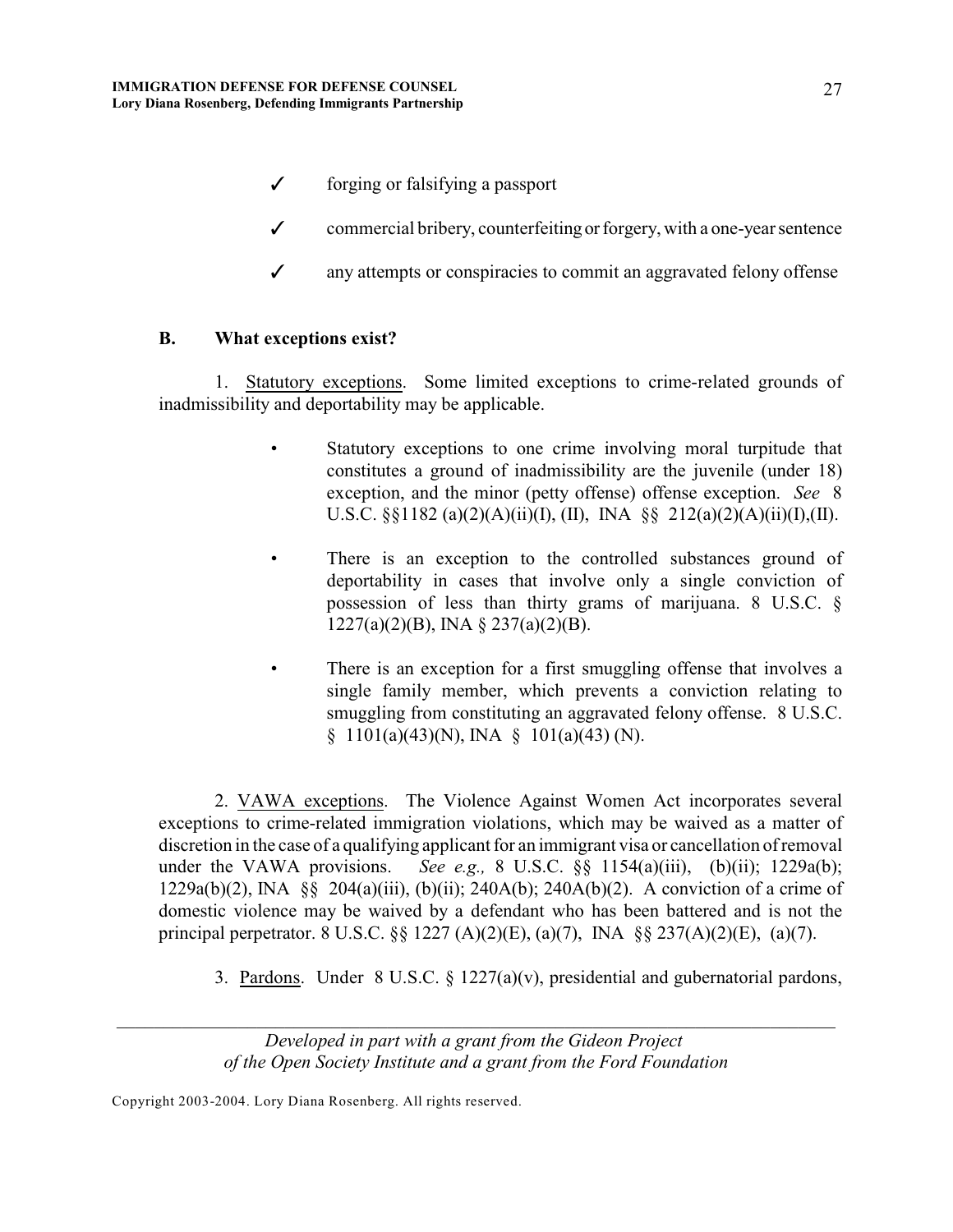which are unconditional, are authorized INA  $\S 237(a)(v)$  to overcome crimes involving moral turpitude, multiple convictions, aggravated felony convictions and high speed flight, but not controlled substance convictions under  $8 \text{ U.S.C.} \$ § 1227(a) (2)(B), INA  $\frac{8}{9}$  237(a)(2)(B). *See Matter of Suh, 23 I&N Dec. 626 (BIA 2003).*

## **VI. HOW TO CONSTRUE STATE OFFENSES AND PLEA ALTERNATIVES**

A. The first step in determining whether a state offense will amount to an immigration violation is to assess the specific criminal offense charged, as well as any alternate charges to which the defendant might plead.

1. Elements. Determine the elements necessary to sustain a conviction. Determining the nature of the conviction based on its elements often requires looking to state or federal decisional law interpreting the terms in the criminal statute.

2. Level of offense. If analyzing an offense in relation to whether it is a crime of violence, determine the sentence range and consider whether the offense is classified as a felony or misdemeanor under state law and federal law. For purposes of other provisions, the misdemeanor/felony distinction is generally not relevant.

B. The second step is to assess the immigration violation or violations potentially triggered by a conviction for the crime, and to determine the factors necessary to establish the existence of such a violation based on such a conviction.

1. Factors. If the elements of the offense in question do not correspond to the factors in the INA ground of inadmissibility or deportability necessary to establish the actual or potential immigration violation, the defendant may not be subject to removal or barred from relief from removal proceedings brought on other grounds.

2. Divisibility. If some of the elements of the state offense that must be proved to sustain a conviction would constitute an immigration violation, but a conviction could be obtained without proof of all of the factors necessary to constitute the immigration violation, then the state statute is considered "divisible."

> • In such a case, the contents of the record of conviction (considered to include the indictment, information, plea, sentence and verdict) may be reviewed to determine whether the conviction is for a violation

*Developed in part with a grant from the Gideon Project of the Open Society Institute and a grant from the Ford Foundation*

*\_\_\_\_\_\_\_\_\_\_\_\_\_\_\_\_\_\_\_\_\_\_\_\_\_\_\_\_\_\_\_\_\_\_\_\_\_\_\_\_\_\_\_\_\_\_\_\_\_\_\_\_\_\_\_\_\_\_\_\_\_\_\_\_\_\_\_\_\_\_\_\_\_\_\_\_\_*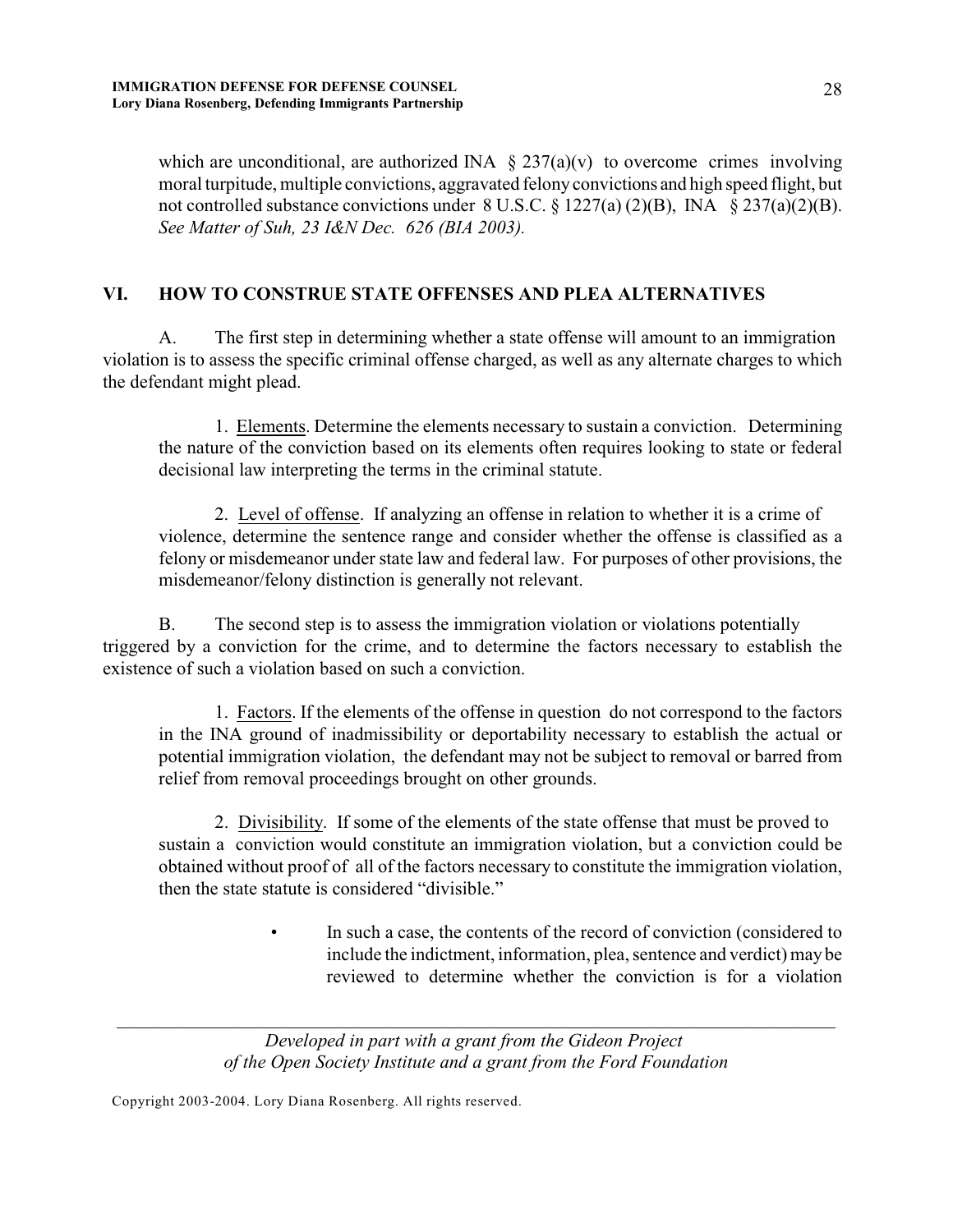described in the INA. *Matter of Short, 20 I. & N. Dec. 136, 137 (BIA 1989); Matter of Mena, 17 I&N Dec. 30 (BIA 1979).* 

This approach is similar to the "categorical approach" and "modified categorical approach" addressed in *United States v. Taylor, supra*, which is now followed by most federal courts to determine the nature of the predicate offenses in sentence enhancement cases. *See United States v. Corona-Sanchez, 291 F.3d 1201, 1212 (9th Cir. 2002) (en banc*) ("the idea of the modified categorical approach is to determine if the record unequivocally establishes that the defendant was convicted of the generically defined crime, even if the statute defining the crime is overly inclusive"); see also *See Chang v. INS, 307 F.3d 1185, 1189 (9th Cir. 2002).* Thus, under the modified categorical approach, the court may look beyond the statute at the charging document, jury instructions, and other "judicially noticeable facts."

- If the record of conviction does not reflect the necessary elements, the offense cannot support the immigration violation charged. *Matter of Pichardo, 21 I&N Dec. 330 (BIA 1996)* 
	- T A police report is not part of the record of conviction. *Matter of Teixerira, 21 I&N Dec. 316 (BIA 1996).*
	- *T* Reliance on presentence reports is disfavored and rejected by some courts. *United States v. Corona-Sanchez, 291 F.3d 1201, 1212 (9th Cir. 2002) (en banc);*

*—END---*

*Developed in part with a grant from the Gideon Project of the Open Society Institute and a grant from the Ford Foundation*

*\_\_\_\_\_\_\_\_\_\_\_\_\_\_\_\_\_\_\_\_\_\_\_\_\_\_\_\_\_\_\_\_\_\_\_\_\_\_\_\_\_\_\_\_\_\_\_\_\_\_\_\_\_\_\_\_\_\_\_\_\_\_\_\_\_\_\_\_\_\_\_\_\_\_\_\_\_*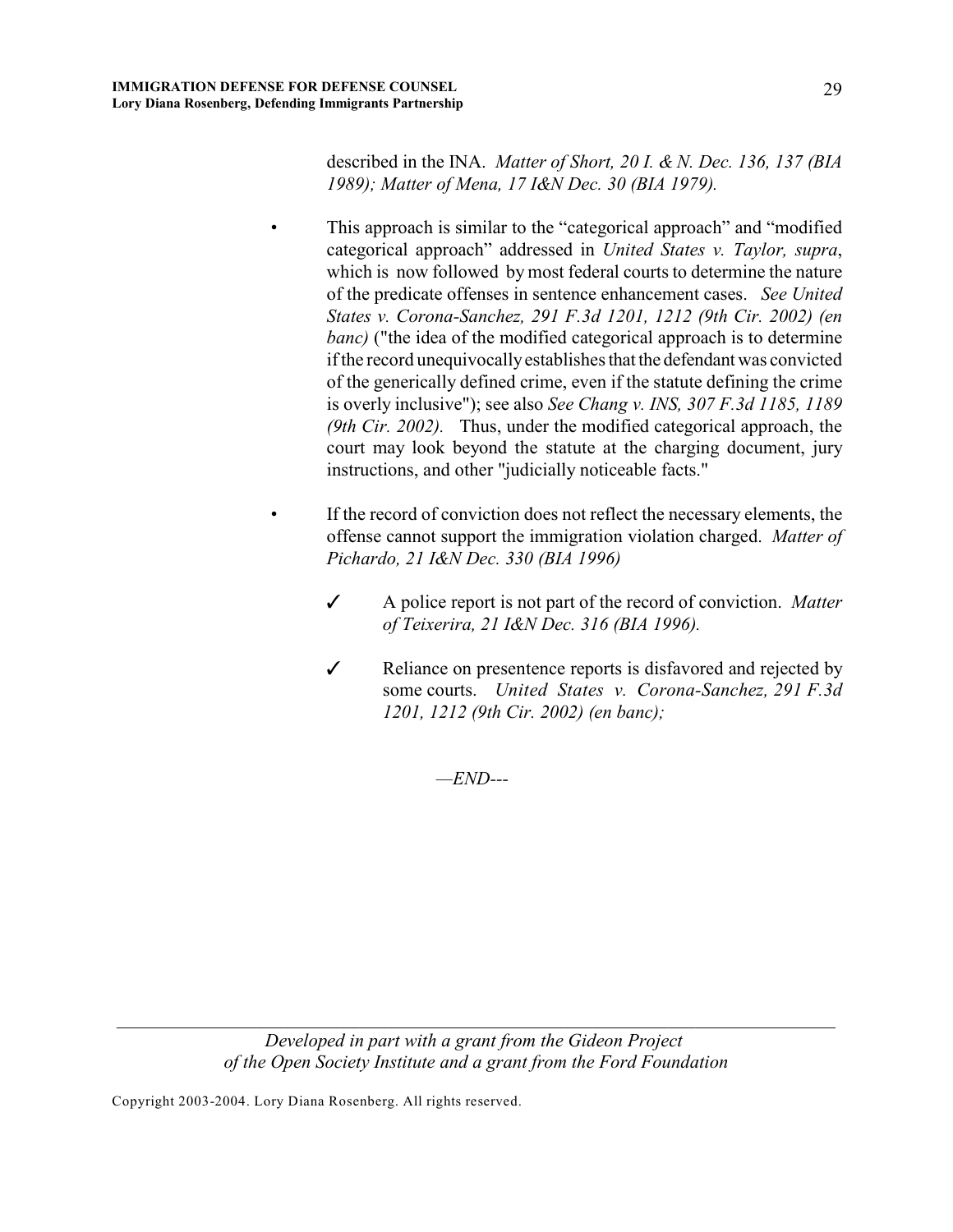# **APPENDIX A**

#### **GLOSSARY OF COMMON IMMIGRATION TERMS**<sup>14</sup>

#### **Aggravated felony**

A statutory term encompassing a broad range of criminal convictions. If a non-citizen has been convicted of an aggravated felony after admission, he or she will be subject to removal proceedings, ineligible for almost all forms of relief from removal, ordered removed (deported) from the U.S., and will face a permanent bar to ever returning. As defined, an "aggravated felony" does not necessarily include an "aggravating" factor, and may be a misdemeanor.

#### **Alien**

Any non-citizen, regardless of immigration status.This term is synonymous with "non-citizen."

#### **Asylum**

Asylum is a form of relief granted to non-citizens in the U.S. who demonstrate a well-founded fear of persecution (or having been persecuted in the past) in their native country on account of their race, religion, nationality, membership in a particular social group, or political opinion. A person granted asylum in the U.S. is called an "asylee," and can apply for lawful permanent residency one year after being granted asylee status.

#### **Board of Immigration Appeals (BIA)**

The administrative review body to which non-citizens or the DHS may appeal immigration judges' decisions in removal proceedings. The BIA is part of the Executive Office for Immigration Review (EOIR), a branch of the Department of Justice.

#### **Crime involving moral turpitude (CIMT)**

Immigration law does not define this term. However, administrative decisions have interpreted a crime of moral turpitude to be any "conduct which is inherently base, vile, or depraved, and contrary to the accepted rules of morality." A conviction for a CIMT can subject a non-citizen to removal proceedings.

*Developed in part with a grant from the Gideon Project of the Open Society Institute and a grant from the Ford Foundation*

*\_\_\_\_\_\_\_\_\_\_\_\_\_\_\_\_\_\_\_\_\_\_\_\_\_\_\_\_\_\_\_\_\_\_\_\_\_\_\_\_\_\_\_\_\_\_\_\_\_\_\_\_\_\_\_\_\_\_\_\_\_\_\_\_\_\_\_\_\_\_\_\_\_\_\_\_\_*

<sup>&</sup>lt;sup>14</sup> This listing of immigration terminology is taken from *Representing Non-Citizen Criminal Defendants in the State of Illinois*, prepared by Lisa Palumbo, Ruth Edwards, Carol Waldman, and Cleo Kung of the Legal Assistance Foundation of Metropolitan Chicago, 111 W. Jackson Blvd., Suite 300, Chicago, Illinois 60604. An updated version is forthcoming in *Rosenberg, Understanding Immigration Consequences (2004).*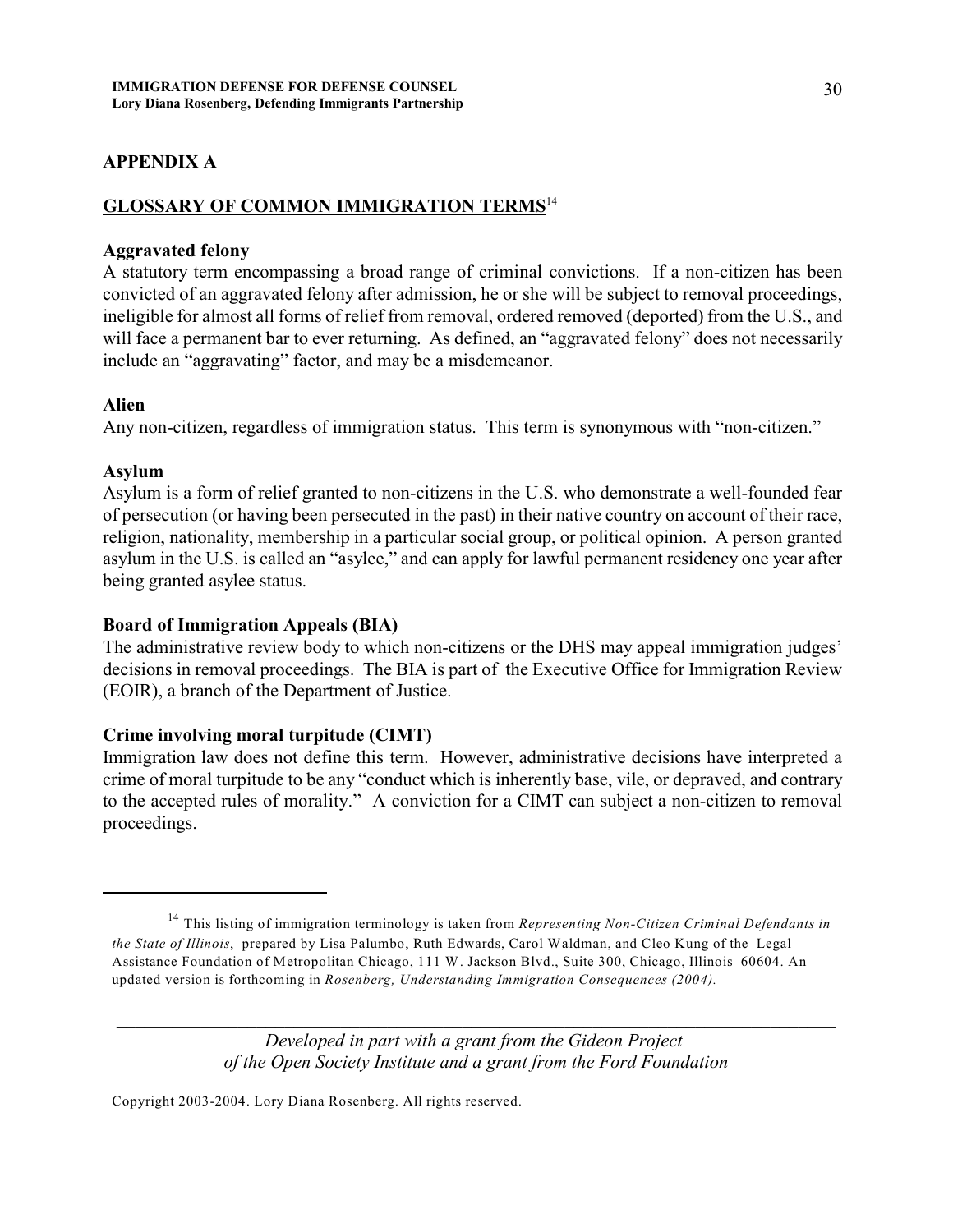## **Department of Homeland Security (DHS)**

The executive agency now responsible for immigration enforcement and benefits functions, which are administered through the Bureau of Immigration and Customs Enforcement (ICE) and the Bureau of Bureau of Citizenship and Immigration Services (BCIS).

## **Deportation**

The process by which a person is removed from the U.S. for violations of the immigration laws, including criminal offenses.

## **Derivative citizen**

A derivative citizen is one who automatically becomes a citizen upon the naturalization of one or both parents. A derivative citizen has all the rights and privileges of a native- born citizen. He or she cannot be deported from the United States, even if convicted of a criminal offense.

## **Discretionary relief**

Any application to the immigration judge by which a non-citizen seeks to avoid removal from the U.S., and which requires not only proving up the statutory requirements, but also winning the judge's favorable exercise of discretion. Most applications filed with the INS are also discretionary in nature.

## **Divisible statute**

A criminal statute that permits the State to charge an offense in various ways.. For immigration law purposes, the same statute may include some conduct that will result in removability, and some that will not. Where a conviction cannot be avoided, criminal defense counsel should seek a judgment under any provision of the criminal statute that will not result in removability.

# **Immigrant**

An immigrant is a lawful permanent resident of the U.S. See "Lawful permanent resident," below.

# **Immigration judge**

Immigration judges (IJs) are employees of the Executive Office for Immigration Review (EOIR), a branch of the Department of Justice, whose job it is to review actions by the INS, and to make decisions on removal of non-citizens. IJs and the immigration courts are not part of the INS. Decisions of the IJs can be appealed to the Board of Immigration Appeals (BIA).

# **Immigration and Nationality Act (INA)**

The Immigration and Nationality Act, 8 U.S.C. § 1101, et seq., is the statute that sets forth the immigration and nationality (citizenship) laws of the U.S.

> *Developed in part with a grant from the Gideon Project of the Open Society Institute and a grant from the Ford Foundation*

*\_\_\_\_\_\_\_\_\_\_\_\_\_\_\_\_\_\_\_\_\_\_\_\_\_\_\_\_\_\_\_\_\_\_\_\_\_\_\_\_\_\_\_\_\_\_\_\_\_\_\_\_\_\_\_\_\_\_\_\_\_\_\_\_\_\_\_\_\_\_\_\_\_\_\_\_\_*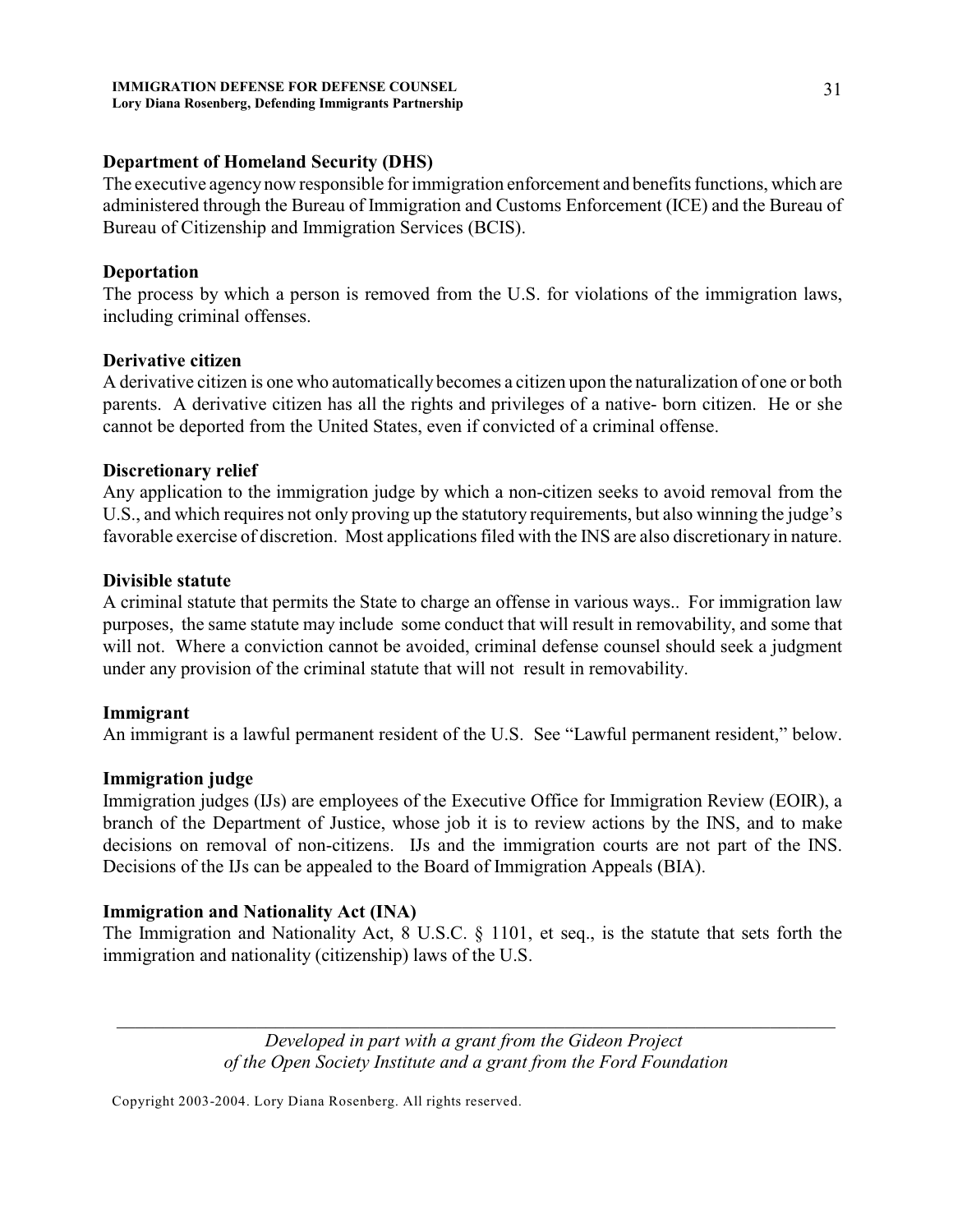#### **IMMIGRATION DEFENSE FOR DEFENSE COUNSEL Lory Diana Rosenberg, Defending Immigrants Partnership**

## **Immigration and Naturalization Service (INS)**

The former agency within the Department of Justice with the dual role of adjudicating affirmative applications for immigration benefits, including legal admission to the U.S., and enforcing the immigration laws, including removal from the U.S. The INS has been eliminated and its components are absorbed within the Department of Homeland Security (DHS)

## **Lawful permanent resident (LPR)**

A lawful permanent resident is entitled to live and work in the U.S., and to travel outside the U.S., but can be subject to removal proceedings if convicted of certain criminal offenses. This manual will refer to a lawful permanent resident as an "LPR."

#### **Naturalization**

The administrative process by which an LPR becomes a U.S. citizen.

## **Non-citizen**

An immigrant, non-immigrant, or undocumented individual.This term is synonymous with "alien."

## **Non-immigrant**

A non-immigrant holds a valid visa to remain in the U.S. for a certain period of time and for a certain purpose that does not include immigrating to the U.S. permanently. Some of the most common nonimmigrant visas include student, visitor, and temporary worker visas.A non-immigrant can be subject to removal for violating the terms of his or her visa.

#### **Refugee**

A refugee has been determined by U.S. authorities abroad to have a well-founded fear of persecution in his or her native country on account of race, religion, nationality, membership in a particular social group, or political opinion. A refugee is granted "refugee status" abroad and is admitted to the U.S. as a "refugee." He or she can apply for LPR status one year later.

#### **Removal**

The process by which a person is deported or expelled from the U.S. for violations of the immigration laws, including criminal offenses.

# **Removal proceedings**

The administrative proceeding by which an immigration judge determines whether a non-citizen is removable as charged by the INS, whether he or she is eligible for any relief from removal, and whether that relief will be granted or denied.

> *Developed in part with a grant from the Gideon Project of the Open Society Institute and a grant from the Ford Foundation*

*\_\_\_\_\_\_\_\_\_\_\_\_\_\_\_\_\_\_\_\_\_\_\_\_\_\_\_\_\_\_\_\_\_\_\_\_\_\_\_\_\_\_\_\_\_\_\_\_\_\_\_\_\_\_\_\_\_\_\_\_\_\_\_\_\_\_\_\_\_\_\_\_\_\_\_\_\_*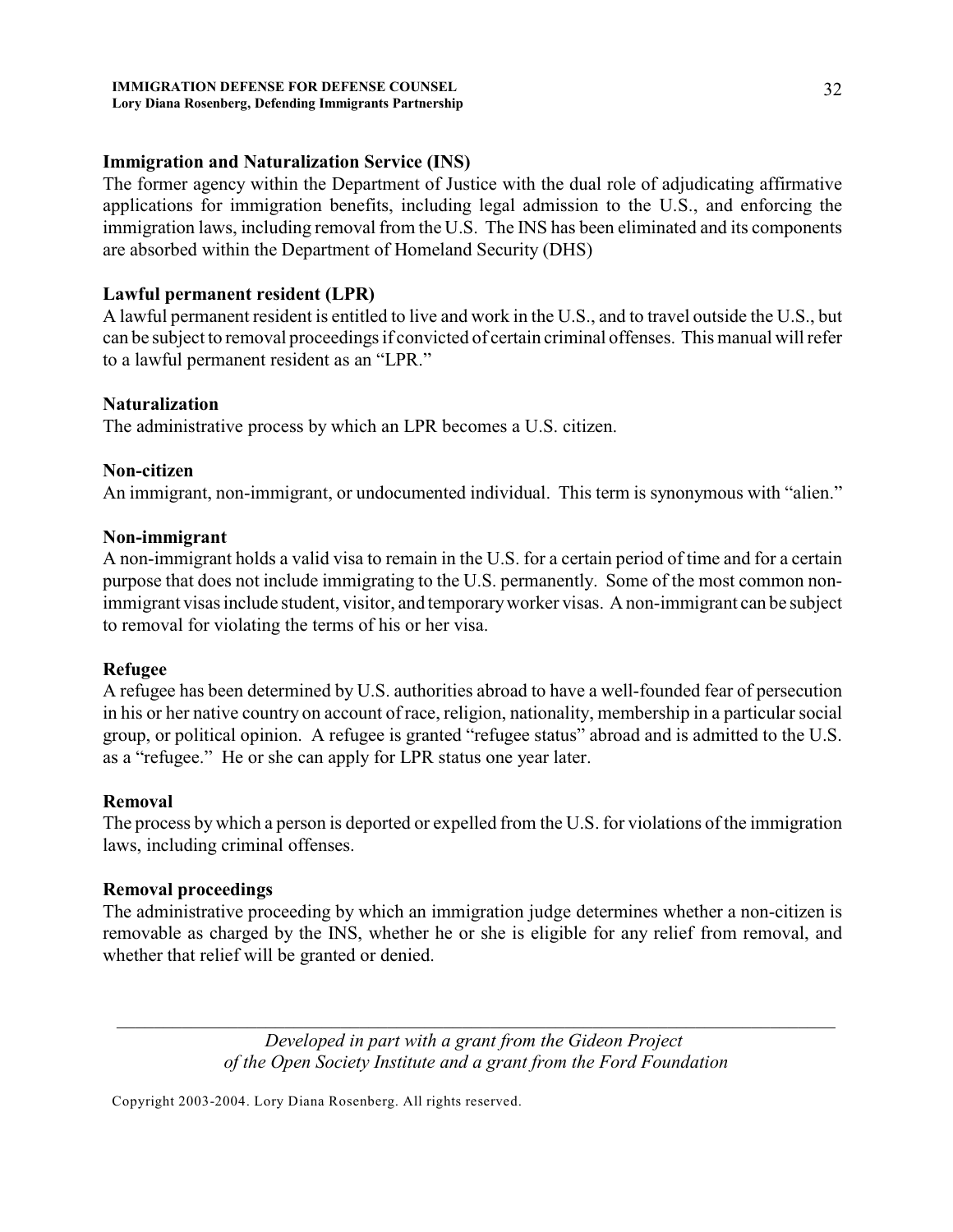#### **IMMIGRATION DEFENSE FOR DEFENSE COUNSEL Lory Diana Rosenberg, Defending Immigrants Partnership**

## **Undocumented non-citizen**

An individual who has no lawful status in the U.S. He or she may have originally entered lawfully, but overstayed his or her visa, or may have originally entered without any documents and "without inspection," i.e., by evading the normal port of entry or border checkpoint where documents are checked by an immigration agent.

#### **Waiver**

A discretionary application to the immigration judge (or in some circumstances, to the INS) to overcome the immigration law charges related to a criminal conviction.

> *Developed in part with a grant from the Gideon Project of the Open Society Institute and a grant from the Ford Foundation*

*\_\_\_\_\_\_\_\_\_\_\_\_\_\_\_\_\_\_\_\_\_\_\_\_\_\_\_\_\_\_\_\_\_\_\_\_\_\_\_\_\_\_\_\_\_\_\_\_\_\_\_\_\_\_\_\_\_\_\_\_\_\_\_\_\_\_\_\_\_\_\_\_\_\_\_\_\_*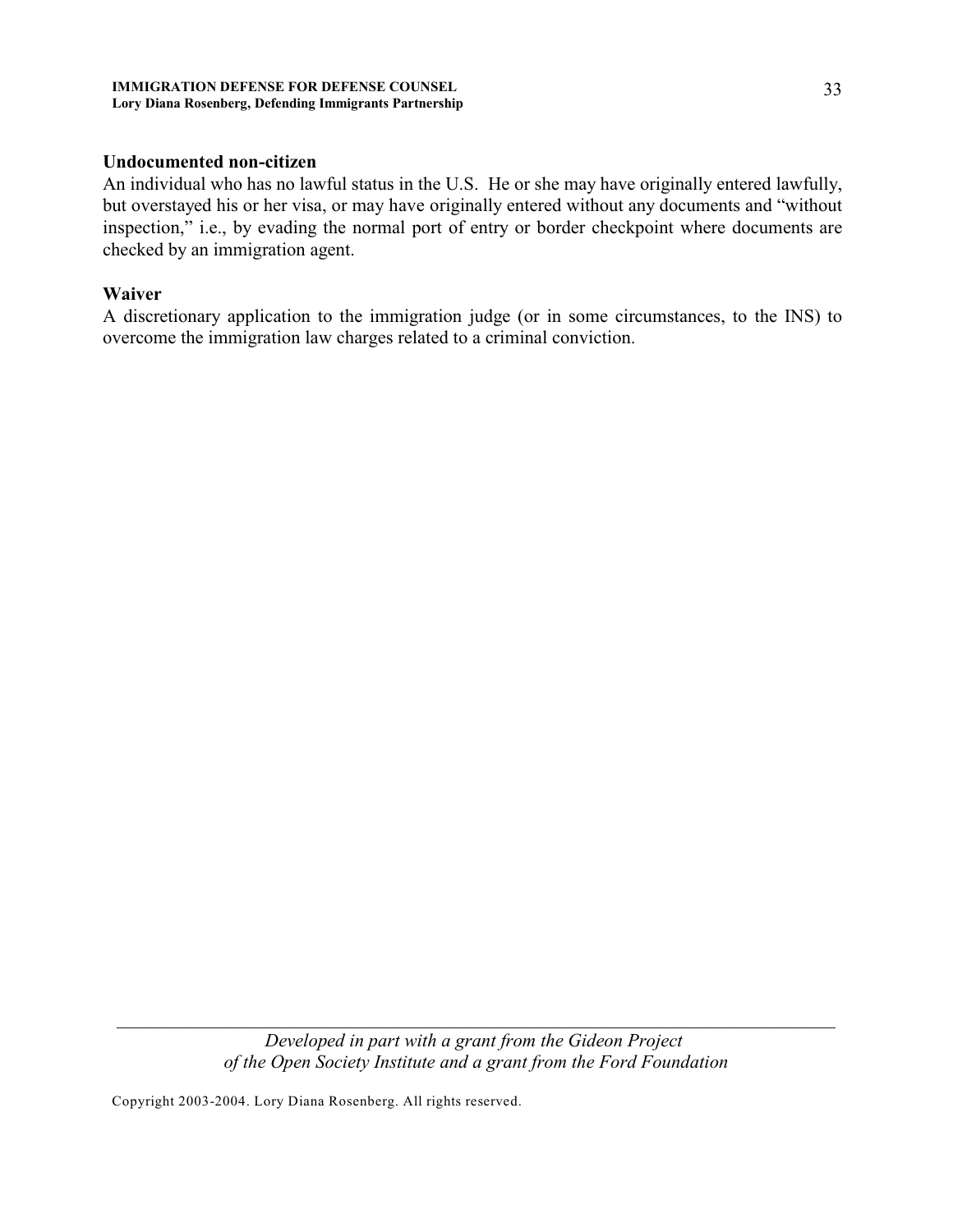#### **APPENDIX B**

#### **STATE IMMIGRATION CONSEQUENCES ADVISEMENT/WARNING STATUTES**

Arizona [new 2004]

Cal.Penal Code Ann. § 1016.5 (West 1985)

Conn. Gen.Stat. § 54-1j (2001)

D.C.Code Ann. § 16-713 (1997)

Fla. Rule Crim. Proc. 3.172(c)(8) (1999)

Ga.Code Ann. § 17-7-93 (1997)

Haw.Rev.Stat. § 802E-2 (1993)

Md. Rule 4-242 (2001)

Mass. Gen. Laws § 278:29D (2004 Supp.)

Minn. Rule Crim. Proc. 15.01 (2000)

Mont.Code Ann. § 46-12- 210 (1997)

N.M. Rule Crim. Form 9-406 (2001)

N.Y.Crim. Proc. Law § 220.50(7) (McKinney 2001 Cum.Supp. Pamphlet)

- N.C. Gen.Stat. § 15A- 1022 (1999)
- Ohio Rev.Code Ann. § 2943.031 (1997)

Ore.Rev.Stat. § 135.385 (1997)

R.I. Gen. Laws § 12-12-22 (2000)

Tex.Code Crim. Proc. Ann., Art. 26.13 (a)(4) (Vernon 1989 and Supp.2001)

Wash. Rev.Code § 10.40.200 (1990)

Wis. Stat. §971.08 (1993-1994).

*Developed in part with a grant from the Gideon Project of the Open Society Institute and a grant from the Ford Foundation*

*\_\_\_\_\_\_\_\_\_\_\_\_\_\_\_\_\_\_\_\_\_\_\_\_\_\_\_\_\_\_\_\_\_\_\_\_\_\_\_\_\_\_\_\_\_\_\_\_\_\_\_\_\_\_\_\_\_\_\_\_\_\_\_\_\_\_\_\_\_\_\_\_\_\_\_\_\_*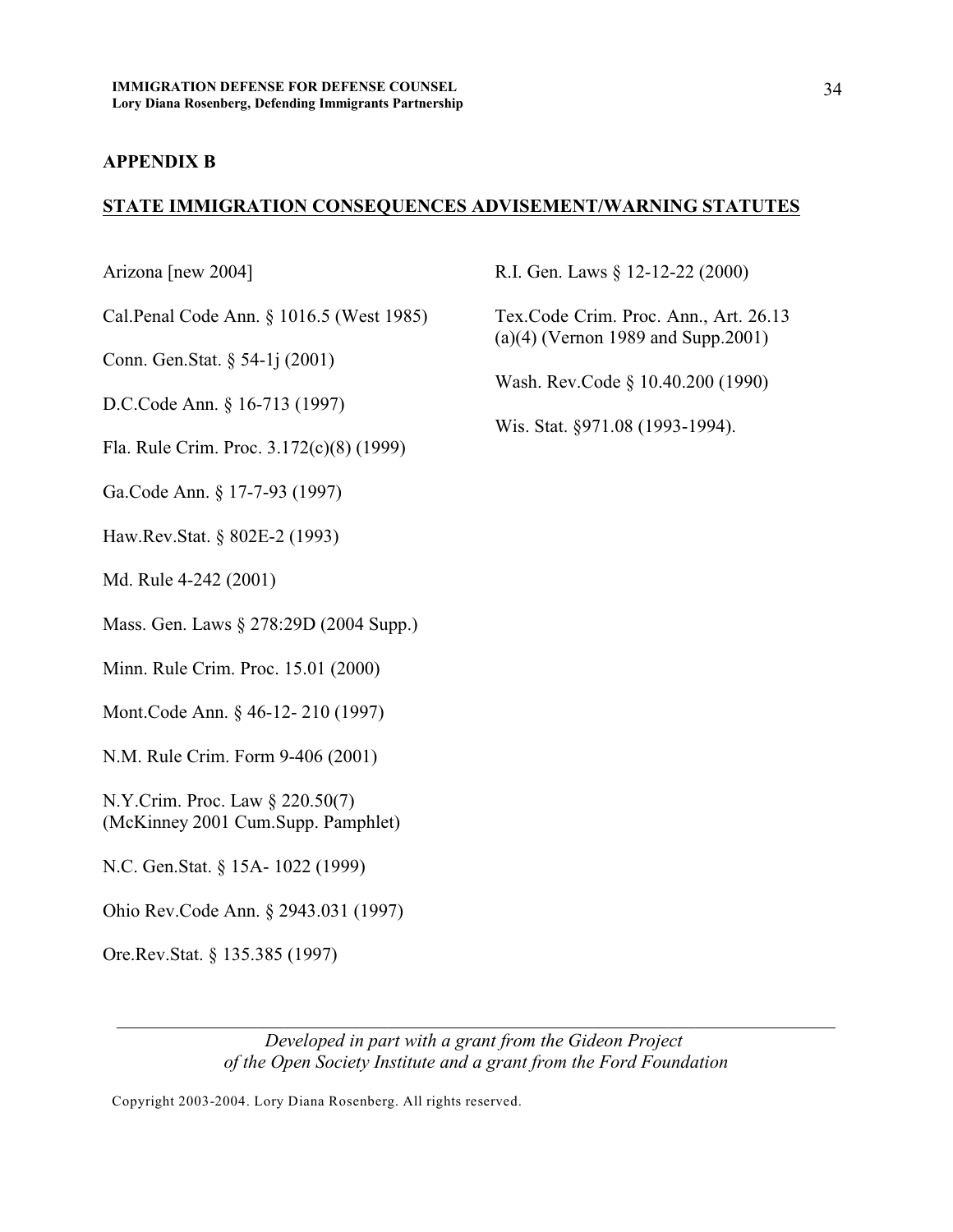## **APPENDIX C**

#### **GROUNDS OF INADMISSIBILITY AND DEPORTABILITY**<sup>15</sup>

#### **Grounds of inadmissibility related to crimes**

The criminal grounds of inadmissibility, which apply to an non-citizen seeking admission to the United States (even if previously admitted), are contained in the immigration statute at 8 U.S.C. § 1182(a)(2), INA § 212(a)(2):

| Sec. 212(a)(2)(A)(I)(i)  | conviction for one crime of moral turpitude (CIMT);                                                                                                                                         |
|--------------------------|---------------------------------------------------------------------------------------------------------------------------------------------------------------------------------------------|
|                          | "petty offense exception" where possible sentence of not more than one<br>year and person did not receive more than six months;                                                             |
|                          | "juvenile exception" - juvenile offense and committed more than 5<br>years before request for admission;                                                                                    |
| Sec. 212(a)(2)(A)(I)(ii) | conviction of a violation of any controlled substance law (waiver<br>available for a single offense of simple possession of 30 grams of less<br>of marijuana);                              |
| Sec. $212(a)(2)(B)$      | two or more convictions for which the aggregate sentences to<br>confinement are 5 years or more;                                                                                            |
| Sec. 212(a)(2)(C)        | consular or immigration officer has "reason to believe" individual is a<br>drug trafficker or is or has been a knowing assister, abettor, colluder,<br>or conspirator to a drug trafficker; |

Grounds of inadmissibility related to convictions or criminal conduct:

*Developed in part with a grant from the Gideon Project of the Open Society Institute and a grant from the Ford Foundation*

*\_\_\_\_\_\_\_\_\_\_\_\_\_\_\_\_\_\_\_\_\_\_\_\_\_\_\_\_\_\_\_\_\_\_\_\_\_\_\_\_\_\_\_\_\_\_\_\_\_\_\_\_\_\_\_\_\_\_\_\_\_\_\_\_\_\_\_\_\_\_\_\_\_\_\_\_\_*

<sup>&</sup>lt;sup>15</sup> This listing of immigration offenses in the statute is excerpted from *Immigration Consequences of Criminal Conduct*: *An Overview For Criminal Defenders, Prosecutors and Judges In Washington State,* by Ann Benson, Directing Attorney, Washington Defender Association's Immigration Project, with Joseph Justin Rollins and Mick Woynarowski.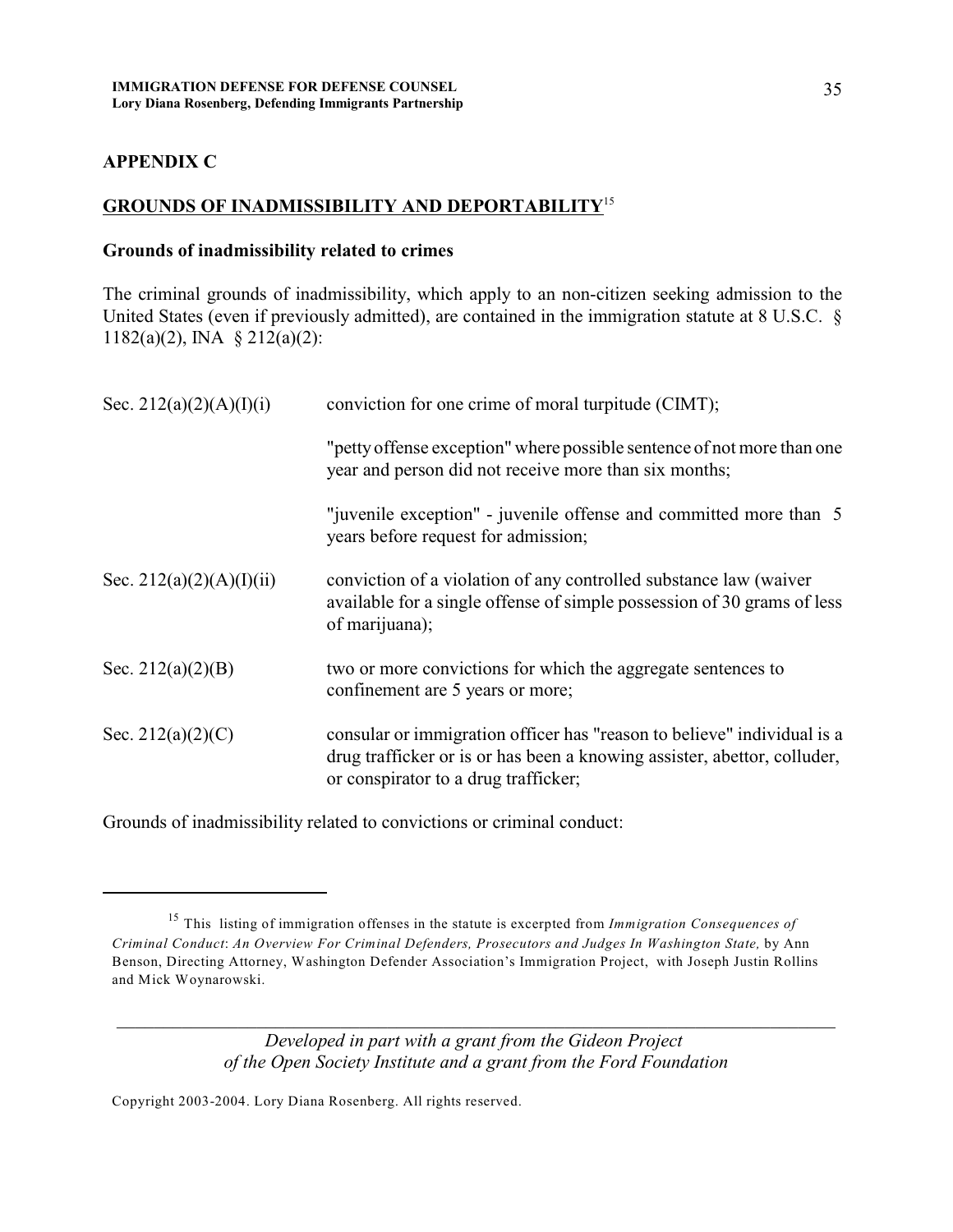#### **IMMIGRATION DEFENSE FOR DEFENSE COUNSEL Lory Diana Rosenberg, Defending Immigrants Partnership**

| Sec. 212(a)(1)(A)(iii) | determined to have a physical or mental disorder that may pose<br>or has posed a threat to the safety of the alien or others; |
|------------------------|-------------------------------------------------------------------------------------------------------------------------------|
| Sec. 212(a)(1)(A)(iv)  | determined to be a drug abuser;                                                                                               |
| Sec. $212(a)(2)(D)$    | engaged in prostitution or commercialized vice;                                                                               |
| Sec. 212(a) $(6)(E)$   | engaged in alien smuggling.                                                                                                   |

# **Grounds of deportability relating to crimes**

The grounds of deportability, which apply to any non-citizen who was lawfully admitted to the United States, including as a refugee, or to any non-citizen who is a lawful permanent resident, are contained in the immigration statute at 8 U.S.C. § 1227(a)(2), INA § 237(a)(2):

| Sec. 237(a)(2)(A)(I)  | conviction for one crime involving moral turpitude (CIMT),<br>committed within 5 years of admission to U.S., for which<br>sentence of one year or longer may be imposed; |
|-----------------------|--------------------------------------------------------------------------------------------------------------------------------------------------------------------------|
| Sec. 237(a)(2)(A)(ii) | convictions for two or more CIMTs, not arising out of single<br>scheme of criminal conduct, regardless of sentence;                                                      |
| Sec. $237(a)(2)(iii)$ | conviction for an aggravated felony;                                                                                                                                     |
| Sec. 237(a)(2)(B)(I)  | conviction of a violation of any law relating to a controlled<br>substance (exception for single offense of simple possession of<br>30 grams or less of marijuana);      |
| Sec. $237(a)(2)(C)$   | conviction under any law of purchasing, selling, using, or<br>possessing (or any attempt to purchase, sell, use or possess) a<br>firearm or destructive device;          |
| Sec. $237(a)(2)(D)$   | miscellaneous crimes (espionage, sabotage);                                                                                                                              |
| Sec. 237(a)(2)(E)(I)  | conviction of a crime of domestic violence (as defined a 18)<br>U.S.C. 16), stalking, child abuse, child neglect, child                                                  |

*Developed in part with a grant from the Gideon Project of the Open Society Institute and a grant from the Ford Foundation*

*\_\_\_\_\_\_\_\_\_\_\_\_\_\_\_\_\_\_\_\_\_\_\_\_\_\_\_\_\_\_\_\_\_\_\_\_\_\_\_\_\_\_\_\_\_\_\_\_\_\_\_\_\_\_\_\_\_\_\_\_\_\_\_\_\_\_\_\_\_\_\_\_\_\_\_\_\_*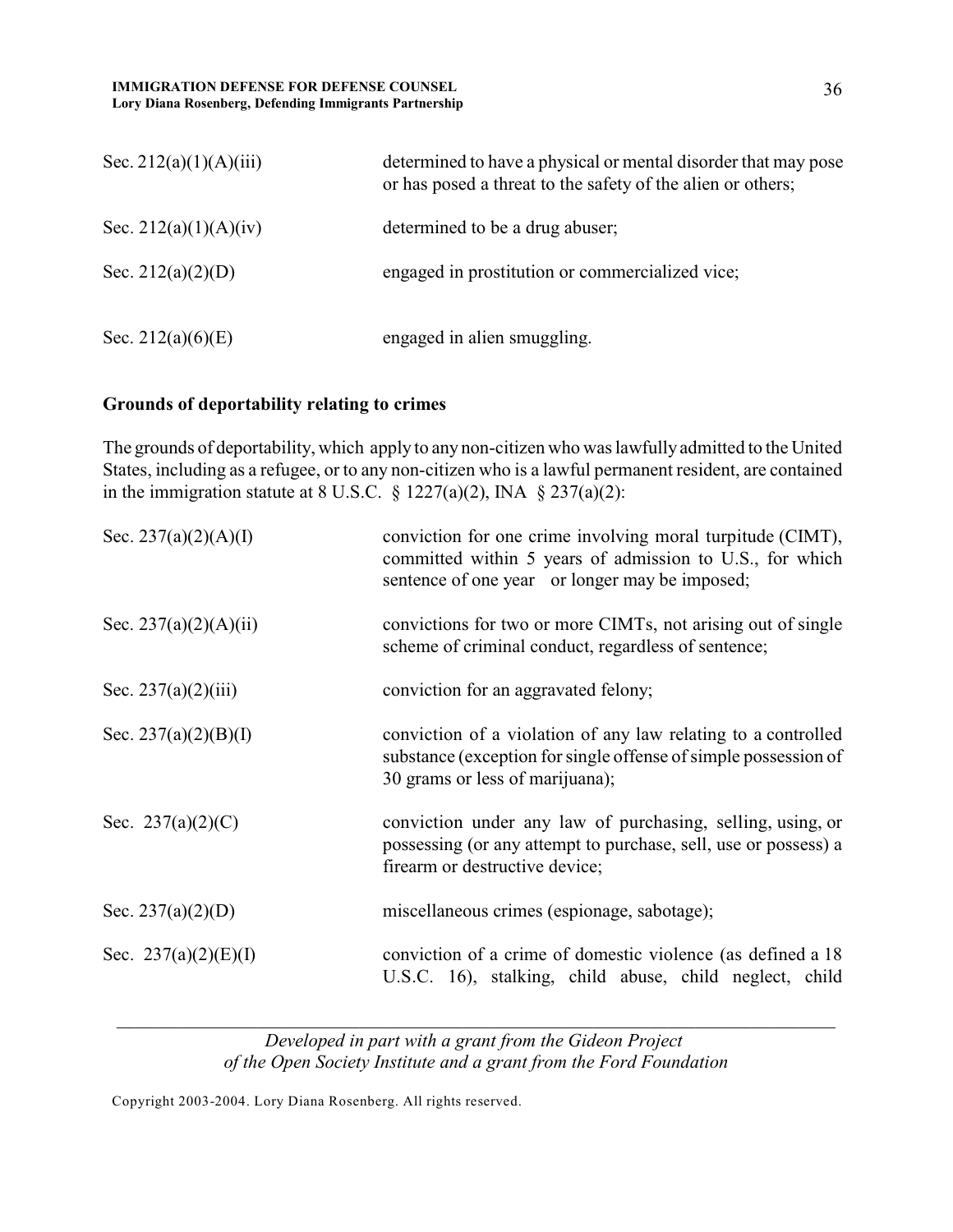|                       | abandonment regardless of the length of sentence (Note: This<br>provision applies to all DV convictions entered after September<br>$30, 1996$ ;                                                                                                    |
|-----------------------|----------------------------------------------------------------------------------------------------------------------------------------------------------------------------------------------------------------------------------------------------|
| Sec. 237(a)(2)(E)(ii) | judicial determination of a violation of protection order<br>involving protection against credible threats of violence,<br>repeated harassment or bodily injury (Note: This provision<br>applies to convictions entered after September 30, 1996); |
| Sec. $237(a)(3)(B)$   | conviction for violation of the alien registration requirements,<br>or for fraud relating to the misuse or visas and other<br>immigration documents.                                                                                               |
|                       | Grounds of deportation for criminal conduct, even if there is no conviction:                                                                                                                                                                       |
| Sec. 237(a)(2)(B)(ii) | drug abuse or drug addiction;                                                                                                                                                                                                                      |

*Developed in part with a grant from the Gideon Project of the Open Society Institute and a grant from the Ford Foundation*

*\_\_\_\_\_\_\_\_\_\_\_\_\_\_\_\_\_\_\_\_\_\_\_\_\_\_\_\_\_\_\_\_\_\_\_\_\_\_\_\_\_\_\_\_\_\_\_\_\_\_\_\_\_\_\_\_\_\_\_\_\_\_\_\_\_\_\_\_\_\_\_\_\_\_\_\_\_*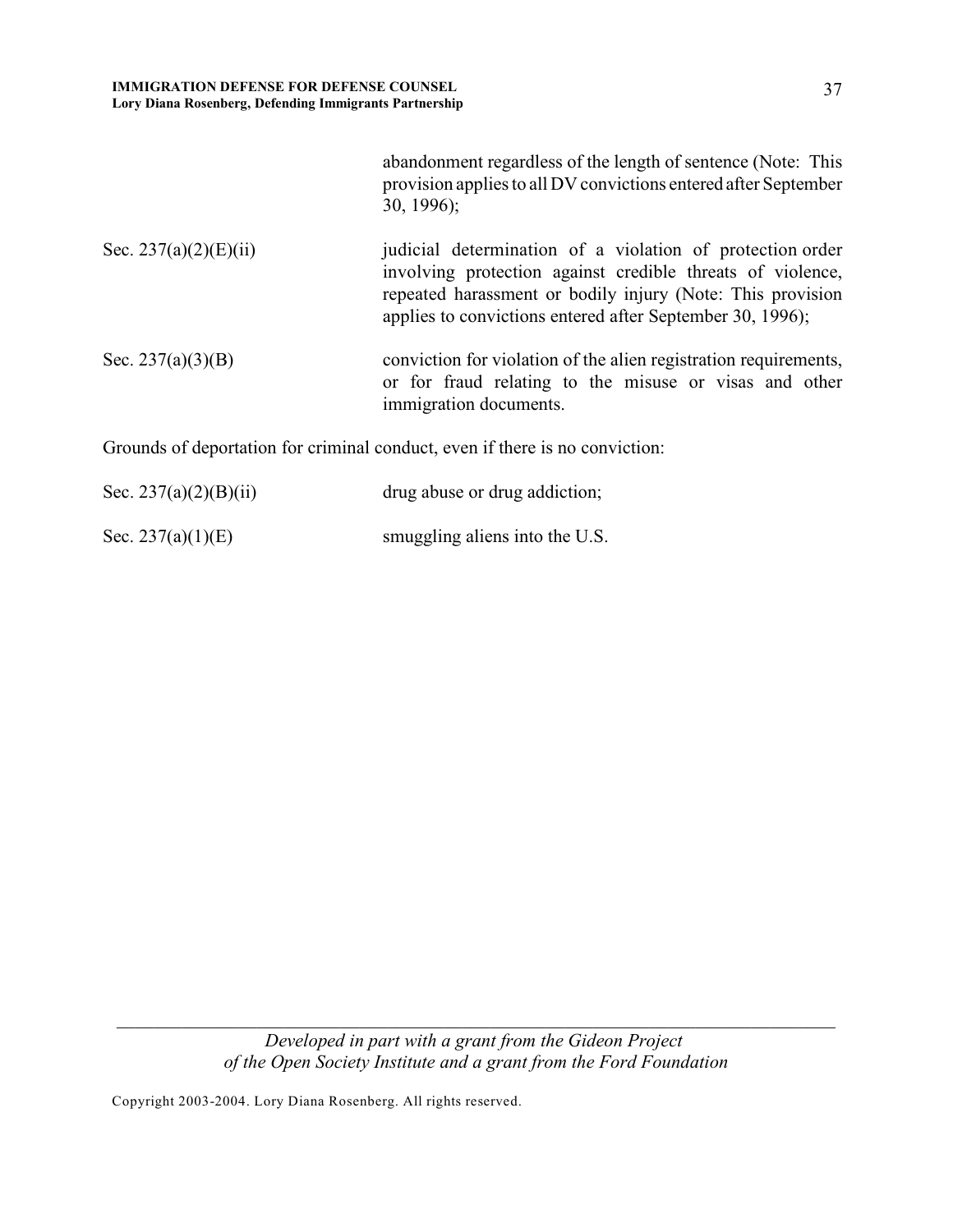# **APPENDIX D AGGRAVATED FELONY CONVICTIONS**

The aggravated felony definition covers convictions for offenses listed in the immigration statute under section 8 U.S.C. § 1101(a)(43), INA § 101(a)(43):

The term "aggravated felony" means--

(A) murder, rape, or sexual abuse of a minor;

(B) illicit trafficking in a controlled substance (as defined in section 802 of Title 21), including a drug trafficking crime (as defined in section 924(c) of Title 18);

(C) illicit trafficking in firearms or destructive devices (as defined in section 921 of Title 18) or in explosive materials (as defined in section 841(c) of that title);

(D) an offense described in section 1956 of Title 18 (relating to laundering of monetary instruments) or section 1957 of that title (relating to engaging in monetary transactions in property derived from specific unlawful activity) if the amount of the funds exceeded \$10,000;

(E) an offense described in--

- (i) section 842(h) or (I) of Title 18, or section 844(d), (e), (f), (g), (h), or (I) of that title (relating to explosive materials offenses);
- (ii) section  $922(g)(1)$ ,  $(2)$ ,  $(3)$ ,  $(4)$ , or  $(5)$ ,  $(i)$ ,  $(n)$ ,  $(o)$ ,  $(p)$ , or  $(r)$  or  $924(b)$  or  $(h)$  of Title 18 (relating to firearms offenses); or
- (iii) section 5861 of Title 26 (relating to firearms offenses);

(F) a crime of violence (as defined in section 16 of Title 18, but not including a purely political offense) for which the term of imprisonment [is] at least 1 year;

(G) a theft offense (including receipt of stolen property) or burglary offense for which the term of imprisonment [is] at least 1 year;

(H) an offense described in section 875, 876, 877, or 1202 of Title 18 (relating to the demand for or receipt of ransom);

(I) an offense described in section 2251, 2251A, or 2252 of Title 18 (relating to child pornography);

*Developed in part with a grant from the Gideon Project of the Open Society Institute and a grant from the Ford Foundation*

*\_\_\_\_\_\_\_\_\_\_\_\_\_\_\_\_\_\_\_\_\_\_\_\_\_\_\_\_\_\_\_\_\_\_\_\_\_\_\_\_\_\_\_\_\_\_\_\_\_\_\_\_\_\_\_\_\_\_\_\_\_\_\_\_\_\_\_\_\_\_\_\_\_\_\_\_\_*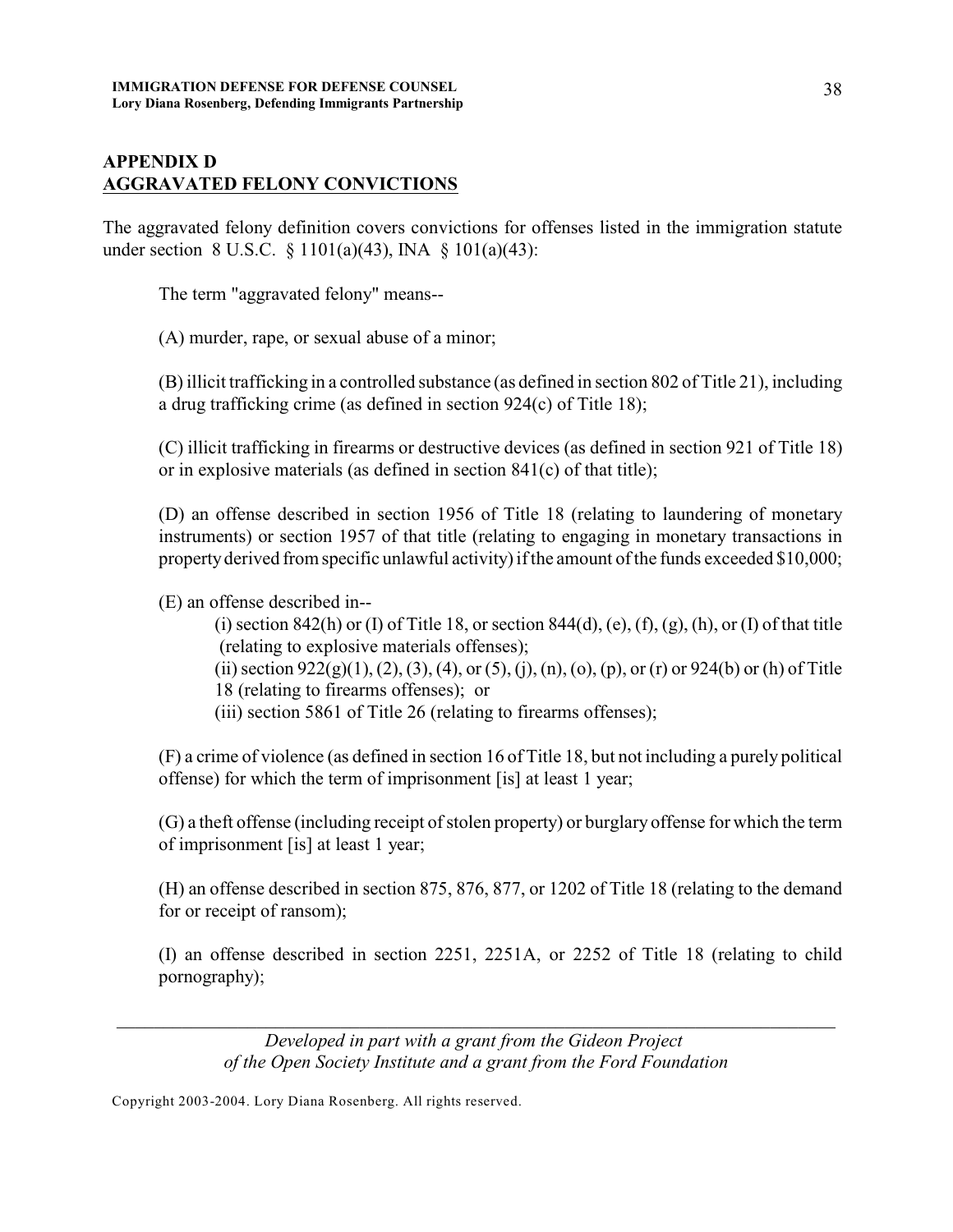(J) an offense described in section 1962 of Title 18 (relating to racketeer influenced corrupt organizations), or an offense described in section 1084 (if it is a second or subsequent offense) or 1955 of that title (relating to gambling offenses), for which a sentence of 1 year imprisonment or more may be imposed;

(K) an offense that--

(i) relates to the owning, controlling, managing, or supervising of a prostitution business;

(ii) is described in section 2421, 2422, or 2423 of Title 18 (relating to transportation for the purpose of prostitution) if committed for commercial advantage; or

(iii) is described in section 1581, 1582, 1583, 1584, 1585, or 1588 of Title 18 (relating to peonage, slavery, and involuntary servitude);

(L) an offense described in--

(i) section 793 (relating to gathering or transmitting national defense information), 798 (relating to disclosure of classified information), 2153 (relating to sabotage) or 2381 or 2382 (relating to treason) of Title 18;

(ii) section 421 of Title 50 (relating to protecting the identity of undercover intelligence agents);

(iii) section 601 of the National SecurityAct of 1947 (relating to protecting the identity of undercover agents);

(M) an offense that--

(i) involves fraud or deceit in which the loss to the victim or victims exceeds \$10,000; or

(ii) is described in section 7201 of Title 26 (relating to tax evasion) in which the revenue loss to the Government exceeds \$10,000;

(N) an offense described in paragraph (1)(A) or (2) of section 1324(a) of this title (relating to alien smuggling), except in the case of a first offense for which the alien has affirmatively shown that the alien committed the offense for the purpose of assisting, abetting, or aiding only the alien's spouse, child, or parent (and no other individual) to violate a provision of this Act;

(O) an offense described in section 1325(a) or 1326 [illegal reentry after deportation] of this title committed by an alien who was previously deported on the basis of a conviction for an offense described in another subparagraph of this paragraph;

(P) an offense (i) which either is falsely making, forging, counterfeiting, mutilating, or altering

*Developed in part with a grant from the Gideon Project of the Open Society Institute and a grant from the Ford Foundation*

*\_\_\_\_\_\_\_\_\_\_\_\_\_\_\_\_\_\_\_\_\_\_\_\_\_\_\_\_\_\_\_\_\_\_\_\_\_\_\_\_\_\_\_\_\_\_\_\_\_\_\_\_\_\_\_\_\_\_\_\_\_\_\_\_\_\_\_\_\_\_\_\_\_\_\_\_\_*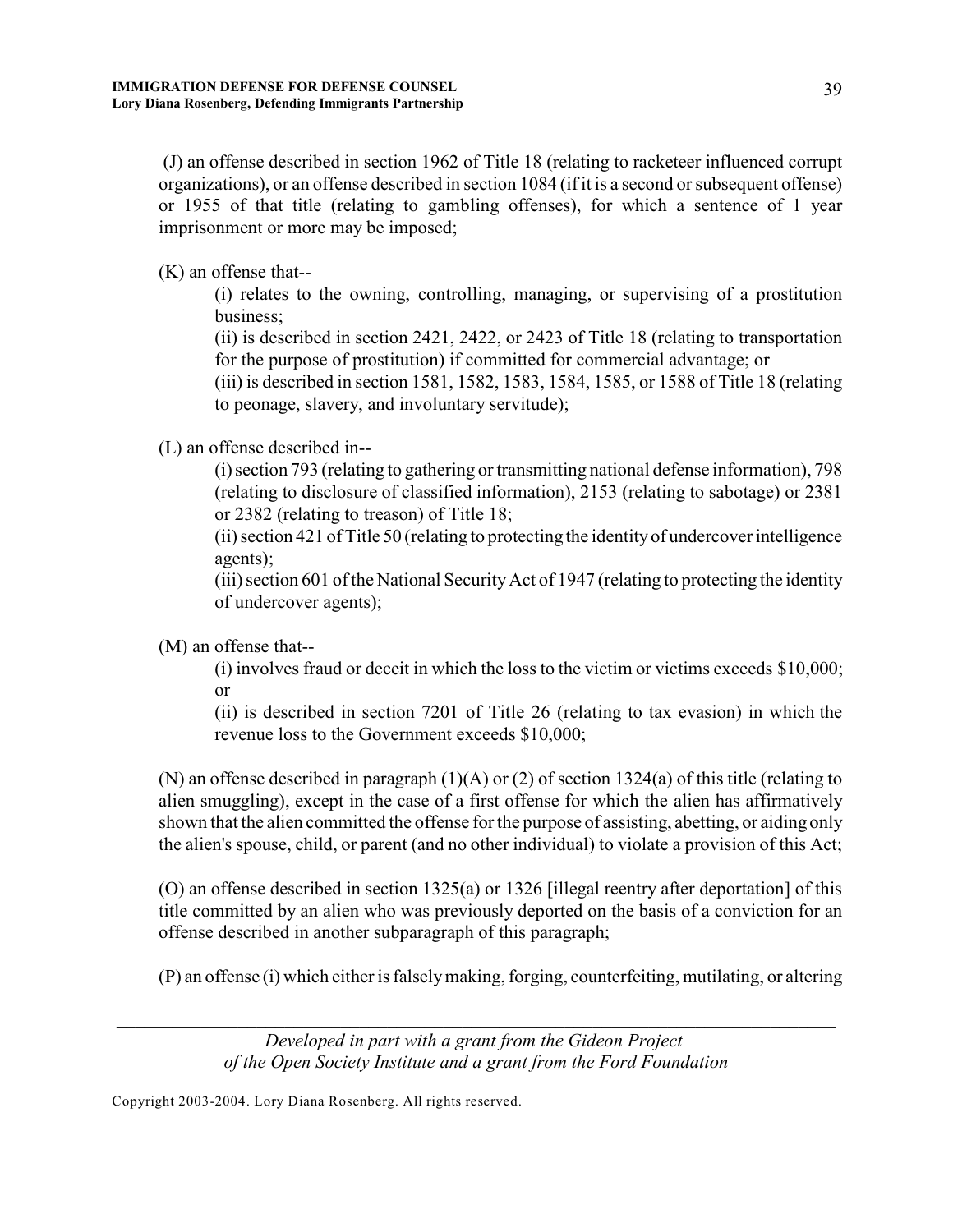a passport or instrument in violation of section 1543 of Title 18, or is described in section 1546(a) of such title (relating to document fraud) and (ii) for which the term of imprisonment is at least 12 months, except in the case of a first offense for which the alien has affirmatively shown that the alien committed the offense for the purpose of assisting, abetting, or aiding only the alien's spouse, child, or parent (and no other individual) to violate a provision of this Act;

(Q) an offense relating to a failure to appear by a defendant for service of sentence if the underlying offense is punishable by imprisonment for a term of 5 years or more;

(R) an offense relating to commercial bribery, counterfeiting, forgery, or trafficking in vehicles the identification numbers of which have been altered for which the term of imprisonment is at least one year;

(S) an offense relating to obstruction of justice, perjury or subornation of perjury, or bribery of a witness, for which for which the term of imprisonment is at least one year;

(T) an offense relating to a failure to appear before a court pursuant to a court order to answer to or dispose of a charge of a felony for which a sentence of 2 years' imprisonment or more may be imposed; and

(U) an attempt or conspiracy to commit an offense described in this paragraph.

The term applies to an offense described in this paragraph whether in violation of Federal or State law and applies to such an offense in violation of the law of a foreign country for which the term of imprisonment was completed within the previous 15 years. Not withstanding any other provision of law (including any effective date), the term [aggravated felony] applies regardless of whether the conviction was entered before, on, or after the date of enactment of this paragraph [September 30, 1996].

*Developed in part with a grant from the Gideon Project of the Open Society Institute and a grant from the Ford Foundation*

*\_\_\_\_\_\_\_\_\_\_\_\_\_\_\_\_\_\_\_\_\_\_\_\_\_\_\_\_\_\_\_\_\_\_\_\_\_\_\_\_\_\_\_\_\_\_\_\_\_\_\_\_\_\_\_\_\_\_\_\_\_\_\_\_\_\_\_\_\_\_\_\_\_\_\_\_\_*